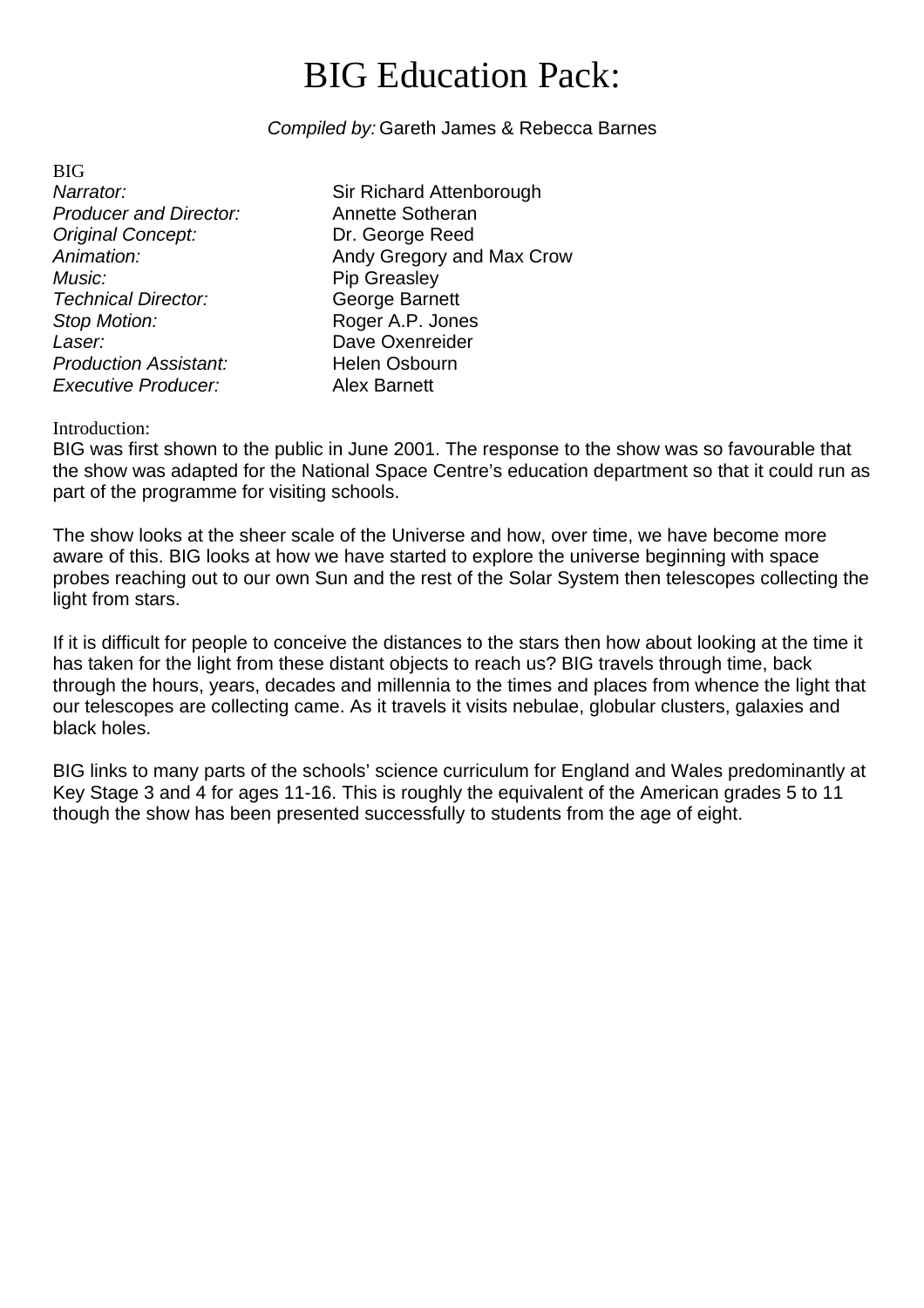# Public BIG vs. Educational BIG Information for those with access to a Planetarium

The basic BIG programme is the same whether it is presented in its original public show format or as an educational show. The major difference is at the start when, during the educational version, the show has a presenter led star tour. The Star Projector is utilised showing the current night sky. This could be done as part of the BIG presentation or as a follow up activity in a static or portable planetarium.

The star tour should demonstrate the gradual darkening of the sky as the Sun sets and, as darkness increases, the appearance of more and more stars as the eyes get dark adapted. The presenter will then take the audience on a tour of the sky, picking out the prominent star patterns for the season and, where appropriate, where some of the objects seen in the show can be found.

Clearly this allows an enormous amount of programme flexibility as there are celestial objects mentioned that can be found in each of the seasonal skies, hence a presenter can demonstrate diurnal motion for star patterns illustrating the fact that other shapes can be seen later in the night or annual motion should the presenter wish to show the seasonal changes to the constellations throughout the year. This also enables a presenter to look at the differences between the seasonal star patterns and the circumpolar constellations as well as the apparent static position of the Pole Star.

Objects within the solar System are also included within the programme so they can be identified as part of the star tour as well.

The celestial objects that are highlighted in the show worthy of note are as follows: **Solar System objects:**

| Moon                                             |                       |                 |
|--------------------------------------------------|-----------------------|-----------------|
| Mercury                                          |                       |                 |
| Venus                                            |                       |                 |
| Jupiter                                          |                       |                 |
| <b>Saturn</b>                                    |                       |                 |
| <b>Deep Space Objects:</b>                       | <b>Constellation:</b> | $R.A.$ / Dec.   |
| Eagle Nebula M16 (for the "Pillars of Creation") | Serpens Cauda         | 18 18 /-13 47   |
| <b>Hercules Globular Cluster M13</b>             | <b>Hercules</b>       | 16 41 / + 36 27 |
| Andromeda Galaxy M31                             | Andromeda             | $0042 / +4116$  |
| Cygnus X-1 Black Hole                            | Cygnus                |                 |
| (adjacent to η-cygni)                            |                       | 19 56 / + 35 53 |
| Location of Hubble Deep Field Image              | Ursa Major            | 12 36 / + 62 12 |
|                                                  |                       |                 |

The activities in this pack are based around the use of an Educational BIG show – activities that include stargazing as well as complimenting the content of the recorded show.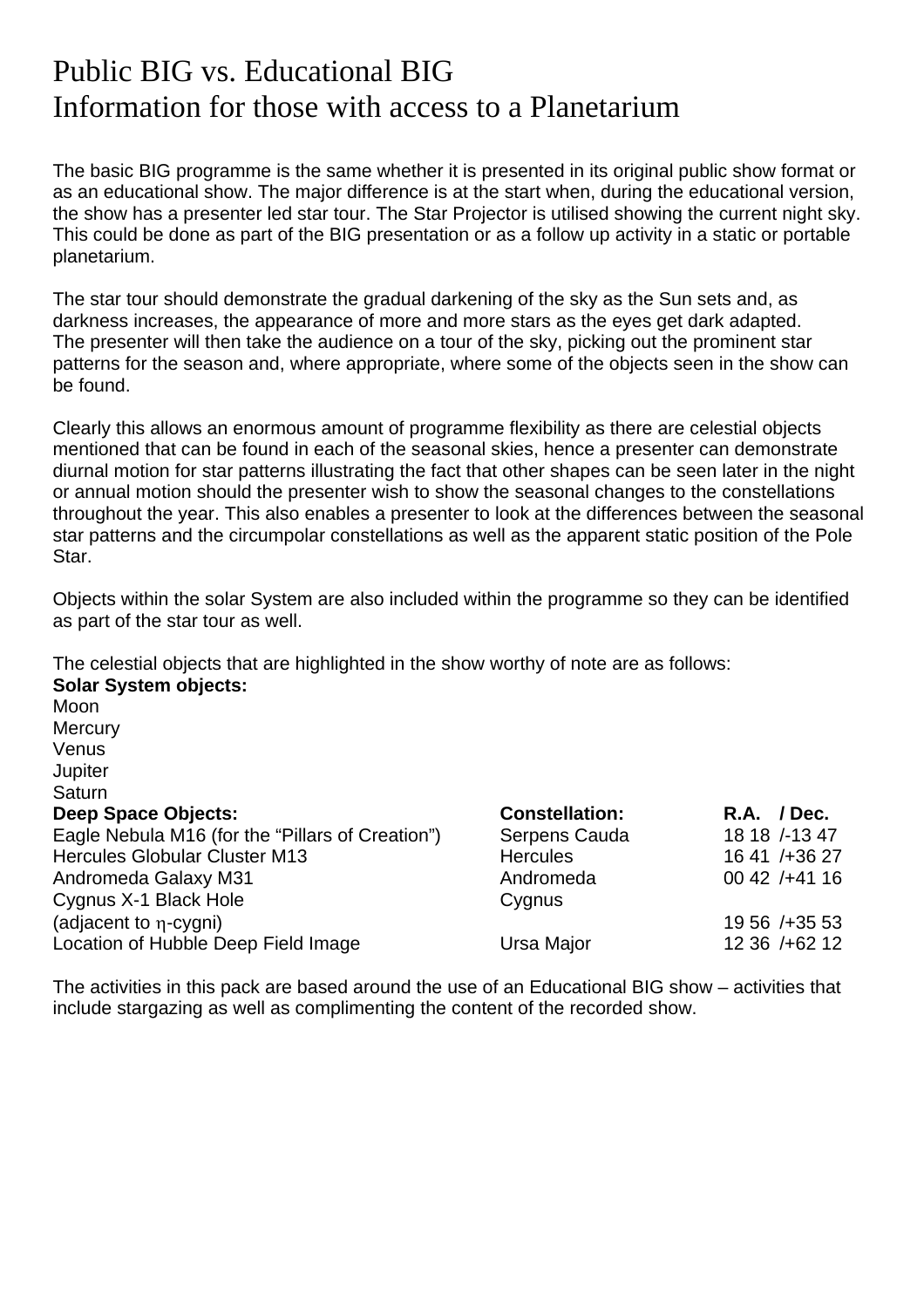# Useful Information for Teachers to Support BIG

*BIG introduces students and teachers to a wide range of concepts. Consequently the following is an index and glossary of useful figures and terms that may help to improve the understanding of the subject matter or act as a reference point:*

*All the figures will be presented in SI units i.e. degrees Kelvin, metres, etc. Where appropriate Imperial or metric units will be included in parenthesis. When looking at some of the large-scale distances in the universe we have used the more common notation of light years.*

**Apollo** Following Soviet success in the early days of the space race, President Kennedy's promised to land a man on the Moon by the end of the 1960's. Between 1967 and 1972 the NASA Apollo programme went about fulfilling this. Apollo 11 landed Neil Armstrong and Buzz Aldrin on the Moon on the dusty plains of the Sea of Tranquility on 20<sup>th</sup> July 1969. The last mission was Apollo 17 in December 1972.

**Black Holes** When very large stars reach the end of their lives they may die in an enormous explosion called a Supernova, the shock-waves of which may go on to cause other nebulae to compress to form new stars. This explosion blows off the outer layers of the star but the remaining core of the star may collapse under gravity until all the space is squeezed out of its atoms. At this point it becomes a neutron star. Even bigger star cores (eight times more massive than the Sun) will collapse further until the space is squeezed out of the neutrons and all the other sub-atomic particles. It is then compressed so much that if the Earth were compressed to this extent it would be squashed to the size of a golf ball. These massive objects have most of the star's gravity squashed into a tiny space. This object is so gravitationally strong that anything within a certain space around the star will be pulled in, including light. This will distraught the time and space around it.

**Comets** Comets are lumps of rock and ice left over from the formation of the Solar System. Hundreds of thousand of these objects can be found in two main areas, the first is beyond the orbit of Neptune, called the Kuiper Belt. The second forms a halo around the entire Solar System, approximately one light year from the Sun, called the Oort Cloud. If one of these lumps gets knocked toward the Sun it may get caught by the Sun's gravity and pulled into a highly elliptical orbit around the Sun. Others get pulled into the Sun. If a comet takes less than 200 years to complete an orbit it is called a Short Period Comet and probably comes from the Kuiper Belt. Those that take well over 200 years are called Long Period Comets and probably come from the Oort Cloud.

Comets only develop their familiar tails when they are close enough for the Sun's heat to cause the comet's ice to begin sublimating (changing from a solid to a gas) which then erupts from the rocky, icy lump (or nucleus), throwing out dust as well to form the tails. This only happens when the comet is within the orbit of Mars.

**Galaxy** A massive collection of stars, nebulae and interstellar material bound together gravitationally. Galaxies come in different shapes – *spiral galaxies, barred spirals, ellipticals* and *irregulars*.

Galileo (1) Italian inventor and scientist – recognised as one of the first experimental scientists. In1609 his use of the new telescope and his subsequent discovery of the moons of Jupiter helped to prove the Sun centred theory of the Solar System.

**Galileo (2)** A very successful planetary probe launched in 1990 to study Jupiter and its moons.

**Globular Cluster** Clusters of very old stars, with maybe hundreds of thousands of stars in a cluster. These clusters are found outside our Milky Way in a halo that surrounds the centre of the Milky Way.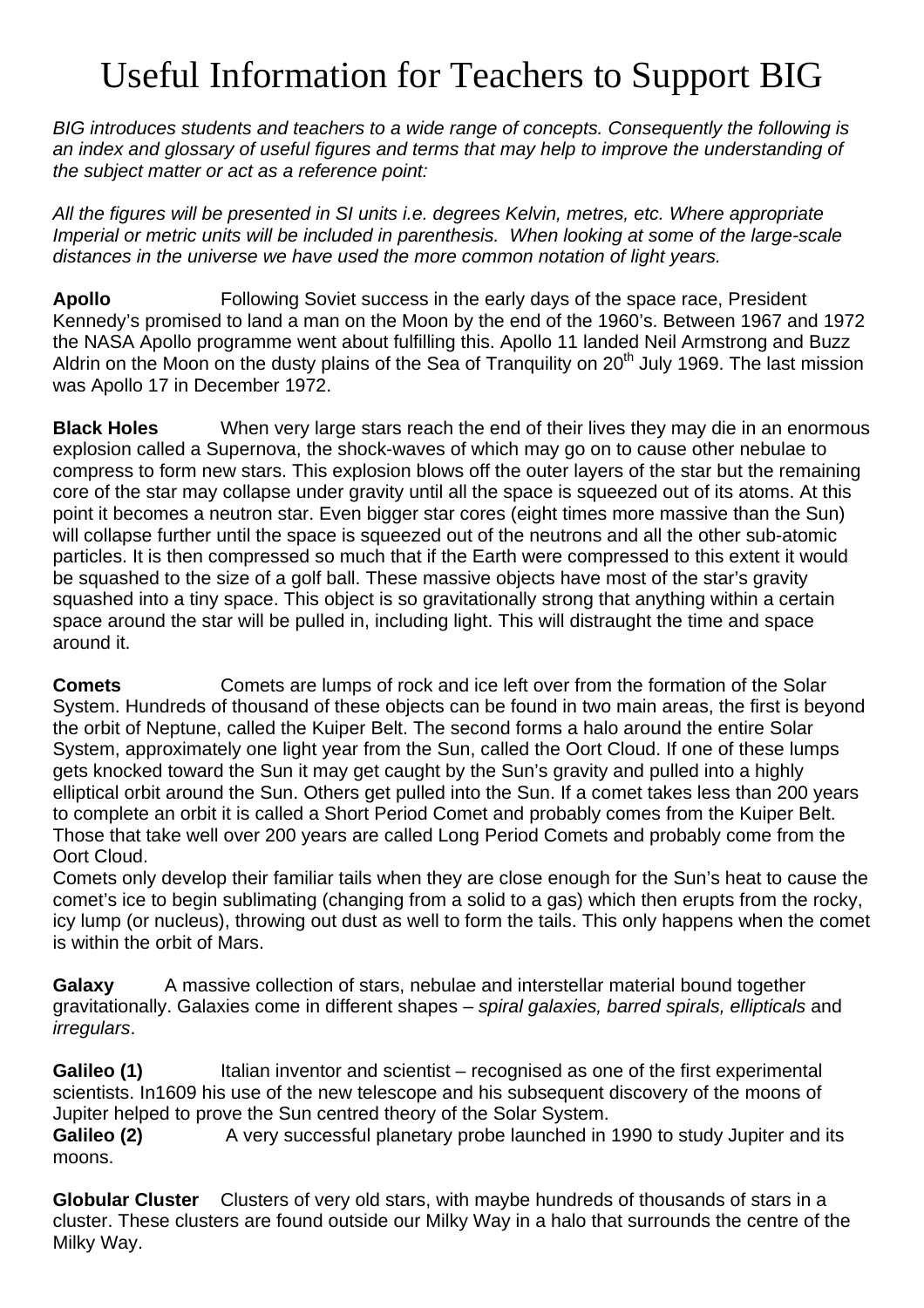**Hubble Space Telescope** Launched in 1990, this space based telescope is high above the Earth's atmosphere. The atmosphere interferes with the light that ground based telescopes collect. Hubble has enabled astronomers to gather unprecedented images looking more deeply into space than previously. The Space Telescope was named after the American astronomer Edwin Hubble.

**Edwin Hubble (1889-1953)** Hubble is probably most famous for his work on galaxies. He and Milton Humason were the first to resolve individual stars in The Andromeda Galaxy (M31) showing that it was not a nebulous cloud within our own galaxy, which until this discovery, was considered "The Universe". Using the previous work of Henrietta Leavitt and Harlow Shapley on a type of star called a Cepheid Variable, Hubble looked at some of these stars in the Andromeda Galaxy and was able to calculate its distance at about one million light years (now revised to 2.4 million light years) putting it far outside our Milky Way. Hubble also came up with a system of classifying galaxies into different groups. Hubble did much of his work with the telescopes on Mount Wilson in California and the 200-inch telescope at Palomar.

**Milky Way** Our galaxy: a spiral galaxy containing approximately 200, 000, 000, 000 stars. It has a bright, central core of stars with eight arms of stars spiralling from the centre. It is so wide that a ray of light would take 100,000 years to cross it.

**Nebula** A vast cloud of interstellar gas and dust. Some are brightly lit by the stars within them, others are dark, blocking the light of stars behind them. Stars generally form in dark nebulae out of the nebula's gas and dust.

**Probe** An unmanned, generally robotic spacecraft sent out to gather information about the environment into which it is sent and to transmit the results back to its controllers.

**Stone Age** Also referred to as the Neolithic Age. Varied throughout the Middle East and Europe but ended around 2300 B.C. in Britain.

**Solar System** The title given to all the objects within the areas of space directly associated with the Sun i.e. planets, asteroids, Kuiper Belt and Oort Clouds (cometary regions)

**Ulysses** Solar satellite which was launched in 1990 to study the area of space above the poles of the Sun.

**Universe** The *Oxford English Dictionary* defines the universe as "all existing things, all creation…" The full extent of the universe is as yet unknown and the number of dimensions within it are under a great deal of investigation and speculation by astrophysicists and cosmologists. Currently we consider the faintest light from the farthest regions of the universe to have taken 12 to 15 billion years to reach us.

**Voyager** One of the most successful of all space probes, Voyager 1 and 2 launched in 1977 during a rare window when the large gas planets almost lined up. Voyager 1 studied Jupiter and Saturn whilst Voyager 2 swung past Jupiter and Saturn before going onto Uranus (1986) and Neptune (1989). Thus Voyager 2 has given us the only close up photographs of the last two gas giants to date. At time of writing both probes are roughly 7.8 billion miles away, approximately twice as far from the Sun as Pluto.

**Speed of Light** 3x10<sup>8</sup> metres per second or 300,000 kilometres per second (186, 000 miles per second) in a vacuum.

Light Year<sup> Distance light travels in one year – approx. 9.46 x 10<sup>12</sup> km (9.46 trillion km)</sup> (5.87 trillion miles).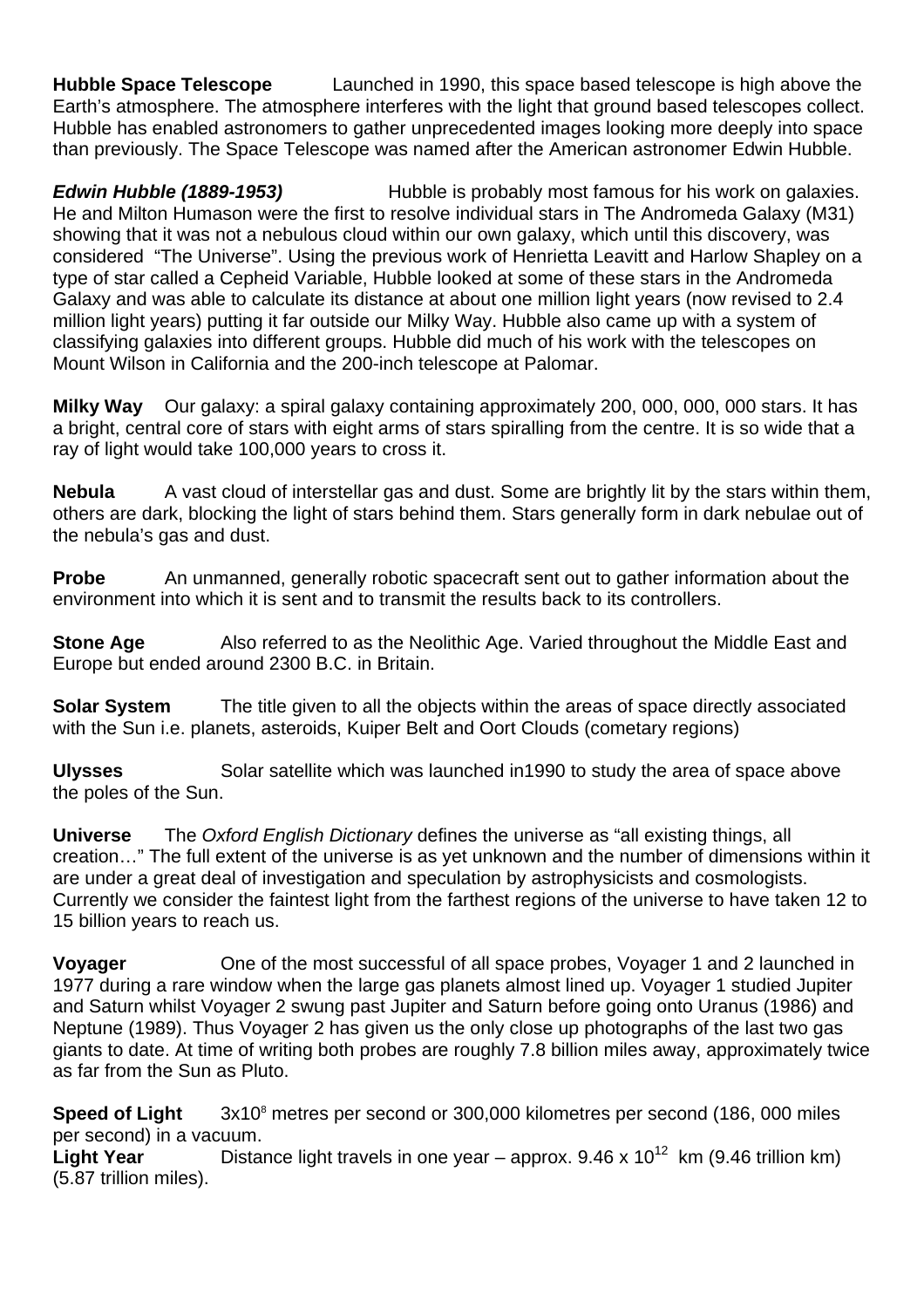# SOLAR SYSTEM FACTS

The SUN

### *Definition of a star: A self-luminous sphere of gas.\**

*Definition of the Sun: The star about which the Earth and the other planets revolve.\**

The Sun is our star, the main source of heat and light in the Solar System. It is a fairly average star, only looking as big as it does due to its close proximity to the Earth compared to the other stars in our galaxy. The Sun is often referred to as a Dwarf star as opposed to very large stars that are known as Giants however, there are many stars much smaller than the Sun. Due to its size the Sun will burn steadily for around 9 billion years with a surface temperature of 5800K (~5,500 °C). Larger stars generally burn faster and hotter, smaller stars burn more gently and for longer. The Sun is about halfway through its current life so there are around 4.5 billion years before the Sun runs out of fuel.

The Sun works by a process called Nuclear Fusion. The vast majority of the Sun's mass (74%) is made up of the element Hydrogen. Deep in the Sun's core where the pressures and particle densities are enormous, Hydrogen atoms smash together to form Helium. This process converts some of the Hydrogen into energy which is eventually released as heat and light. This process means that for every kilogram of Hydrogen converted into Helium you get the equivalent energy to that released by burning 20,000 tonnes of coal.

The Sun is 1,392,000 km wide (109x Earth), has a mass of  $2x10^{30}$  kg (333, 000x Earth) and the temperature in the core is  $\sim$ 15.5 million K. Each second the Sun the Sun converts 6x10<sup>11</sup> kg (600, 000 million kilograms) of Hydrogen into Helium.

*\*Kaufmann; Universe; 3rd Edition*

# The PLANETS

#### **Definition of a planet: A spherical, non-luminous body of gas or rock that orbits a star.**

*In other words – Stars like the Sun give off heat and light, planets get their light from their star. Stars act as the pivot points for their family of planets about which the planets orbit.* 

*Good demonstrations of this are an Orrery (multiple planets) or a Tellurium (just Sun, Earth and Moon). These are available from various sources including Educational Insights Inc CA 90220 [www.educationalinsights.com](http://www.educationalinsights.com/) or Cochranes of Oxford Ltd. Oxford UK. [www.cochranes.co.uk](http://www.cochranes.co.uk/)*

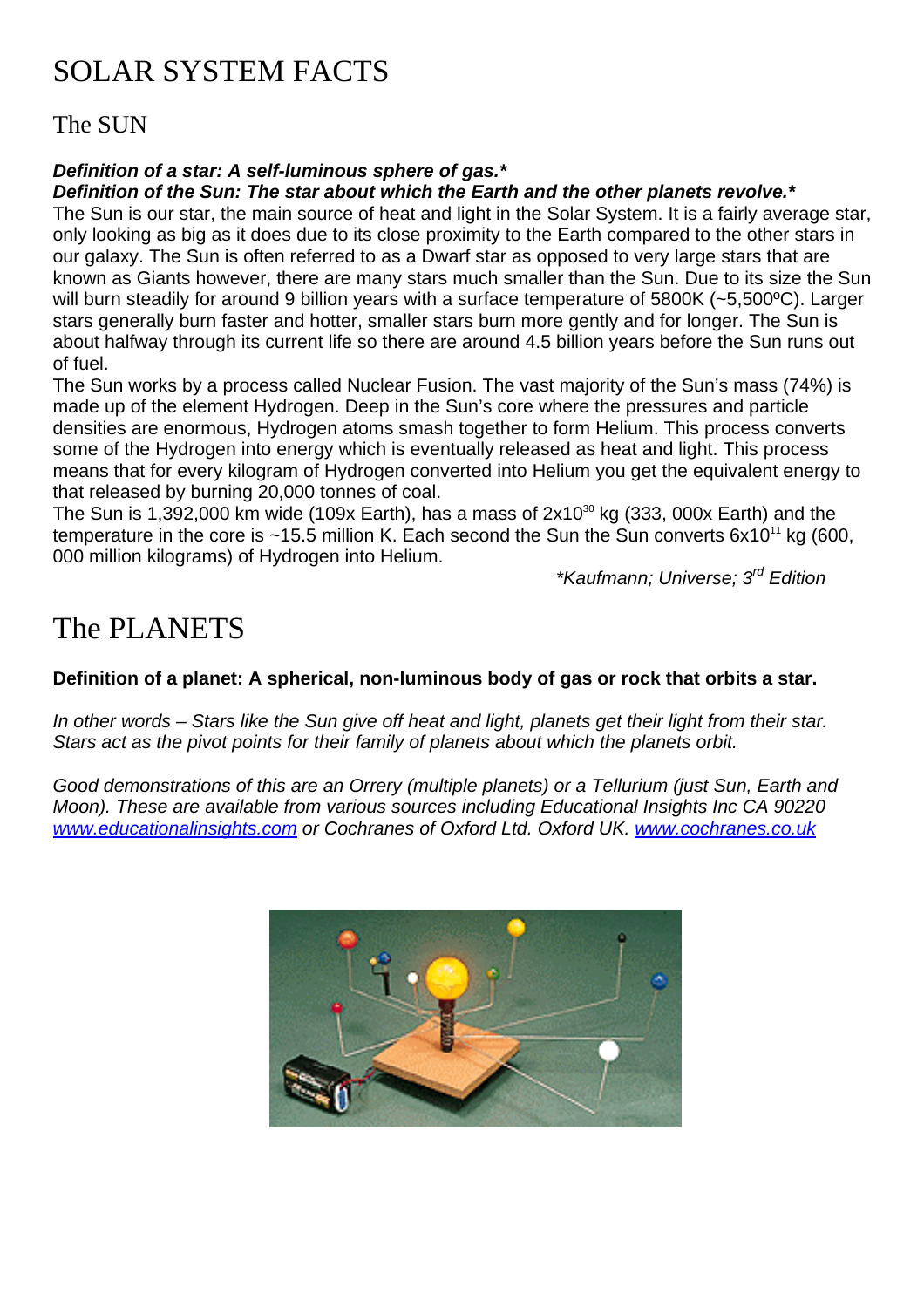Distances and Sizes

## Distance from Earth to Moon 376,000 kilometres surface to surface (mean)

| <b>Planet</b> | <b>Distance</b><br>from Sun<br>tokm* | <b>Distance</b><br>compared<br>to Earth | <b>Planet</b><br>diameter<br>km | <b>Diameter</b><br>compared to<br><b>Earth</b> | Length of<br>Day | Length of<br>year |
|---------------|--------------------------------------|-----------------------------------------|---------------------------------|------------------------------------------------|------------------|-------------------|
| Mercury       | 58,000,000                           | 0.39x                                   | 4878                            | 0.38x                                          | 58.65 days       | 87.97 days        |
| Venus         | 108,000,000                          | 0.72x                                   | 12,104                          | 0.95x                                          | 243.01 days      | 224.70 days       |
| Earth         | 150,000,000                          | 1x                                      | 12,756                          | 1x                                             | 23.93 hrs        | 365.26 days       |
| <b>Mars</b>   | 228,000,000                          | 1.52x                                   | 6794                            | 0.53x                                          | 24h 37m          | 686.98 days       |
| Jupiter       | 778,000,000                          | 5.20x                                   | 142,800                         | 11.19x                                         | 9h 50m           | 11.86 years       |
| Saturn        | 1426,000,000                         | 9.53x                                   | 120,000                         | 9.26x                                          | 10h 14m          | 29.41 years       |
| Uranus        | 2,870,000,000                        | 19.19x                                  | 51,120                          | 4.01x                                          | 17.2 hrs         | 84.04 years       |
| Neptune       | 4,497,000,000                        | 30.06x                                  | 49,528                          | 3.88x                                          | 16.11 hrs        | 164.8 years       |
| Pluto         | 5,914,000,000                        | 39.53x                                  | 2290                            | 0.18x                                          | $6.39$ days      | 248.6 years       |

\*mean distance

Characteristics

| <b>Planet</b>  | Min. Temp<br>K                         | Max. Temp<br>K                       | <b>Number</b><br><b>of</b><br><b>Moons</b> | <b>Description</b>                                                                                                                                                                                                                                                                                                                                      |
|----------------|----------------------------------------|--------------------------------------|--------------------------------------------|---------------------------------------------------------------------------------------------------------------------------------------------------------------------------------------------------------------------------------------------------------------------------------------------------------------------------------------------------------|
| <b>Mercury</b> | 103<br>$(-170^{\circ}C/-274^{\circ}F)$ | 623<br>$(350^{\circ}C/662^{\circ}F)$ | 0                                          | Barren world, very like the Moon with a<br>cratered surface. Extreme temperatures and<br>virtually no atmosphere make this very<br>inhospitable. Mercury has only been explored<br>once by Mariner 10.                                                                                                                                                  |
| Venus          | 750<br>(480°C/900°F)                   | 750<br>(480°C/900°F)                 | $\Omega$                                   | A very hostile world with thick, sulphur clouds<br>which rain sulphuric acid. The Carbon-Dioxide<br>atmosphere traps the Sun's heat to create a<br>greenhouse effect leading to enormous<br>temperatures. This is a volcanic planet with a<br>crushingly dense atmosphere. Explored mainly<br>with radar, flyby missions and Russian Venera<br>landers. |
| Earth          | 183<br>$(-90^{\circ}C/-130^{\circ}F)$  | 333<br>$(60^{\circ}C/140^{\circ}F)$  | 1                                          | The only planet with liquid water on its surface<br>and an oxygen rich atmosphere. Thus it is the<br>only planet with life.                                                                                                                                                                                                                             |
| <b>Mars</b>    | 133<br>$(-140^{\circ}C/-220^{\circ}F)$ | 293<br>$(20^{\circ}C/70^{\circ}F)$   | $\overline{2}$                             | Explored by telescopic observations and a<br>plethora of robotic probes and landers, this is<br>the most explored planet other than Earth.<br>Manned landings are hoped for by the 2020's.<br>A cool, life-less, desert planet without liquid<br>surface water but dramatic geological features.                                                        |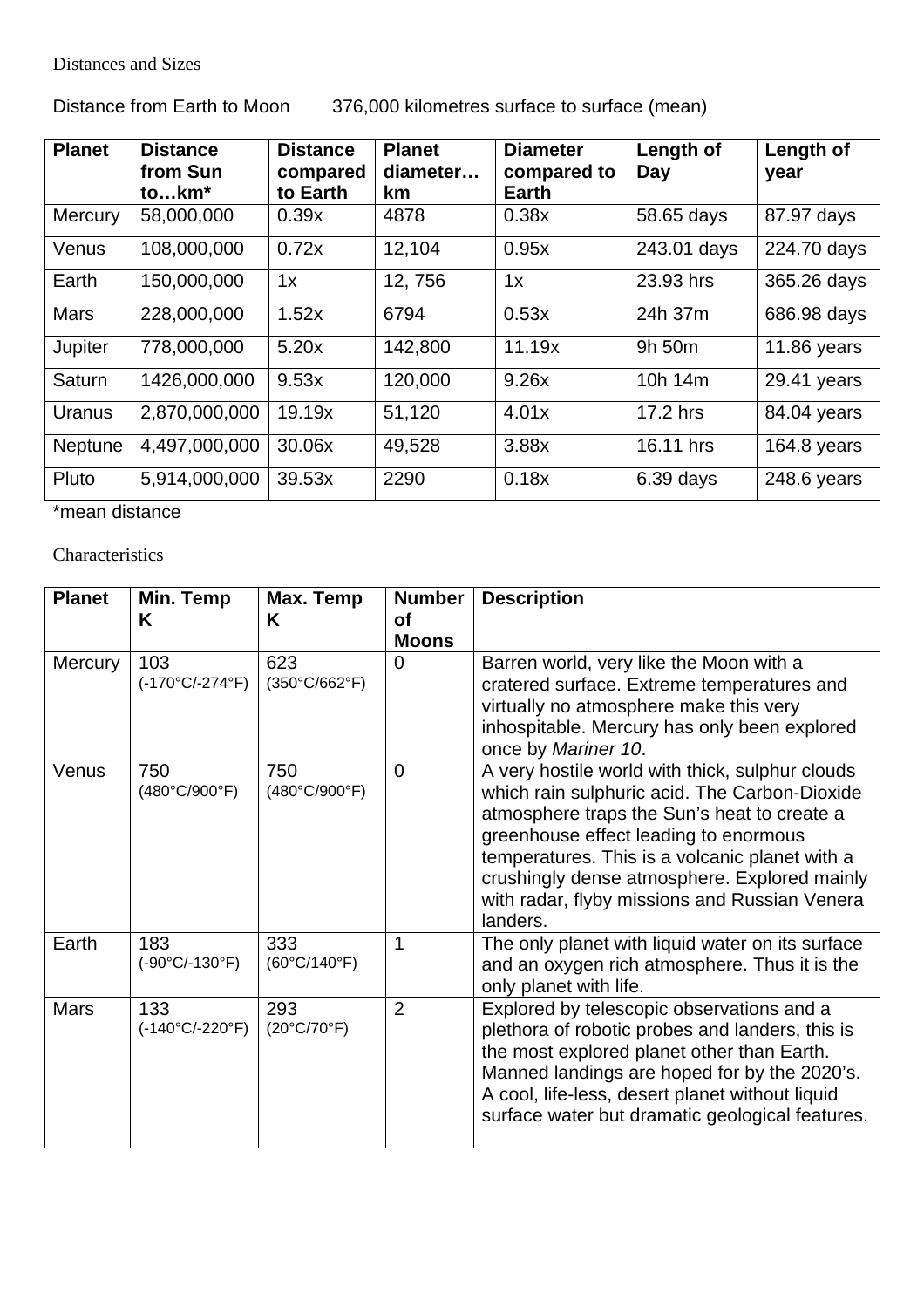| <b>Planet</b>  | <b>Surface/Cloud</b>                   | <b>Number</b> | <b>Description</b>                                                                                                                                                                                                                                                                                                                                                                                                                                                                                                                                                                                                    |
|----------------|----------------------------------------|---------------|-----------------------------------------------------------------------------------------------------------------------------------------------------------------------------------------------------------------------------------------------------------------------------------------------------------------------------------------------------------------------------------------------------------------------------------------------------------------------------------------------------------------------------------------------------------------------------------------------------------------------|
|                | Top Temp. K                            | <b>of</b>     |                                                                                                                                                                                                                                                                                                                                                                                                                                                                                                                                                                                                                       |
|                |                                        | <b>Moons</b>  |                                                                                                                                                                                                                                                                                                                                                                                                                                                                                                                                                                                                                       |
| <b>Jupiter</b> | 163<br>$(-110^{\circ}C/-166^{\circ}F)$ | $39+$         | This gargantuan planet is made up mainly of hydrogen and<br>helium gas. A stormy planet with different gases creating the<br>different colours. One famous weather system is the "Red<br>Eye", an enormous hurricane, almost three times the size of<br>the Earth that has survived for over 300 years. Jupiter is a<br>frequent target for telescopic and robotic observations from<br>the first by Galileo in 1610. Its four largest moons: lo,<br>Europa, Ganymede and Callisto are easily spotted through<br>binoculars.                                                                                          |
| Saturn         | 93<br>$(-180^{\circ}C/-292^{\circ}F)$  | $30+$         | The second planet in size is observed just as much as<br>Jupiter due to its enormous ring system that can be seen<br>through small telescopes (i.e. $4\frac{1}{2}$ " reflectors). The rings are<br>made up of billions of lumps of rock, ice and dust, possibly<br>the result of the destruction of one of its moons.                                                                                                                                                                                                                                                                                                 |
| Uranus         | 57<br>$(-216^{\circ}C/-357^{\circ}F)$  | 21            | Discovered in 1781 by the English astronomer William<br>Herschel. Blue planets like Uranus are often this colour due<br>to the large amounts of methane in the atmosphere. Uranus<br>is tipped so that its poles point in the direction of the Sun and<br>its faint rings are perpendicular to the plane of the Solar<br>System. It is believed that this was due to a collision with an<br>Earth-sized body soon after the planets formed. Its moons<br>show evidence of being broken apart and reformed in space.<br>Only visited by the robotic probe Voyager 2 in 1986.                                           |
| Neptune        | 57<br>$(-216^{\circ}C/-357^{\circ}F)$  | 8             | Discovered in 1847 mathematically by the Cambridge<br>student Couch Adams and French astronomer Leverrier<br>before being observed from Leverrier's calculations by Galle<br>in Berlin, Germany. Again, only visited by Voyager 2 (1989),<br>Neptune is a smaller, bluer version of Jupiter with a dynamic<br>atmosphere. Winds on Neptune are the fastest in the Solar<br>System at over 1500 m.p.h. (700 m/s). Neptune's largest<br>moon Triton is the coldest place in the in the Sun's family<br>with a temperature of $37^{\circ}$ K (-236 $^{\circ}$ C) and plumes of nitrogen<br>gas venting from the surface. |
| Pluto          | 50<br>$(-223^{\circ}C/-369^{\circ}F)$  | 1             | Pluto has a large moon called Charon. They are both icy<br>bodies that orbit beyond Neptune and may have their origins<br>in a ring of 'dirty snowballs' around the Solar System called<br>the Kuiper Belt which is where comets may come from.<br>Pluto is tiny, smaller than Earth's Moon with a highly<br>eccentric orbit, meaning that it sometimes comes closer to<br>the Sun than Neptune and sometimes it is almost 50 times<br>further from the Sun than the Earth is.                                                                                                                                        |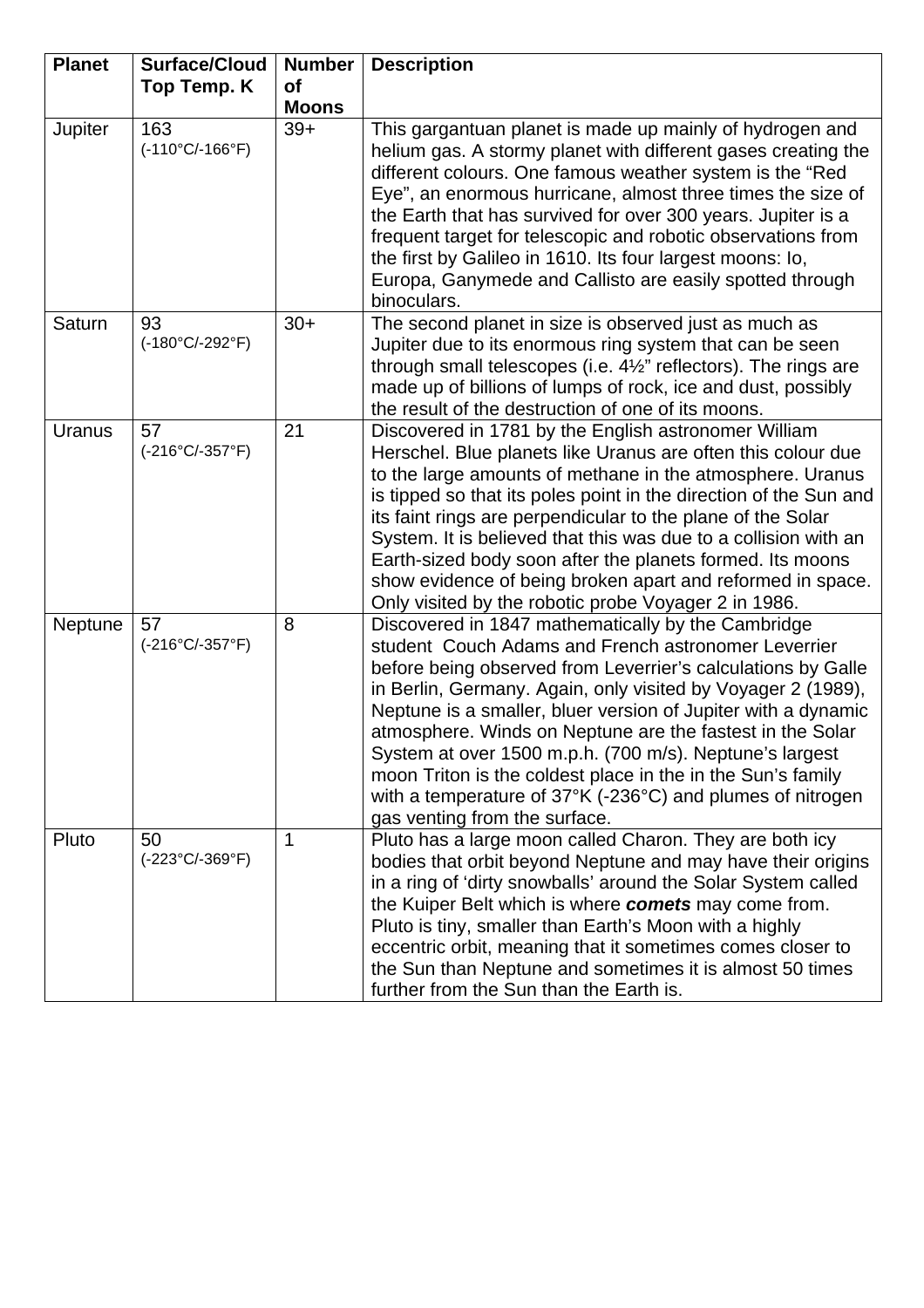# Suggested Resources|:

Below are listed suppliers of astronomical resources that we have used and offer reliable, quality materials. There are other suppliers whose products we have not tried.

### **Planetariums:**

All planetariums that are associated with the International Planetarium Society can be found on their website: [www.ips-planetarium.org](http://www.ips-planetarium.org/)

### **Websites:**

ESA (for news and projects) – [www.estec.esa.nl/outreach](http://www.estec.esa.nl/outreach) NASA – [www.nasa.gov/education and spacelink.nasa.gov](http://www.nasa.gov/education and spacelink.nasa.gov) BBC – [www.bbc.co.uk/science/space](http://www.bbc.co.uk/science/space) University sites. We recommend The University of Leicester [www.star.le.ac.uk/edu](http://www.star.le.ac.uk/edu) Challenger Learning Centres, their site is full of links and activities – [www.challenger.org](http://www.challenger.org/) Classroom Space: teaching resources for the UK curriculum for pupils aged 12-16+ based around space research – [www.classroomspace.org.uk](http://www.classroomspace.org.uk/) Latest news - [www.space.com](http://www.space.com/) and [www.spaceflightnow.com](http://www.spaceflightnow.com/) Loads of activities and links - www.seds.org

### **Astronomy CD-Roms:**

Red Shift 4 – [www.maris.com](http://www.maris.com/) Starry Night – [www.starrynight.com](http://www.starrynight.com/)

### **Resources:**

Astronomical Society of the Pacific – [www.astrosociety.org](http://www.astrosociety.org/) Starlab (Learning Technologies Inc.) – [www.starlab.com](http://www.starlab.com/) NASA Central Operation of Resources for Educators – [http://core.nasa.gov](http://core.nasa.gov/)

### **Publishers of Astronomical Books:**

Harper Collins The Nature Company Cambridge University Press Freeman Springer-Verlag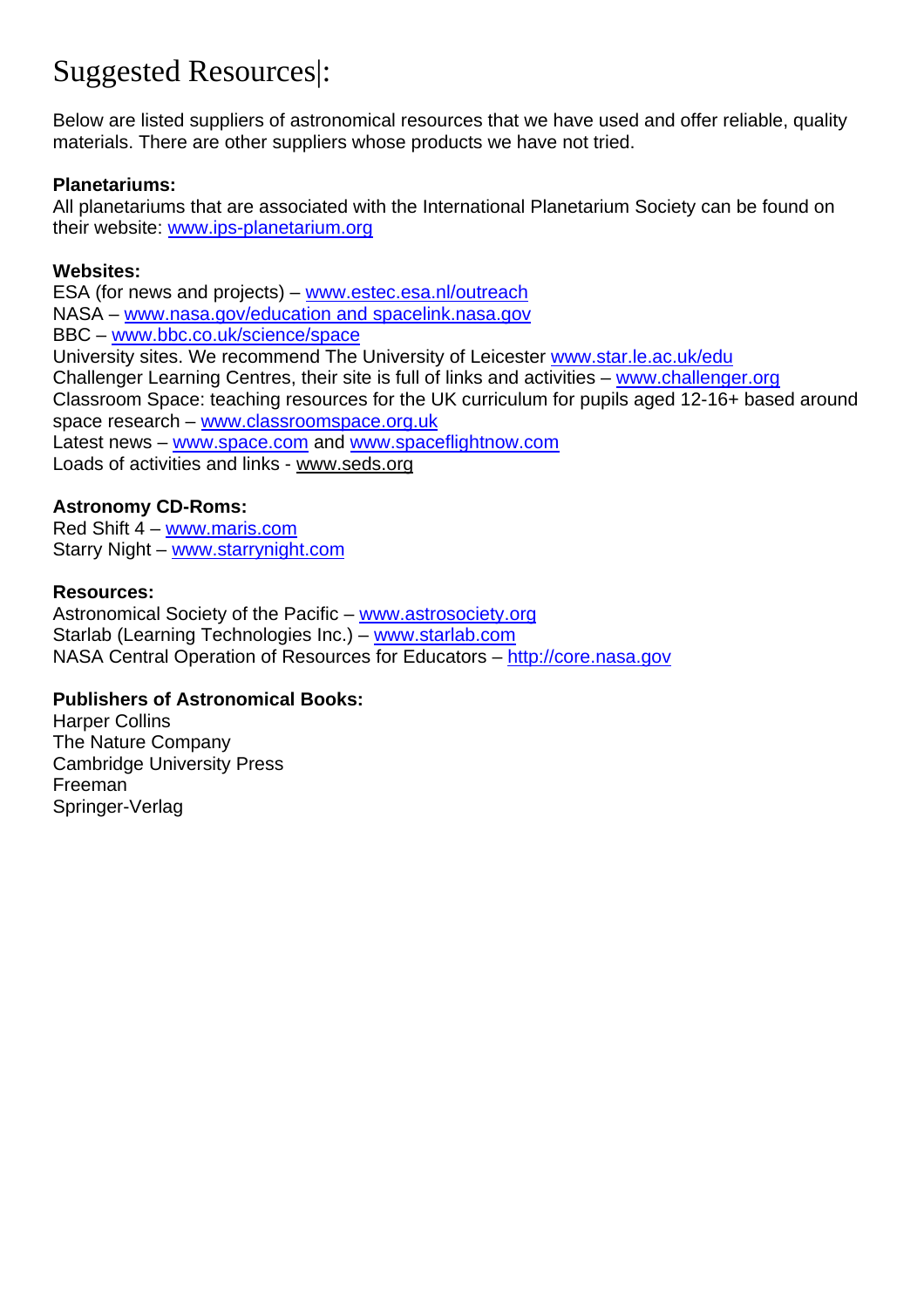## Themes from BIG for Activities:

Early Astronomy Size of the Universe Time to travel to distant objects and the speed of light Space Probes exploring the Solar System The nature of the Planets and interplanetary vagabonds Work of Ulysses studying the Sun Galileo studying Jupiter and the work of others, including Galileo Voyagers Exploring the Moon from home and on foot The Life and Works of the Hubble Space Telescope The birth and death of stars – from nebulae to black holes Globular Clusters Galaxy structures

The search for extraterrestrial life

### OVERVIEW of Suggested Activities for Grades 4-6

Making a Star Finder Finding the "Big Dipper" and the Pole Star Identifying the major constellations for each season. Making Star tubes Investigate the planets Making a Solar System mobile Investigating the space craft that have gone to the planets Looking at the Moon – how it changes, what to look for Life for Lunar Astronauts What are stars and planets?

## OVERVIEW of Suggested Activities for Grades 7-11+

Distances in Space How far to the Sun Size of the Solar System Distances to the nearest stars - parallax Distances to galaxies and between them Speed of Light Study of the Solar System The work of Interplanetary probes Moon observing project The Life of a star from birth to death S.E.T.I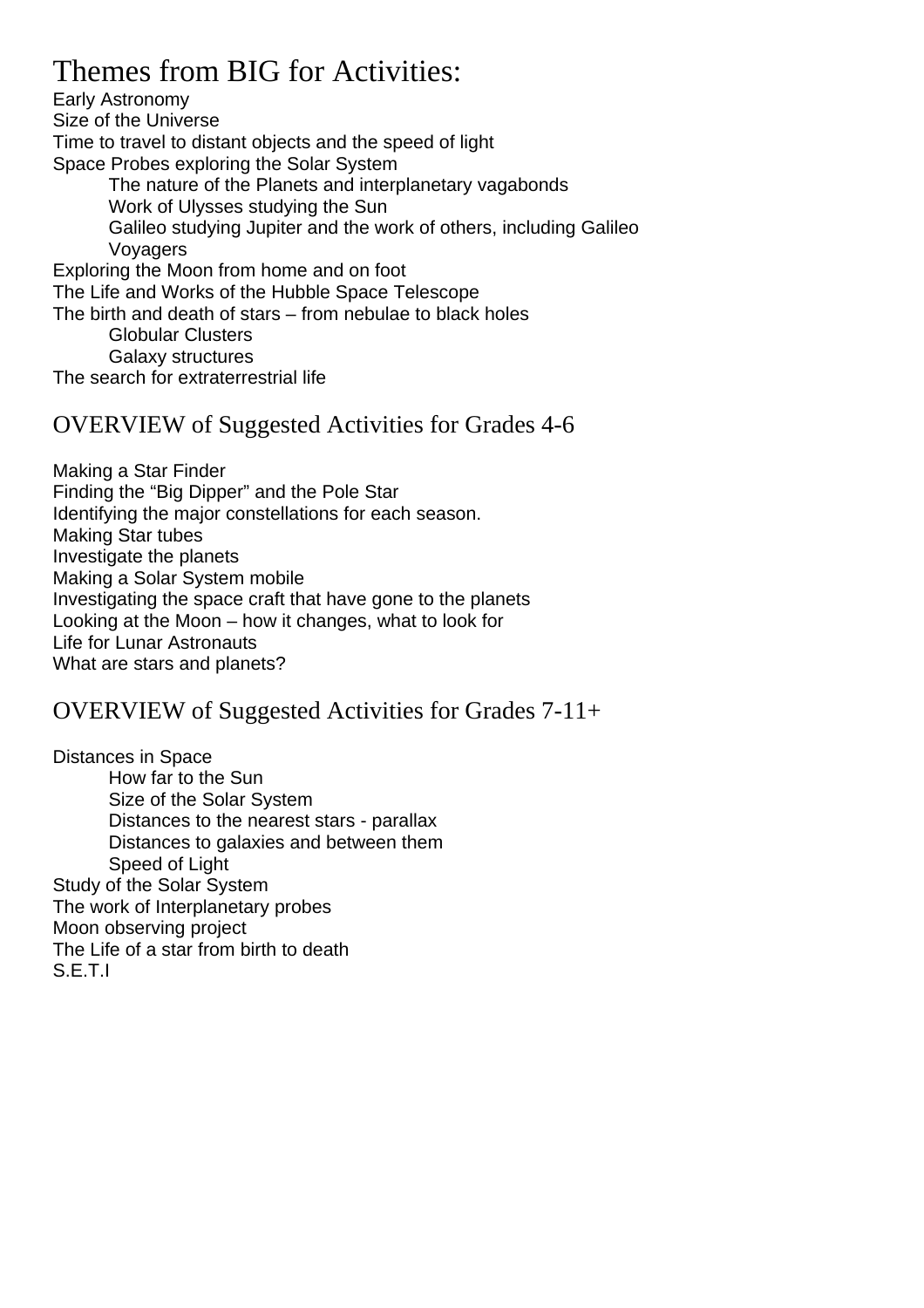# DISTANCES in SPACE (teacher's notes)

### *Grades:* 7-11

*Aim:* Space is big (hence the name of the show!) and as a consequence, the show is full is enormous numbers which sound impressive but are beyond our comprehension. 'BIG' tries to help the audience to understand the sheer scale of the universe but let us try to put the distances in terms familiar to all by judging them based upon a car journey.

### Look at the sheet headed DISTANCES

If a car travels at 60 m.p.h. (100 km/h) in a straight line AND it were able to travel though empty space, try to work out how long would it take, travelling a direct course, to travel the distances between the two different places (a scientific calculator will probably be needed).

When you've worked out the time in hours, convert it to days, months or years – which ever is the most appropriate: 1 year = 12 month = 52 weeks =  $365.25$  days =  $8766$  hours

When you've worked out how long it would take to get there, then work out what date or time you would have had to have started your journey to get there at midday today.

Then do some research to find out what historical events might have occurred around the time you might have started your journey… but only if they fall within human history!

#### *Extension:*

As a research project, the students can be asked to find out the distances between each of the different places listed. They can be asked to do it in Imperial miles, in S.I. units of metres or Metric kilometres, depending upon how difficult you wish to make it.

You can repeat this same activity for different types of transport, for example a jet air liner at cruising speed, space shuttle at launch speed etc. with the students finding out the different speeds required.

# How big is a Light Year?

Light years are the most commonly used term when it comes to trying to describe distances in space but what is a Light Year? A Light Year is how far light – the fastest thing we know of - travels in one year. What's this distance in miles or kilometres?

Light travels at 186,000 miles per SECOND or 300,000 km per second.

If there are 60 seconds in a minute, 60 minutes in an hour, 24 hours in a day and 365.25 days, how far does light travel in one year?

*Answer: 5,869,713,000,000 miles or 5.87 x 1012 OR 9,469,000,000,000 kilometres or 9.47 x 1012*

Then work out how long it would take to travel this distance in a car travelling at 60 m.p.h!

*Answer: 9.782855 x 1010 hours OR 11,167,643 years!*

Again you can repeat this using the speeds found for each of the different sorts of vehicle.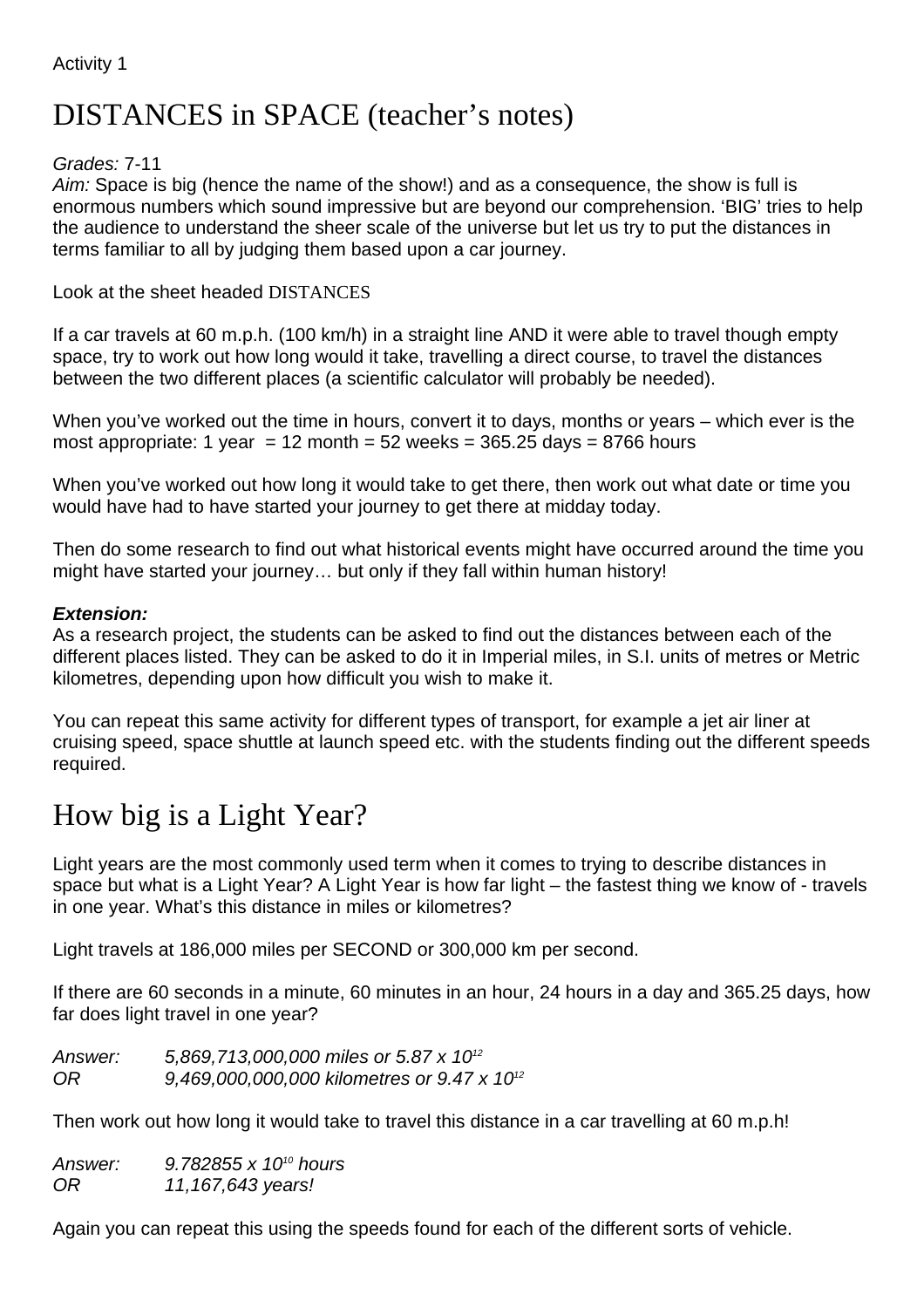Activity 1



# DISTANCES in SPACE (photocopy sheet)

Space is big (hence the name of the show!) and as a consequence, the show is full is enormous numbers which sound impressive but are beyond our comprehension, but lets try to put the distances in terms based upon a car journey.

Look at the sheet headed DISTANCES

If a car travels at 60 m.p.h. (100 km/h) in a straight line AND it were able to travel though empty space, try to work out how long would it take, travelling a direct course, to travel the distances between the two different places (a scientific calculator will probably be needed).

When you've worked out the time in hours, convert it to days, months or years – which ever is the most appropriate: 1 year = 12 month =  $52$  weeks =  $365$  days =  $8760$  hours

When you've worked out how long it would take to get there, then work out what date or time you would have had to have started your journey to get there at midday today.

Then do some research to find out what historical events might have occurred around the time you might have started your journey… but only if they fall within human history!

# How big is a Light Year?

Light years are the most commonly used term when it comes to trying to describe distances in space but what is a Light Year? A Light Year is how far light – the fastest thing we know of - travels in one year. What's this distance in miles or kilometres?

Light travels at 186,000 miles per SECOND or 300,000 km per second.

If there are 60 seconds in a minute, 60 minutes in an hour, 24 hours in a day and 365.25 days, how far does light travel in one year?

*Answer: ……………………………………….*

Then work out how long it would take to travel this distance in a car travelling at 60 m.p.h!

*Answer:…………………………………………….*

Is it any wonder then that the sci-fi author Douglas Adams wrote "Space is big, unbelievably big, you would not believe just how enormously and mind-bogglingly big space is….." *Hitch-Hiker's Guide to the Galaxy*

*For a further illustration visit*

*http://micro.magnet.fsu.edu/primer/java/scienceopticsu/powersof10/index.html For their movie file called "Powers of Ten" which looks at the universe from a single photon scaling up to galactic structures.*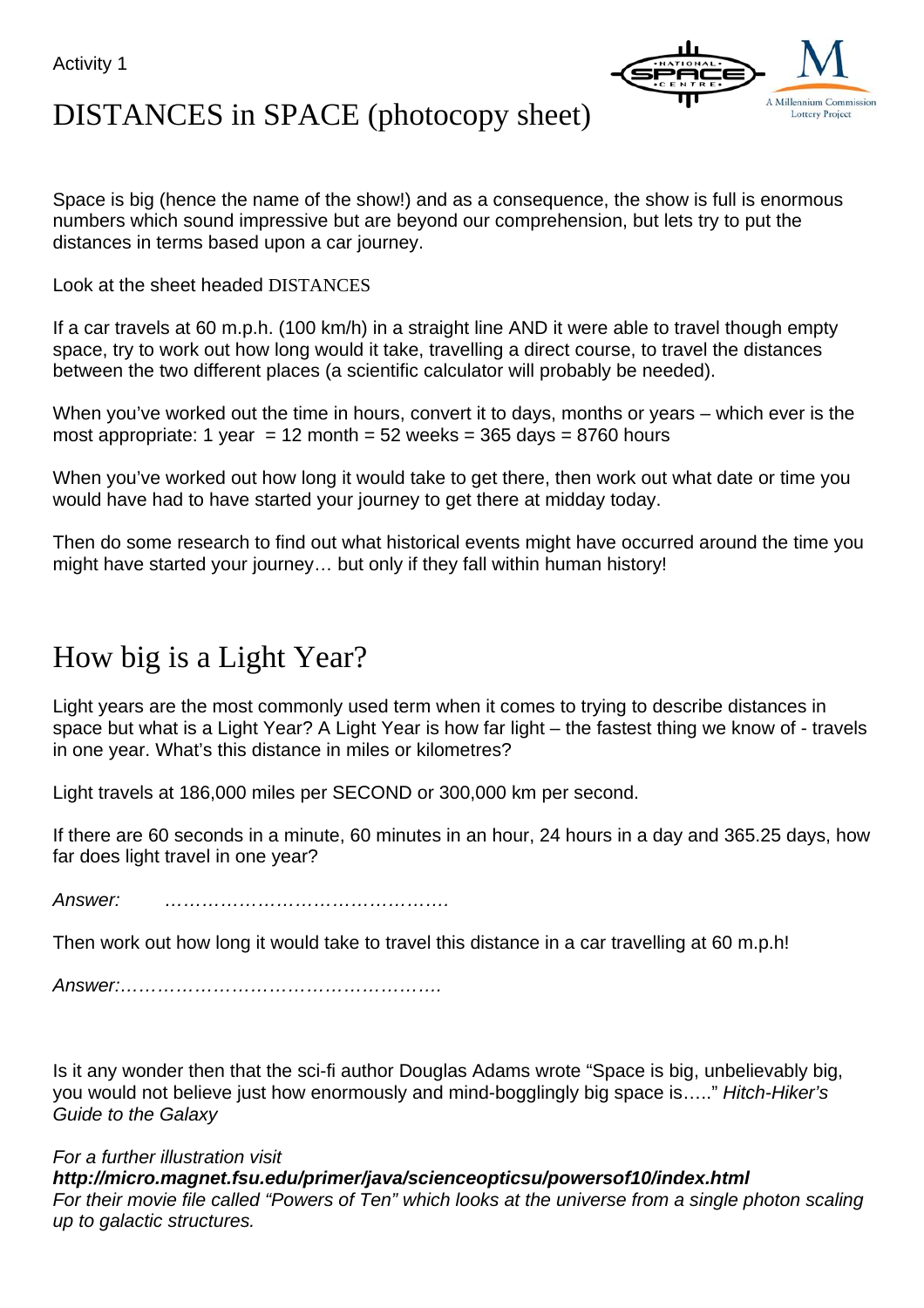Activity 1 DISTANCES



| <b>Places</b>       | Distance in miles   | Time to get    | Time to get there | Date/year the  | Major historical |
|---------------------|---------------------|----------------|-------------------|----------------|------------------|
|                     | (kms)               | there in hours | <i>in</i>         | journey would  | event            |
|                     |                     |                | days/weeks/years  | have needed to |                  |
|                     |                     |                |                   | begin          |                  |
| New York to         | 78                  |                |                   |                |                  |
| Philadelphia        | (125)               |                |                   |                |                  |
| (Penn.)             |                     |                |                   |                |                  |
| Philadelphia        | 1345                |                |                   |                |                  |
| (Penn.) to          | (2164)              |                |                   |                |                  |
| Houston (Tex.)      |                     |                |                   |                |                  |
| London U.K. to      | 3548                |                |                   |                |                  |
| Philadelphia        | (5710)              |                |                   |                |                  |
| (Penn.)             |                     |                |                   |                |                  |
| Earth to Moon       | 239,000             |                |                   |                |                  |
|                     | (384,000)           |                |                   |                |                  |
| Earth to Sun        | 93,000,000          |                |                   |                |                  |
|                     | (150,000,000)       |                |                   |                |                  |
| Earth to Jupiter    | 400,000,000         |                |                   |                |                  |
|                     | (780,000,000)       |                |                   |                |                  |
| Earth to edge of    | 4,500,000,000,000   |                |                   |                |                  |
| <b>Solar System</b> | (7,500,000,000,000) |                |                   |                |                  |
| Earth to            | 13,000,000,000,     |                |                   |                |                  |
| Andromeda           | 000,000,000         |                |                   |                |                  |
| Galaxy              | (21,000,000,000,    |                |                   |                |                  |
|                     | 000,000,000)        |                |                   |                |                  |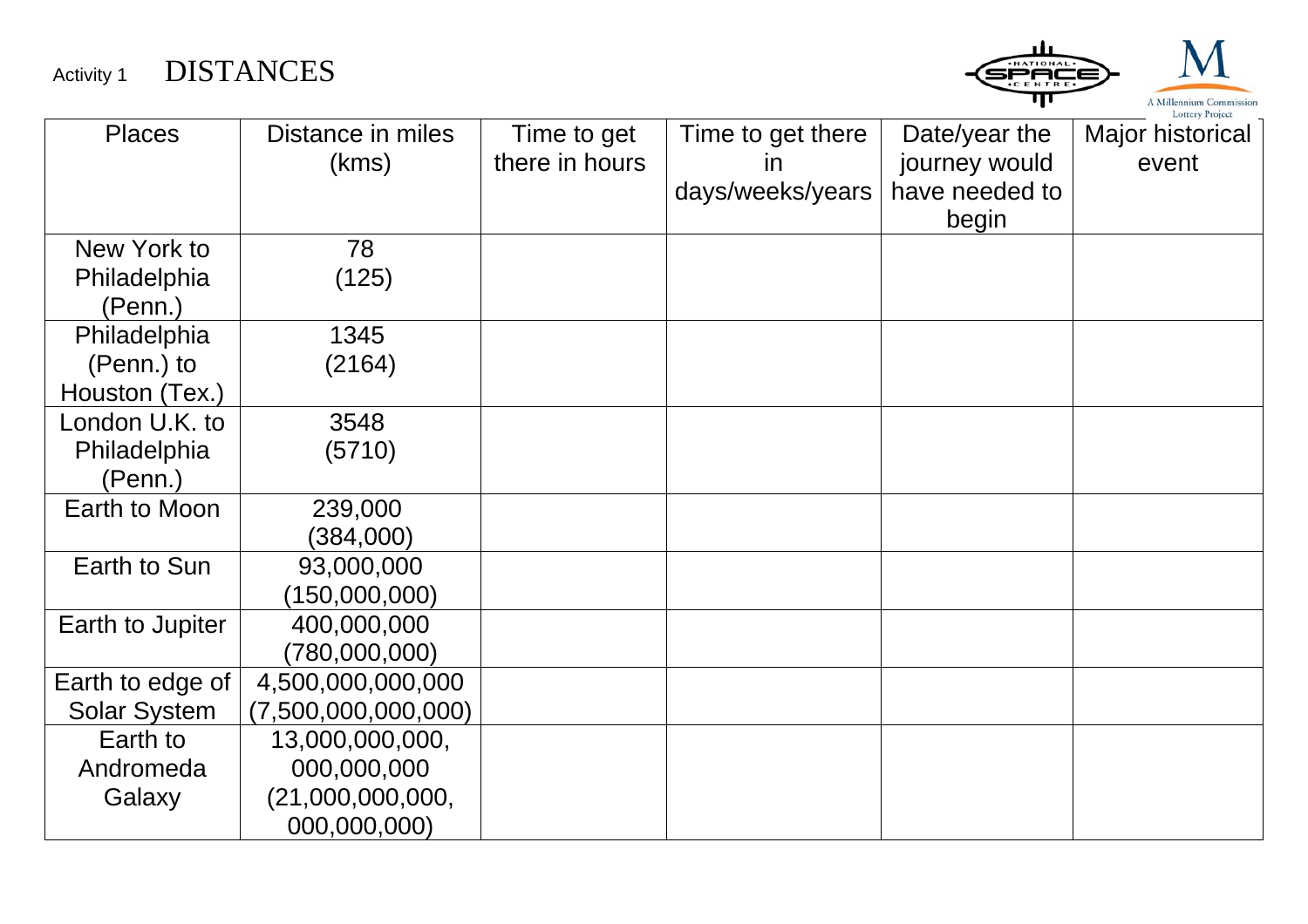# Activity 1 DISTANCES (ANSWERS)

| <b>Places</b>       | Distance in miles   | Time to get      | Time to get there           | Date/year the  | Major historical                    |
|---------------------|---------------------|------------------|-----------------------------|----------------|-------------------------------------|
|                     | (kms)               | there in hours   | <i>in</i>                   | journey would  | event                               |
|                     |                     | travelling at 60 | days/weeks/years            | have needed to |                                     |
|                     |                     | m.p.h            |                             | begin          |                                     |
| New York to         | 78                  | 1.3              |                             |                |                                     |
| Philadelphia        | (125)               |                  |                             |                |                                     |
| (Penn.)             |                     |                  |                             |                |                                     |
| Philadelphia        | 1345                | 22.4             | $\sim$ 1 day                |                |                                     |
| (Penn.) to          | (2164)              |                  |                             |                |                                     |
| Houston (Tex.)      |                     |                  |                             |                |                                     |
| London U.K. to      | 3548                | 59.1             | $\sim$ 2 $\frac{1}{2}$ days |                |                                     |
| Philadelphia        | (5710)              |                  |                             |                |                                     |
| Earth to Moon       | 239,000             | 3983             | $\sim \frac{1}{2}$ year     |                |                                     |
|                     | (384,000)           |                  |                             |                |                                     |
| Earth to Sun        | 93,000,000          | 1,550,000        | 177 years                   | 1825           | e.g. First public                   |
|                     | (150,000,000)       |                  |                             |                | railway in England                  |
| Earth to Jupiter    | 400,000,000         | 66,666,667       | 7610 years                  | 5608 B.C.      | e.g. Early civilization             |
|                     | (780,000,000)       |                  |                             |                |                                     |
| Earth to edge of    | 4,500,000,000,000   | 75,000,000,000   | 8,561,644 years             | 8,559,642 B.C. | Miocene period                      |
| <b>Solar System</b> | (7,500,000,000,000) |                  |                             |                | when modern apes<br>had, in theory, |
|                     |                     |                  |                             |                | evolved                             |
| Earth to            | 13,000,000,000,     | 217,000,000,     | 24,771,689,                 | N/A            | Long before                         |
| Andromeda           | 000,000,000         | 000,000,000      | 500,000 years               |                | <b>BIG BANG!</b>                    |
| Galaxy              | (21,000,000,000,    |                  |                             |                |                                     |
|                     | 000,000,000)        |                  |                             |                |                                     |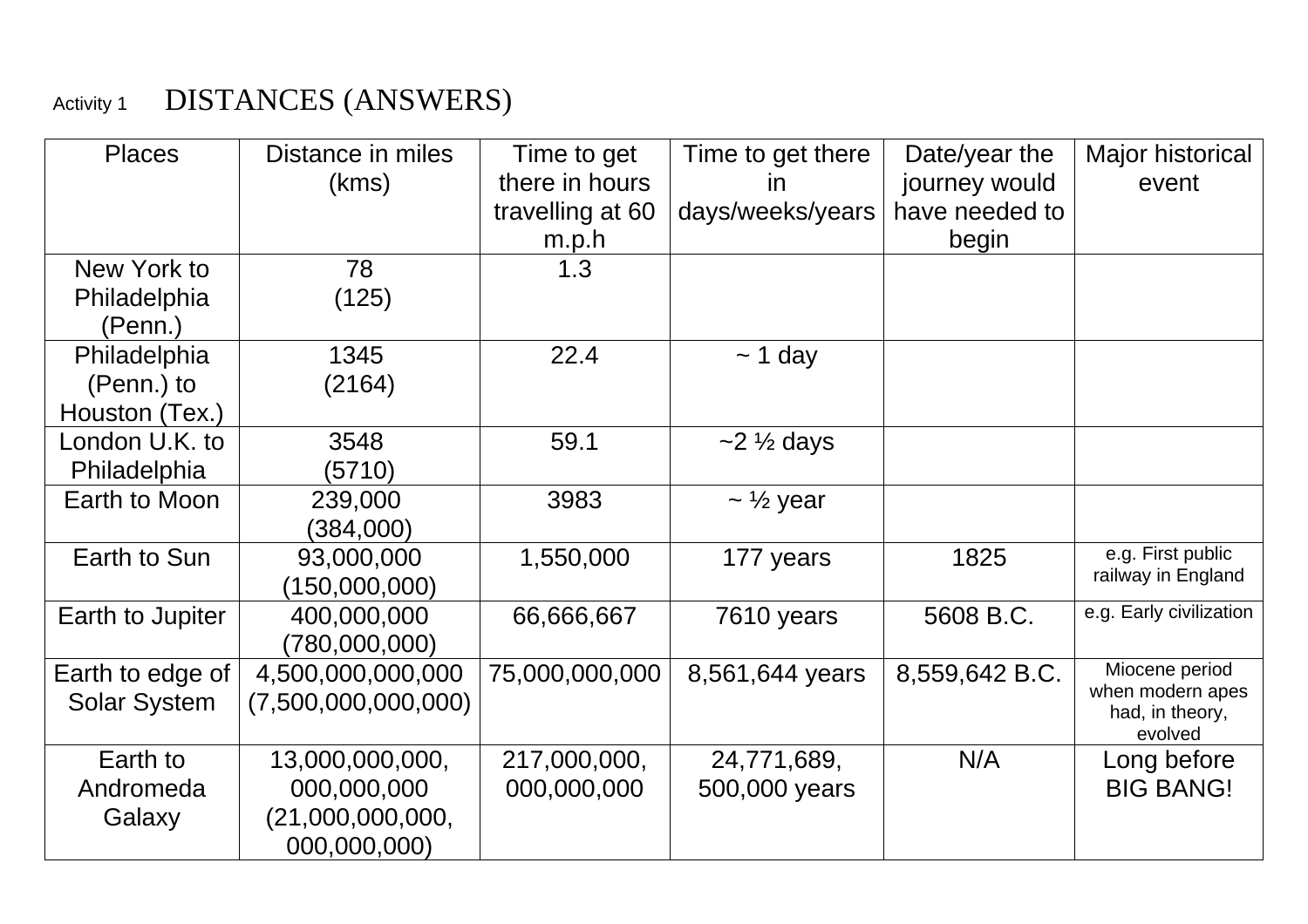#### Activity 2

# Distances to the Nearest Stars – Parallax (teacher's notes)

#### *Grades:* 10-11

Distances between objects in space are vast. These distances are impossible to measure with a ruler! So, how do we measure how far away from us the stars are?

If you were to take a close look at the night sky and take precise measurements of the positions of the stars throughout the year you might notice something strange. Some of the stars appear to move their positions in the sky relative to other stars that appear to stay still!!!

### Simple Example – Finger Experiment

- Fasten a copy of the shuttle picture to a wall and stand about 3 metres away from it.
- Hold one of your fingers directly in front of you.
- Look at your finger alternately with one eye, and then the other, keeping the other eye closed.
- Take a note of the position of the shuttle compared to the finger.
- Do the same thing but alter the position of your finger making it different distances from your eye, by bending and straightening your arm.

The students will be asked to draw the results.

## Triangulating the Position of an Object

Your finger appears to move against the background wall because the position from which you were viewing it moved (You flicked from one eye to the other). This is known as a parallax.

This diagram is from a bird's eye view (looking down on your experiment!).

Mark the following on the diagram below:

- A straight line from your right eye to your left eye.
- A cross where your right eye saw your finger **on the background wall**.
- Draw a straight line from your right eye to this cross.
- A cross where your left eye saw your finger **on the background wall**.
- Draw a straight line from your left eye to this cross.

Your Eyes Left $\blacksquare$ Right

Background Wall Shuttle Picture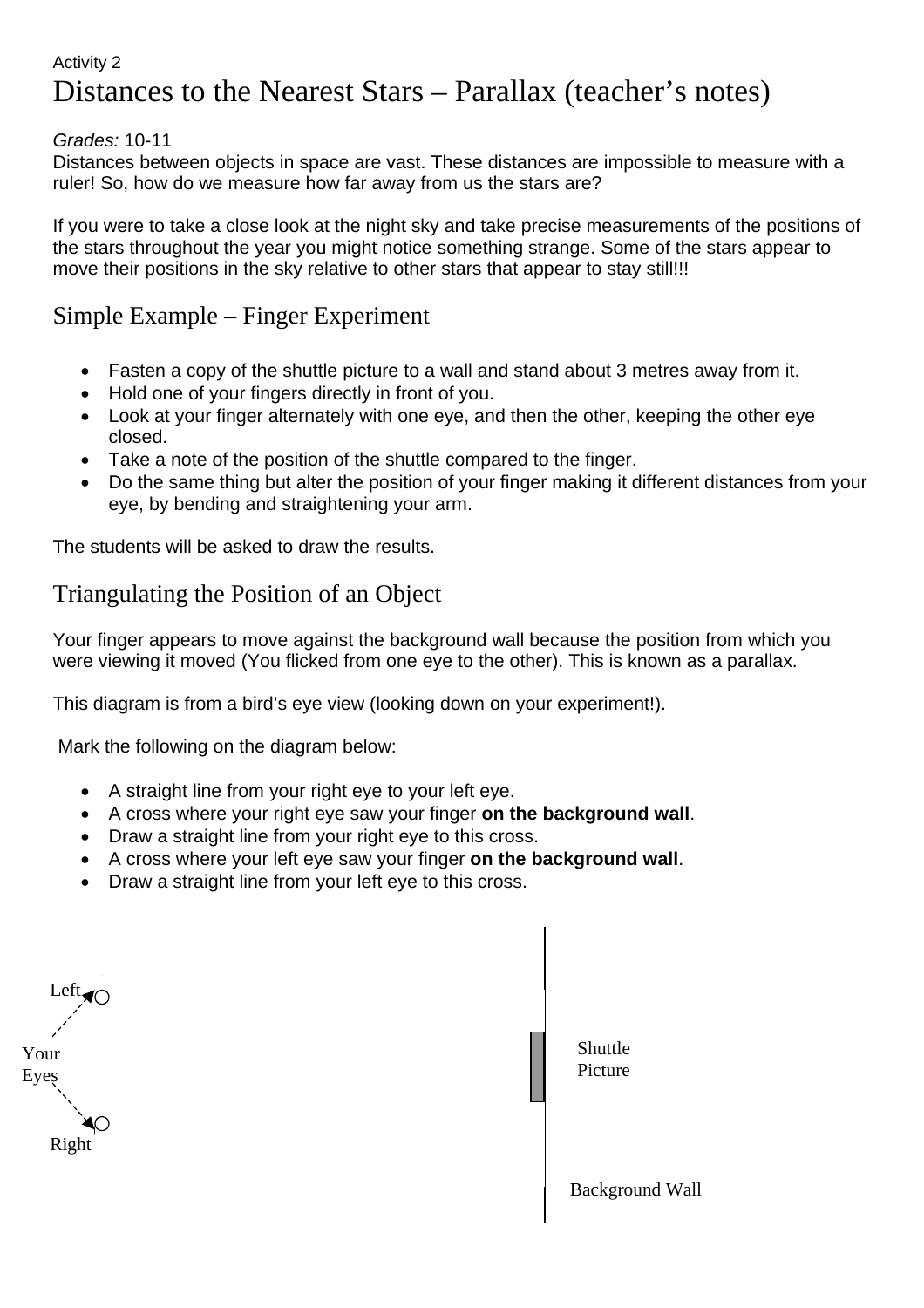The line you drew between your two eyes is known as the baseline and where the two lines drawn from each eye to the background wall cross is the actual position of your finger. The diagram you drew should look similar to the one below.

To find the distance your finger is away from you, you need to measure the angle between your finger and your eyes, this angle is also marked on the diagram below.



As carefully as you can estimate the angle between your finger and your eyes.

Angle between finger and left eye = \_\_\_\_\_\_

Angle between finger and right  $eye =$  \_\_\_\_\_\_\_\_\_\_

Then we could **either**

Draw a scaled version of this diagram using the angles we measured and measure the distance, *Or* 

We could calculate the distance with the help of trigonometry.

Talk about how we can measure the angles at which the object was being looked at from opposite ends of the baseline.

- Use a sketch to demonstrate what was happening.
- For example, below is a sketch of the finger experiment shown from above.
- Need to measure angles between eyes and object (Protactor).
- Could then draw a scale diagram and measure the distance to the object.
- Or calculate using trigonometrical identities!
- Practice this measuring technique by calculating/ measuring the distances to the top of a lamp post, flag pole, goal posts etc.

Measuring the Distance to the Stars

• For nearby stars that are about 50-100 lys measuring their distance by parallax is accurate and gives good results.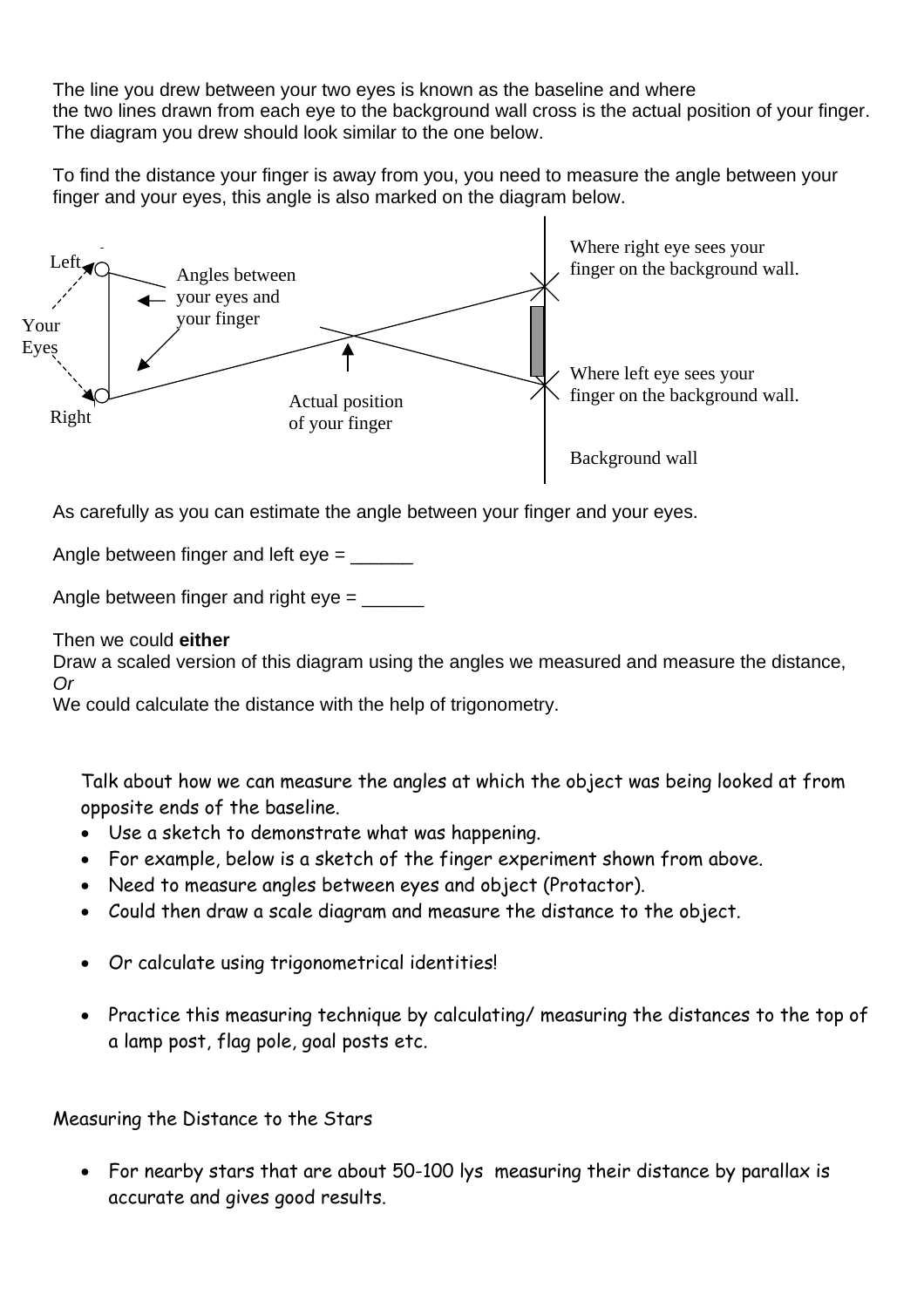# SPACE SHUTTLE PICTURE

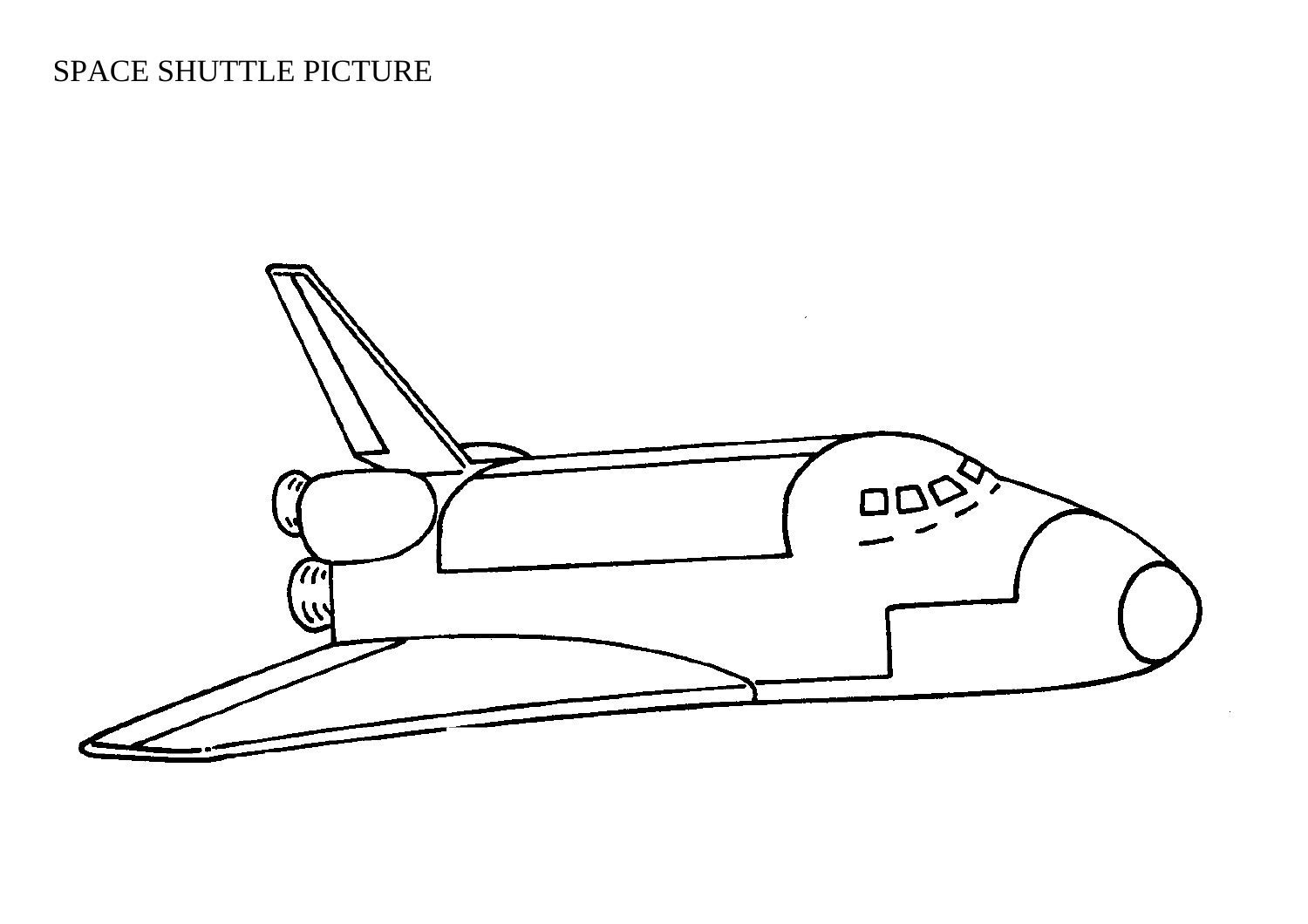# Study of the Solar System (teacher's notes)

*Grades:* 4-11, *project work so depth can be altered according to group.*

*Aim:* Students will study the planets in our Solar System and do project work to develop an understanding of the differences between the planets.

*Objectives: To make a piece of educational presentation material showing the results of research into a Solar System body.*

*Imagine:* The students have recently returned from an explorative journey to one of the Planets in our Solar System. They have found out a lot about the Planet they visited and must report to the rest of the class.

Split the class into groups, allocate one planet to a group (if you are short on pupils it would be feasible to put Neptune and Pluto together, if more planets are needed you may wish to include the Kuiper Belt and Oort Clouds [the cometary regions] and the Asteroid Belt).

They need to find out as much as they can about their Planet. Consider:

- How long it took them to get there and at what speed.\*
- **What was their transport like?**
- Whether they could land on the planets surface, would they need a space suit to wear if they got out of the space craft and what technology they may need to survive on the planet's surface.\*
- What was the weather like, what was the atmosphere like?<sup>\*</sup>
- $\blacksquare$  Did they see a moon or moons in the night time sky?\*
- Describe the temperature, the landscape, any life-forms etc.. etc...\*

*\* These should be as factually accurate as possible. If possible use current sources of information rather than older text books as there have been some recent changes to Solar System data.*

### **Groups could**

- Give a presentation to the class
- Make a poster
- Video presentation
- **Write personal log of their journey of discovery.**

How much detail would depend on the ability of the group and the reference materials that information was sourced from.

*Extension for higher ability groups:* The students are a group of aliens from a planetary system not far from our own. As a group of alien beings, what is their home world like and what are they like themselves. What differences would there need to be between their "human" bodies and their imaginary "alien" bodies to cope with their home planet's environment? Could they survive on the any of the planets in our own Solar System? What would they need to survive on Earth?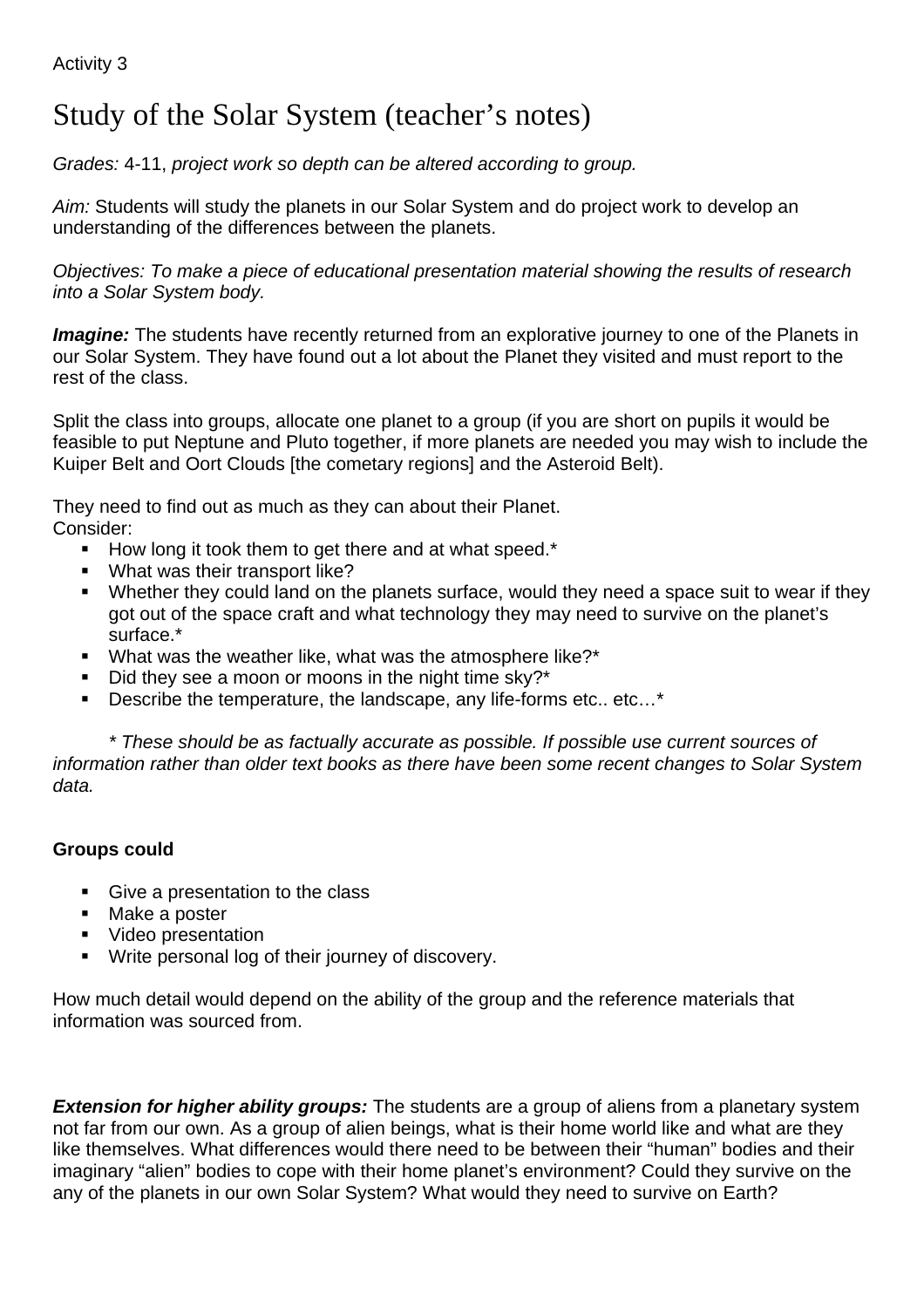# How We've Explored The Solar System (teacher's notes)

*Grades:* 4-11, *project work so depth can be altered according to group.*

*Aim:* To consider some of the discoveries we've made about our immediate part of the universe, how we have gained the enormous amount of knowledge that we have about the Solar System and to realise that it is an international effort involving many different techniques

*Objectives: In this activity the students will be looking at the work of spacecraft, astronauts and probes (robotic craft launched to land on the object) and how they have taught us about the planets in our Solar System. This time the focus is not on the planets themselves but on the spacecraft when they were launched, what their mission was, who launched them and some of their major achievements.*

Working in groups, the students need to produce a wall chart about these spacecraft, making it as colourful and imaginative as possible. The amount of information and presentation style will vary based upon student ability, sources of information and the number of spacecraft investigated but marking should be based upon presentation, how clear it was to read, accuracy of the information, whether the information was pertinent to what the chart was trying achieve and whether it provided a good general overview of how much these spacecraft have enhanced our knowledge of the Solar System. Most groups should ensure that they study at least one Russian and one European space craft.

### *Spacecraft that could be researched are:*

Apollo Moon programme (USA) Marineer 9 and/or Viking (USA) Mars Pathfinder (USA) Pioneer 10 & 11(USA) Marineer 10 (USA) Venera (Russia) or Pioneer 12 &13 (a.k.a. Pioneer Venus [USA]) Galileo (USA) Ulysses (Europe) SOHO (Europe/USA) ENVISAT (Europe) – *an interesting one as it is looking back at the Earth.* Cassini-Huygens (USA/Europe) Luna probes and Lunokhod (Russia) Cometary missions: Giotto (Europe), NEAR (USA), Stardust (USA)\*, MUSES-C (Japan)\* Deep Impact (USA)\* or Rosetta (Europe)\*

\*awaiting encounter or launch at time of writing

### **For younger groups:**

Focus on one particular probe and in particular what its mission achieved i.e. where it visited and what it told us. A good choice would be *Voyager* or *Voyager 2*.

#### **For older groups i.e. grades 10-11:**

1. The information could be presented as a wall chart, booklet or essay. In this the accuracy of the work should be high and the achievements of the spacecraft should be quite specific i.e. telling the marker significant pieces of information gleaned from each planet rather than an overview. They should also look at the historical context, do some research upon how we viewed the individual planets prior to sending the probe there such as the pre-1960's ideas of Venus being covered in rainforest or Mars with its "canals" that Percival Lowell (1855-1916) thought indicated an alien civilisation.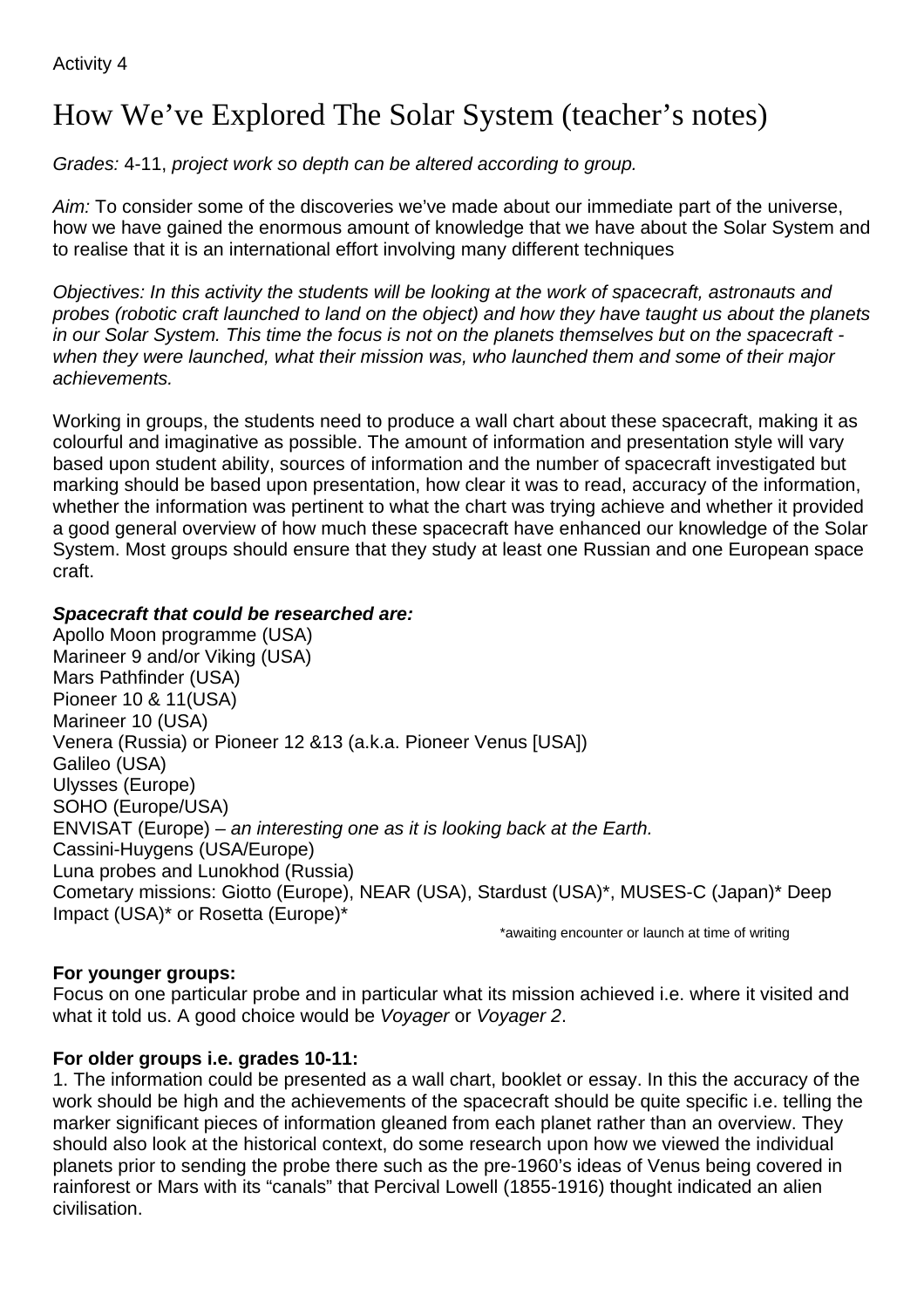2. They could research future missions to include in the project such as Mars Express, Pluto/Kuiper Belt missions etc.

3. They could plan their own mission and design their own spacecraft with which to do it. This would require careful research into what conditions the spacecraft would have to cope with and the sort of research equipment to include on the craft to do the research they would like to conduct. Strict mass limits could be imposed, especially as this has implications for the cost of launch. This means the students would need a list of possible components and their masses.

*Most automated spacecraft will need these basic components:*

Solar Panels (those going into deep space often rely on nuclear energy to power them) **Batteries** 

Radio antennae and transmitters

Bus (the spacecraft's skeleton)

Thermal blanket (for temperature control)

Thrusters (for adjusting the position/course of the craft) and Gyros (for monitoring the alignment) On-board computer

**Sensors** 

*Then there are the instruments for doing the testing, these will vary depending upon what experiment you wish to conduct but may include:*

Radiometers (for measuring amount of radiated energy in visible light as well as others such as Infra Red)

Infra-red sensors

Magnetometer (for measuring magnetic fields)

Radar (for mapping [imaging radar] and measuring heights [radar altimeter]) Video

Spectrometer (for splitting the light received into its spectrum to analyse what elements may be present)

## Extension: How We've Explored the Universe Using Telescopes

This can be taken further or replaced with a similar exercise looking at telescopes. There are many different types of telescope whether amateur or professional.

From a professional point of view they can study Earth based telescopes or orbiting telescopes. Telescopes do not only use visible light but in all regions of the spectrum. On Earth we mainly use just visible light, infra-red and radio-waves as these can get through the atmosphere. In space, the telescopes may be smaller but they get a clearer view and can operate over all parts of the spectrum.

*Space Based telescopes can include:* Hubble Space Telescope (USA/Europe) Chandra X-Ray Telescope (USA) XMM-Newton (Europe) IRAS (Europe)

*Earth Based telescopes can include:* Keck (Mauna Kea, Hawaii) Anglo-Australian (Siding Springs, Australia) La Palma Observatory (Canary Islands, Spain) European Southern Observatory and the Very Large Array (Chile)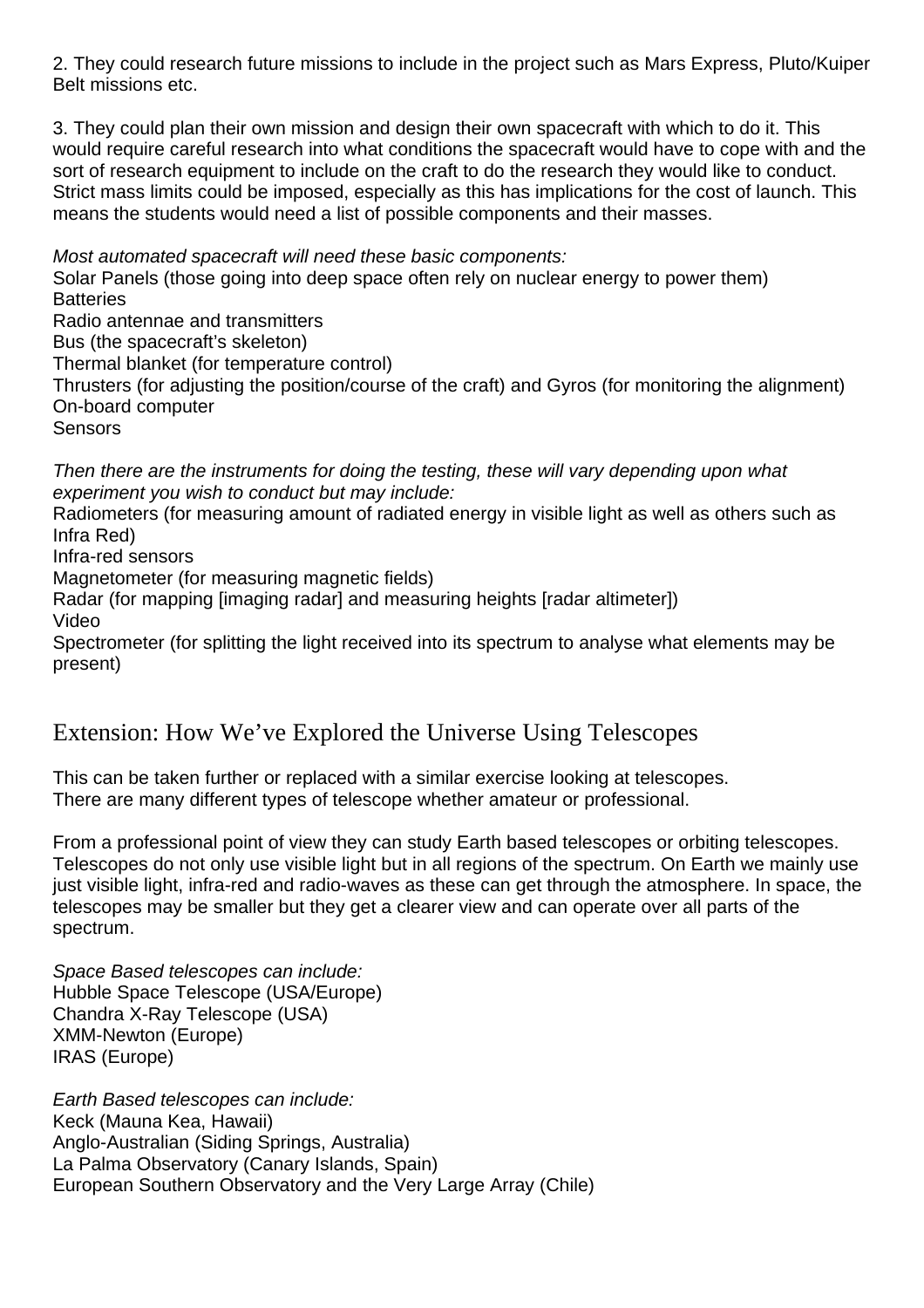*Historical Telescopes can include:* Lord Rosse's Leviathan (Ireland) William Herschel's 40 foot telescope (UK – no longer exists) Mount Wilson Observatory (California USA) Lowell Observatory (Arizona USA) Mills Observatory (London UK) – featured in the BIG show

*Radio Telescopes can include:* Jodrell Bank (Cheshire UK) Very Large Array (New Mexico USA)

**Note:** This particular project can be followed up by a visit to a professional telescope or an observing session. These can often be organised with a local astronomical society or a local astronomer may be found who can bring in his/her own telescope. Telescopes can be tricky to operate for beginners so an experienced guide will help. Good observing targets may be some of those that appear in the BIG show such as:

| Moon                                 |                      |
|--------------------------------------|----------------------|
| Mercury                              |                      |
| Venus                                |                      |
| Jupiter                              |                      |
| Saturn                               |                      |
| Deep sky Objects                     | <b>Constellation</b> |
| <b>Hercules Globular Cluster M13</b> | <b>Hercules</b>      |
| Andromeda Galaxy M31                 | Andromeda            |

Trying to take a class out unprepared, expecting to see these things through a telescope will not work hence practice or an experienced astronomer is needed. Basic stargazing, just getting familiar with the star patterns involved does not require a telescope or even binoculars, just a star map/book and practice. See Activity 7.

*Deep sky Objects Constellation R.A. / Dec*  $1641 / +3627$  $0042 / +4116$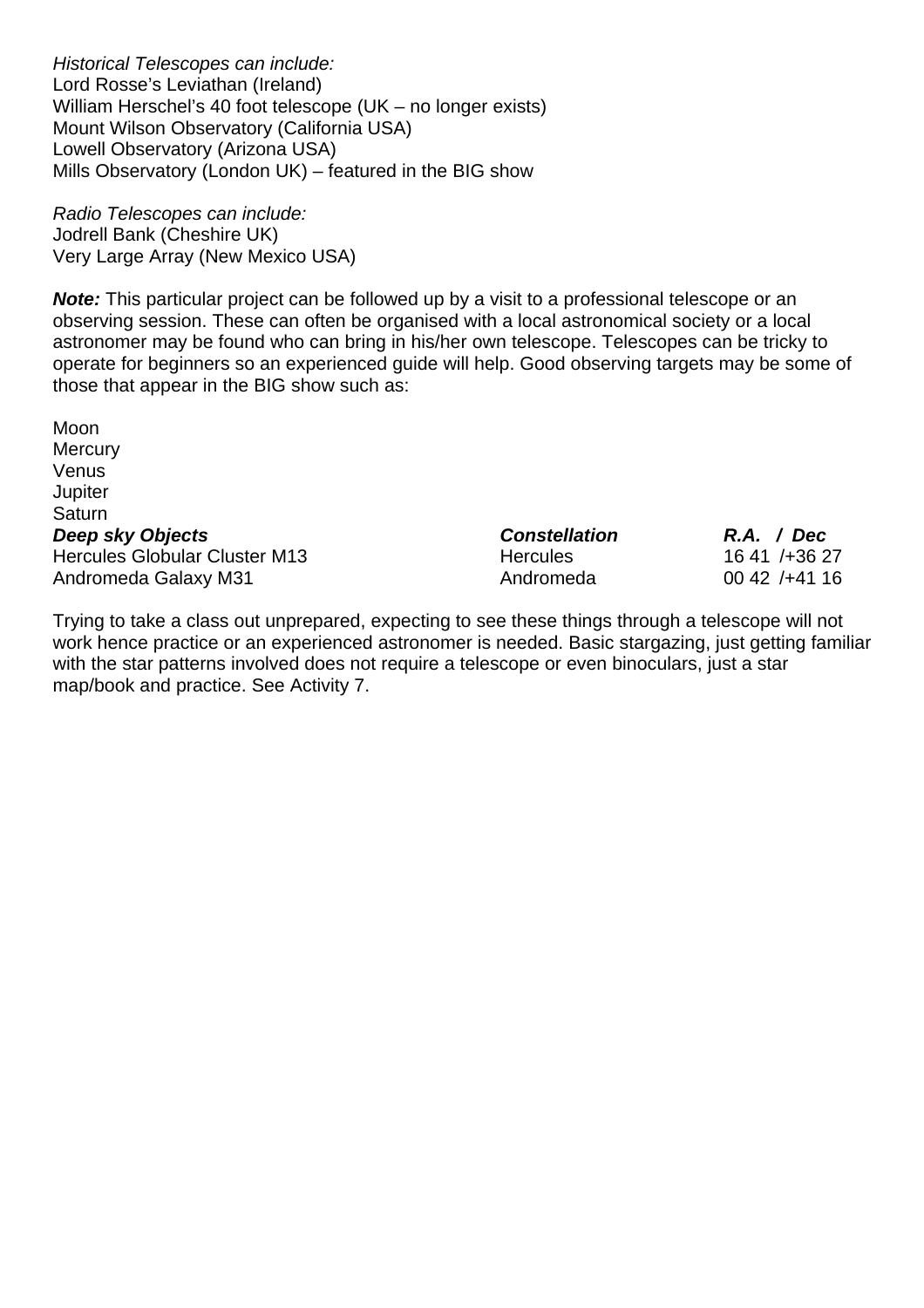## Watching the Moon (teacher's notes)

*Grades:* 4-11 The first activities are geared toward the younger students but can used as foundation activities for the older pupils if they do not have the background. The later activities are for grades 7-11 but could be used as extension for more able younger students.

*Aim:* To observe the Moon during the month to see how it changes shape and to understand how this occurs.

*Extension:* to look at the Moon in more detail to distinguish some of the major features.

*Objectives: These tasks will get the students to observe the moon, look at the phases, to consider how these occur and to look at the features that can be seen on the surface.*

Many stories from folklore are attached to the Moon due to its significant role as the light of the night sky – to the Greeks, one of the three goddesses associated with the Moon was Artemis the Goddess of Hunting whose light helped hunters track their prey in the days when people still needed to hunt animals for food. To the ancient Greeks of two thousand years ago, the Moon was seen as a perfect, smooth crystal sphere.

When Galileo looked at the Moon for the first time through a telescope in 1609 he found that reality was very different. The Moon was a pock-marked and dented little world with valleys and mountains like the Earth but with enormous craters which were later discovered to have been formed by the impact of meteorites. Today the Moon is an easy target for those starting to use telescopes and binoculars so this task will involve some Moon observation through binoculars or telescopes if the students have them available.

The Moon is the Earth's nearest neighbour in space at an average 238,860 miles (384 000 km) distance. The Apollo spacecraft in the 1960's and 1970's that carried NASA astronauts to the Moon were able to cover that distance in about two and a half days. It is the only object in our Solar System that people have walked on other than the Earth and the footprints they left there are still almost exactly as they were left as there is no atmosphere or weather to erode them.

Today, the Moon is still important due to its effects on the Earth including the drag it has applied to the Earth over many millennia to slow it to its current rotational period of about 24 hours and the more obvious effect of the tides. But if you were to ask people what some of the most obvious features about the Moon were you would get comment light "Its white!", "It lights up the sky at night!" or "It changes shape!"

Lets look at how it appears to change shape:

#### Moon Phases

The Moon orbits the Earth in just over 27 days, but as the Earth is orbiting the Sun at the same time it actually takes just over 29 days to get through all the different phases of the Moon to start the sequence all over again. For the sake of argument then we shall say that it take about 28 days or 4 weeks or 1 month (from the old Anglo-Saxon word "*Moneth*" meaning "Moon") for the Moon to cycle through its phases.

Here is the basic sequence of phases

NEW MOON: occurs at the start of the lunar month when the moon is in the same direction as the Sun. Observers are looking at the side of the Moon that is not getting any sunlight so it is invisible to observers. Note: this is the phase of the Moon at which Solar Eclipses can occur but these will only happen if the Moon is directly in front of the Sun… which is very uncommon!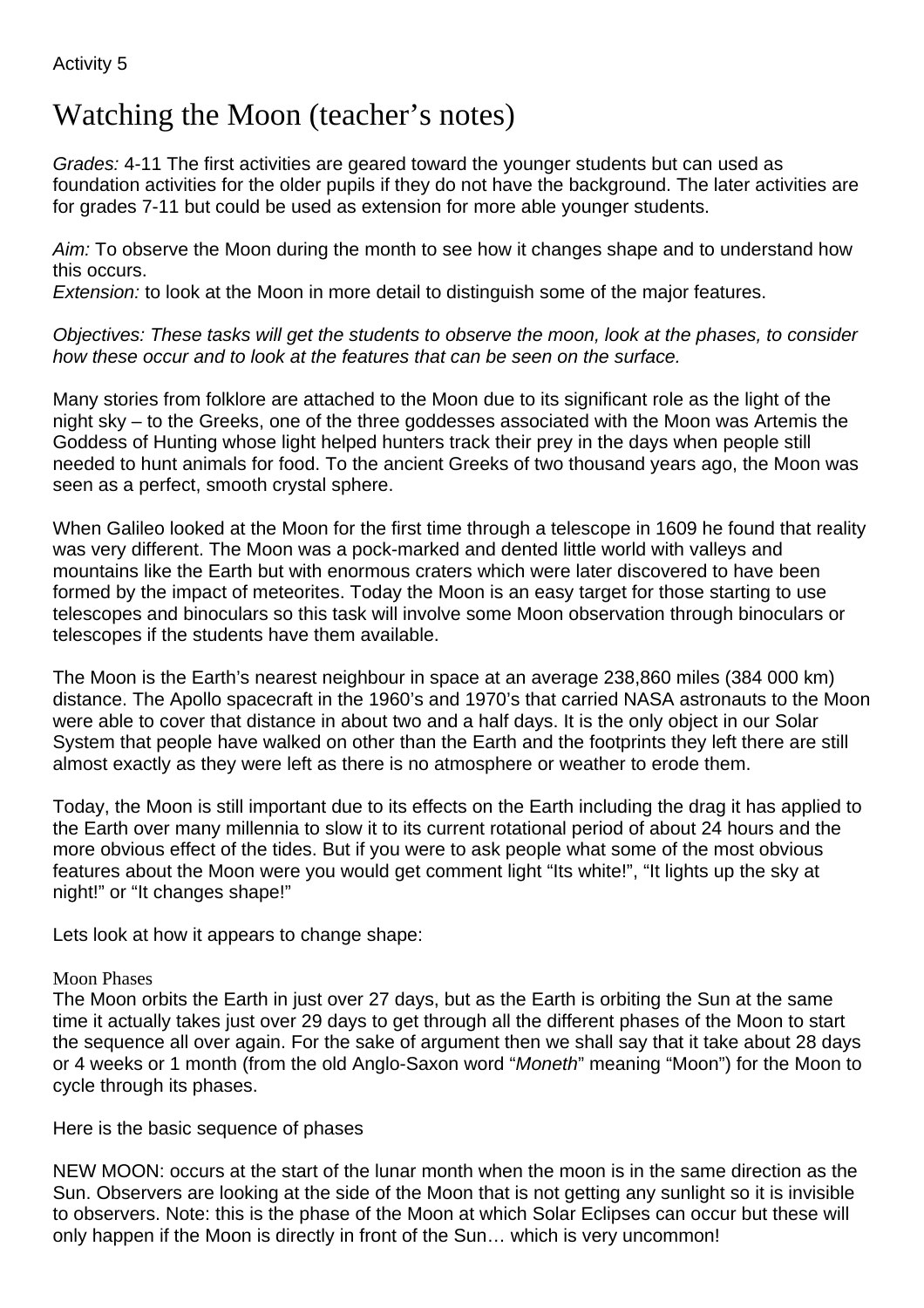

WAXING CRESCENT: Around day 3. As the Moon moves around the Earth observers can start to see part of the lit side that will appear in the sky as a crescent. These are seen in the afternoon or just after sunset. An effect to look for after sunset is "Earthshine" where you see the shape of the dark side as just enough light is reflected from the Earth onto the Moon for the shape to be seen.



WAXING (or First) QUARTER: End of week 1. The angle between the Sun, Earth and Moon is a right angle. An observer on Earth will see half the lit side and half the dark side. This is a quarter moon as the Moon is ¼ of the way around the Earth. This is seen in the afternoon and in the evening until midnight.

WAXING GIBBOUS: Around day 10. Gibbous means "bulging" – the Moon is large but not yet full. This is seen from late afternoon until after midnight. This Moon is very bright and should not really be viewed through telescopes.

FULL MOON: End of week 2. The Moon is on the opposite side of the Earth from the Sun so the Sun falls full upon the Moon making it very bright. This Moon rises as the Sun sets and sets when the Sun rises. Again, very bright. If the Moon happens to be directly behind the Earth then a Lunar Eclipse (where the Moon turns a dark red) will occur.



WANING GIBBOUS: Around day 17. As the Moon starts to re-immerge from behind the Earth the observer starts to see the dark side again so it looks like the Moon is shrinking. Seen from late evening through to after Sun rise.



WANING (or Last) QUARTER: End of week 3. At 34 of the way around, again the Moon is at right angles to the Sun and the Earth but on the other side of its orbit around the Earth from the Waxing Quarter. Again, an observer will see half the lit and half the dark side but this time the side that is lit is the side that was previously dark. Rises at Midnight and seen into the morning.



WANING CRESCENT: Around day 24, just before the next New Moon. The Moon is approaching the point where it is in the same direction as the Sun so an observer will see mostly the dark side and only a little of the lit. This appears in the last hours of darkness and in the early morning.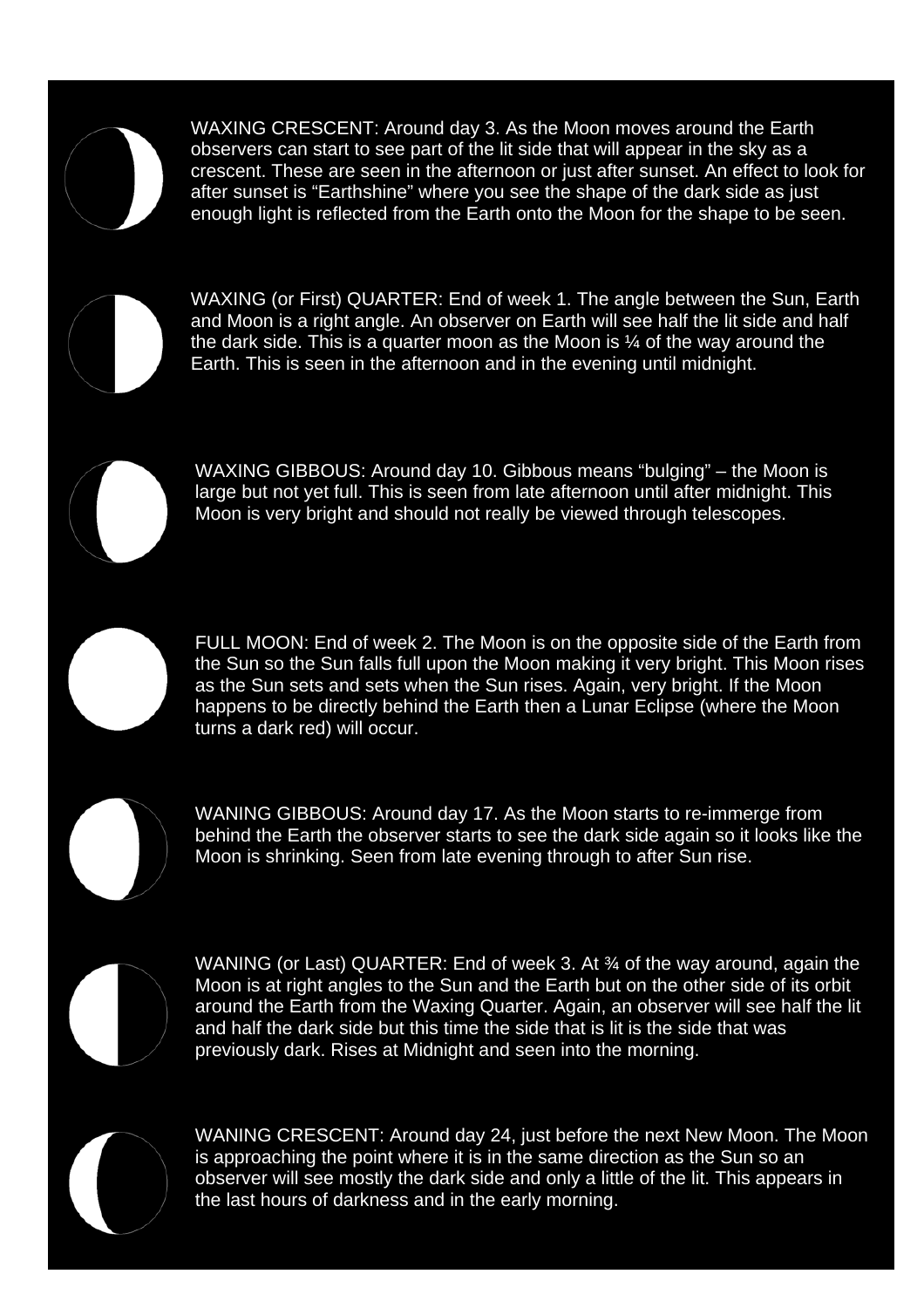A WAXING Moon is one that is appearing to get larger and brighter. A WANING Moon is one that is getting smaller.

Task 1: Grades 4-6. Using the photocopy sheet below (5.1), get the students to observe the Moon at different times of the month. Using your information above, see if the students can label the different shapes they have drawn. Be aware that the Moon shapes for several days in a row will be very similar.

*Extension for higher ability:* Get the students to observe what time of day or night they saw each phase. When they next see a waning crescent in the early evening, get the students to look for "Earthshine".

Task 2: The diagram below shows the different stages of the Moon's orbit around the Earth and the different phases that an observer from Earth will be able to see. The student's task will be to use the photocopy sheet (5.2) to match the different phases to the correct point in the Moon's orbit.

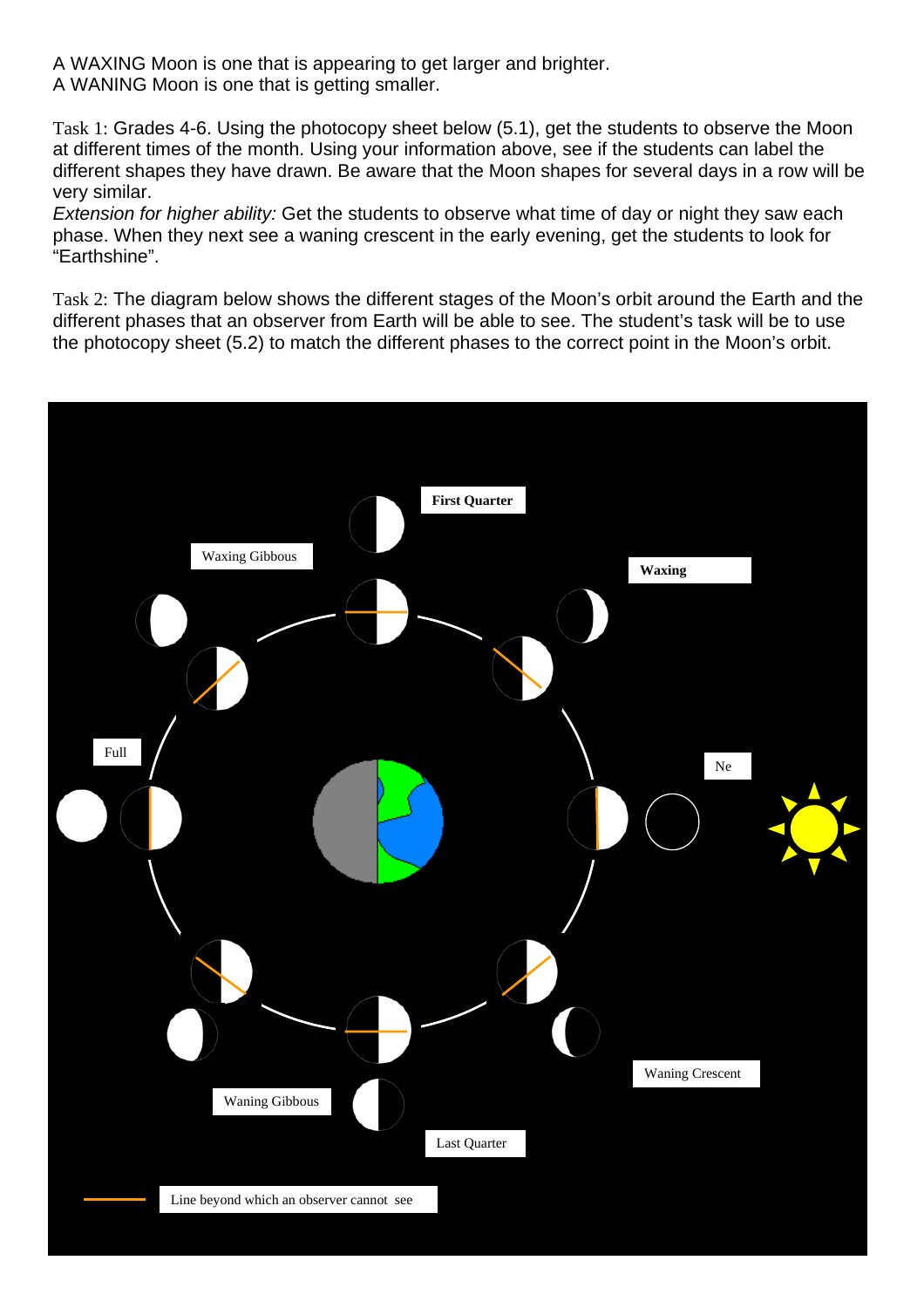The other thing to notice is that the Moon will always present the same face to the observers on Earth. We get night and day due to the Earth spinning once every 24 hours. The Moon spins in the same way but only once every month, meaning that the same face of the Moon is always looking at the Earth.

Task 3: Grades 7-11. This is a small research activity. Below and on the photocopy sheet 5.3 are drawings of the Moon. Student should research the names of the different features indicated. They should also describe what each of the following is and how they were formed:

- **Crater**
- Maria (or Sea)
- Ray
- Terra (or Highland region)

*Please note that the internationally recognised Latin names have been used in the picture below but the English variants are perfectly acceptable.*

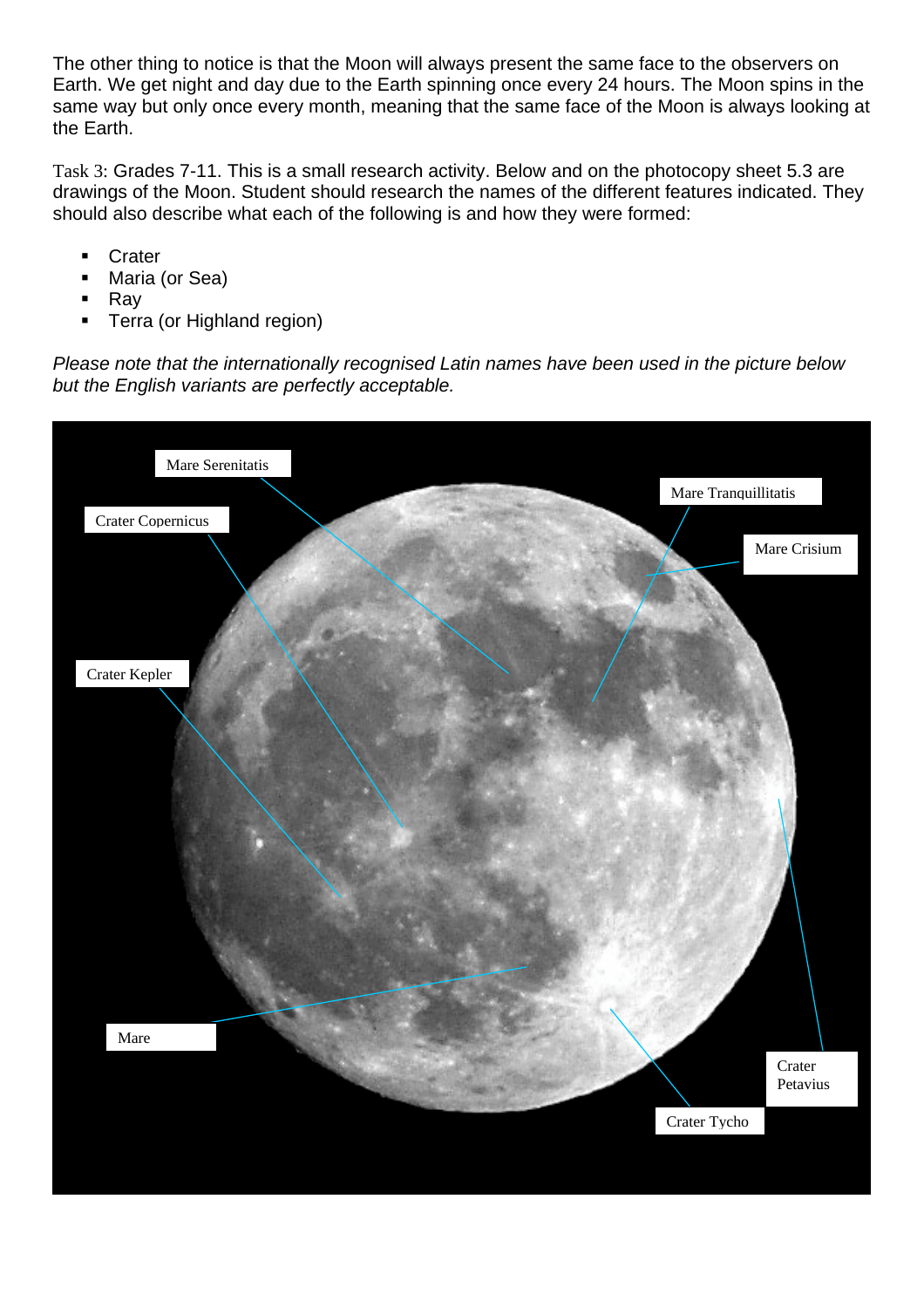Activity 5.1



# Watching the Moon (photocopy sheets)

Look at the Moon whenever you can during the next four weeks. Find the day of the month and do a sketch of the Moon's shape. If you don't get to fill in every box due to the weather DO NOT WORRY! But do try to do as many as you can.

| $\mathbf 1$    | $\overline{2}$          | $\overline{3}$  | $\overline{4}$  | $\overline{5}$  | $\,6\,$         |
|----------------|-------------------------|-----------------|-----------------|-----------------|-----------------|
|                |                         |                 |                 |                 |                 |
|                |                         |                 |                 |                 |                 |
|                |                         |                 |                 |                 |                 |
|                |                         |                 |                 |                 |                 |
|                |                         |                 |                 |                 |                 |
|                |                         |                 |                 |                 |                 |
|                |                         |                 |                 |                 |                 |
|                |                         |                 |                 |                 |                 |
| $\overline{7}$ | $\overline{\mathbf{8}}$ | $\overline{9}$  | 10              | 11              | 12              |
|                |                         |                 |                 |                 |                 |
|                |                         |                 |                 |                 |                 |
|                |                         |                 |                 |                 |                 |
|                |                         |                 |                 |                 |                 |
|                |                         |                 |                 |                 |                 |
|                |                         |                 |                 |                 |                 |
|                |                         |                 |                 |                 |                 |
|                |                         |                 |                 |                 |                 |
| 13             | $\overline{14}$         | 15              | 16              | 17              | $\overline{18}$ |
|                |                         |                 |                 |                 |                 |
|                |                         |                 |                 |                 |                 |
|                |                         |                 |                 |                 |                 |
|                |                         |                 |                 |                 |                 |
|                |                         |                 |                 |                 |                 |
|                |                         |                 |                 |                 |                 |
|                |                         |                 |                 |                 |                 |
| 19             | $20\,$                  | 21              | $\overline{22}$ | 23              | 24              |
|                |                         |                 |                 |                 |                 |
|                |                         |                 |                 |                 |                 |
|                |                         |                 |                 |                 |                 |
|                |                         |                 |                 |                 |                 |
|                |                         |                 |                 |                 |                 |
|                |                         |                 |                 |                 |                 |
|                |                         |                 |                 |                 |                 |
|                |                         |                 |                 |                 |                 |
| 25             | $\overline{26}$         | $\overline{27}$ | $\overline{28}$ | $\overline{29}$ | $\overline{30}$ |
|                |                         |                 |                 |                 |                 |
|                |                         |                 |                 |                 |                 |
|                |                         |                 |                 |                 |                 |
|                |                         |                 |                 |                 |                 |
|                |                         |                 |                 |                 |                 |
|                |                         |                 |                 |                 |                 |
|                |                         |                 |                 |                 |                 |
|                |                         |                 |                 |                 |                 |
| 31             |                         |                 |                 |                 |                 |
|                |                         |                 |                 |                 |                 |
|                |                         |                 |                 |                 |                 |
|                |                         |                 |                 |                 |                 |
|                |                         |                 |                 |                 |                 |
|                |                         |                 |                 |                 |                 |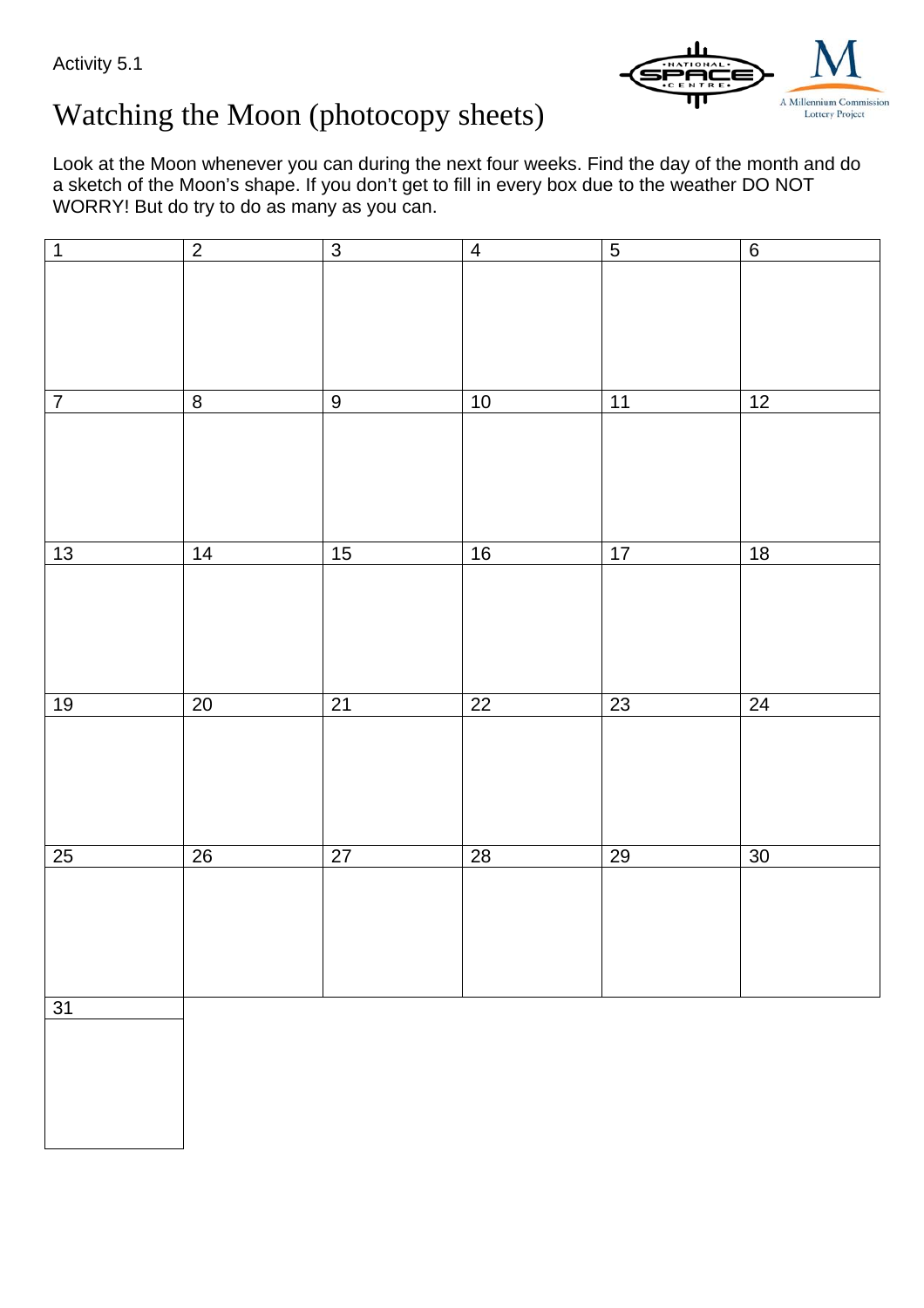Activity 5.2



# Watching the Moon (photocopy sheets)

Cut out the moon shapes below and stick them onto the picture in the correct position. Stick the moon shapes over the  $\sum_{n=1}^{\infty}$  shapes.















Cut out each of these shapes and their labels and stick them over the**AWYE**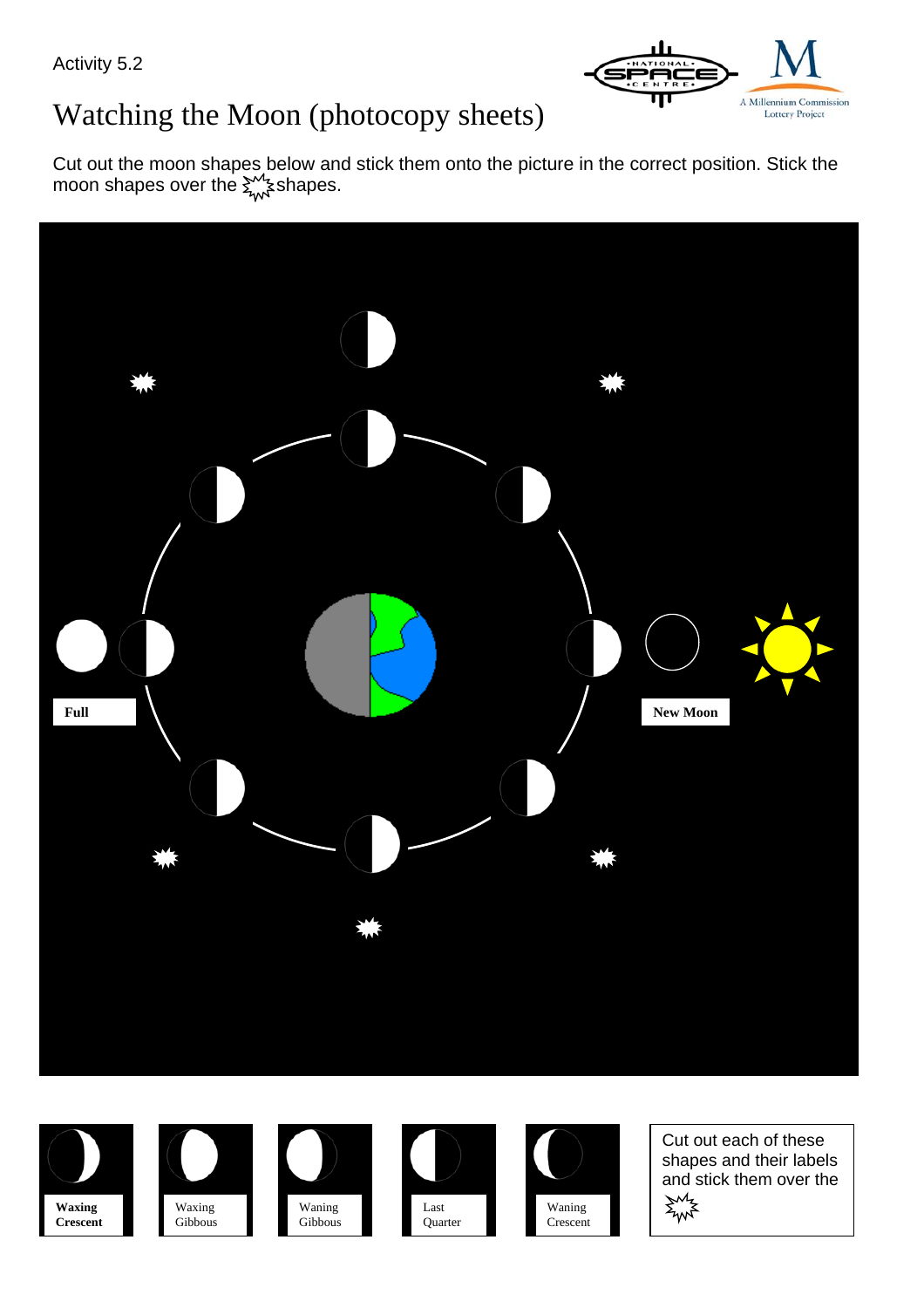Activity 5.3

# Watching the Moon (photocopy sheets)





Using books, websites or astronomical charts for information, fill in the names of the different lunar features.

Also, describe what each of the following lunar features is and how it is created (use a separate sheet if necessary):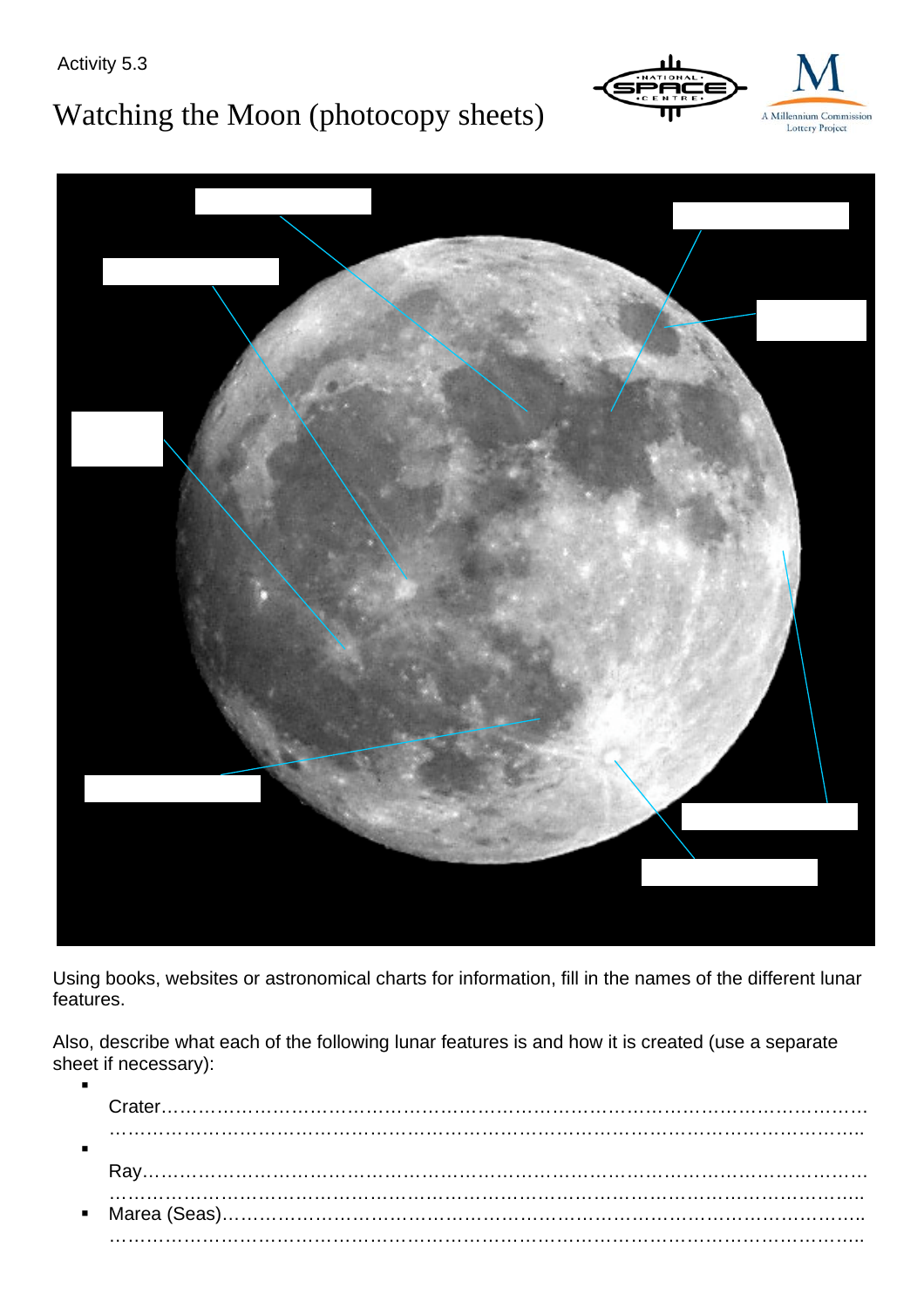# Talking to the Aliens (teacher's notes)

by Dr. George Reed, Professor of Astronomy at Westchester University

This activity was prepared as a workshop to be used in the National Space Centre in conjunction with several exhibits we have in our galleries as well as the appropriate part of BIG.

#### *Grades:* 7-11

*Aim:* To consider the difficulties involved with trying to communicate with an alien race bearing in mind the language (or even do they have a language or any means of speaking!) barrier.

*Objectives: The students will consider that mathematics is the universal language, will work with prime numbers and binary code to construct picture messages.* 

Trying to solve the problem of communicating with another civilisation is very difficult, but so can be trying to understand the solutions! The following exercise introduces the idea of prime numbers but also looks at how binary code is used and how pictures can be constructed using signals sent in binary code. This is also the way that images are broadcast back from probes exploring the Solar System.

How can two civilizations that evolved in completely different ways on separate planets communicate with each other in an intelligent manner?

Communication by language can certainly be ruled out. We will probably have to rely on the universal language of mathematics for our communication. Much of the information exchanged will be in the form of pictures created by mathematics.

A series of short and long pulses can be transmitted to represent filled and unfilled spaces on a grid. When these grid blocks are put together they can produce a picture. The concept of prime numbers would help the receiving civilization put the signal together in the proper way.

A prime number is a number divisible only by itself and the number 1. For example, the numbers 1, 3, 5, 7, 11, 13, 17, and 19 are all prime numbers. If the total number of pulses in the message is equal to the product of two prime numbers, the receiving civilization could put the signals together into two different grid patterns. Hopefully one of the patterns would be recognized as a message.

Here is a sample message. **111010010010010** The zeros can represent long pulses and the ones can represent short pulses. The total number of pulses is 15, which is the product of the prime numbers 3 and 5. The signal can be arranged in a 3 by 5 grid or a 5 by 3 grid. The 5 by 3 grid produces a pictogram of the letter "T", the 3 by 5 grid produces an unintelligible message.

 $\overline{3}$ 

| ſ |   |
|---|---|
| L | L |
| L |   |
|   |   |

| $\times$ 5 Grid |  |  |   |
|-----------------|--|--|---|
|                 |  |  | Ω |
|                 |  |  | O |
|                 |  |  |   |

Task: Decode this! Suppose the following message consisting of a series of pulses was received on Earth. Decode the message using filled and unfilled blocks on a piece of graph/squared paper. What can you determine about the civilization that sent the message?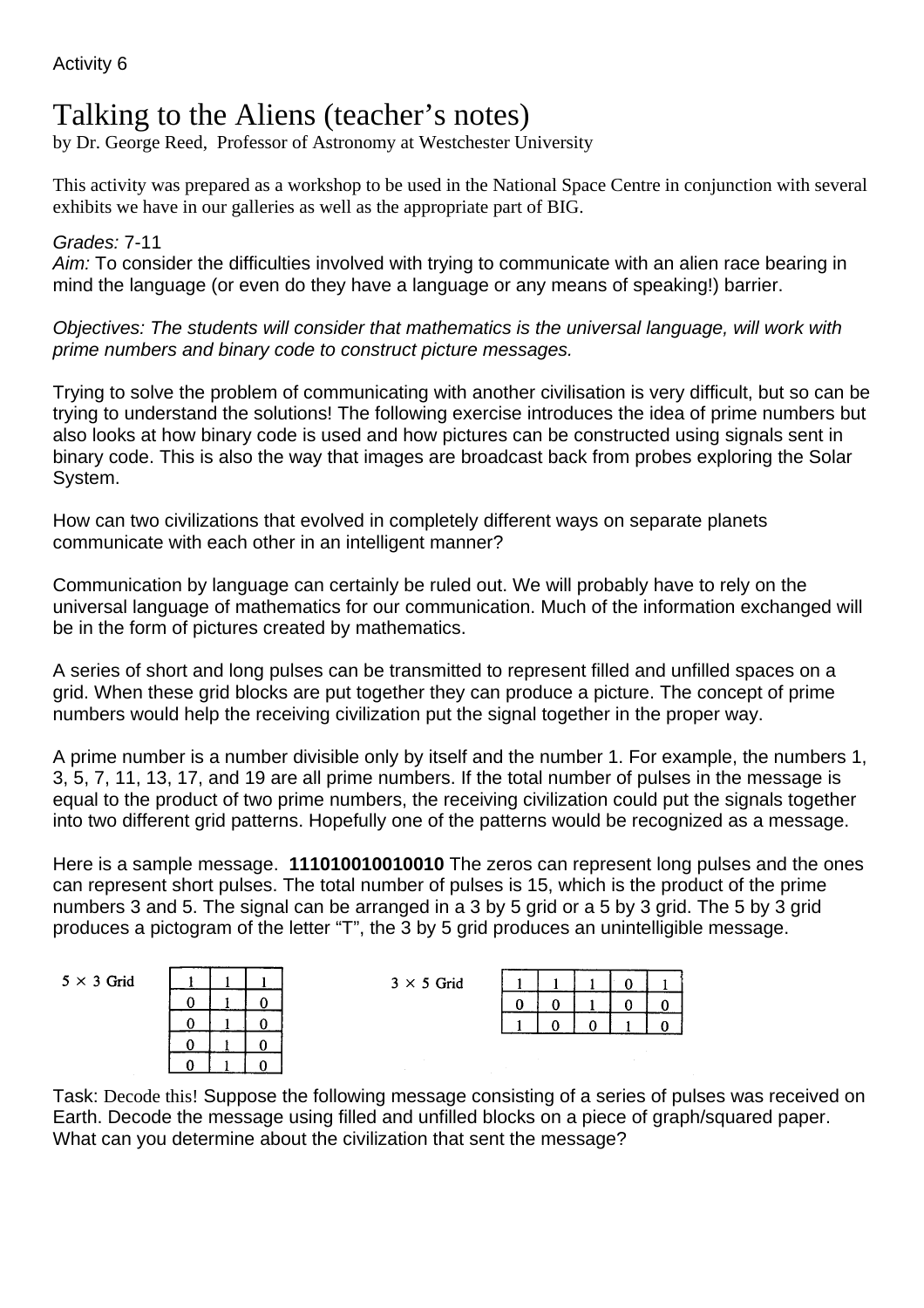#### Interstellar Message: **01010001010110001010 10001100000000000000 00010100000000000100 00000001111111000000 10111010000000011100 00000000101000000000 11011000000000000000 000**



*Answer: There are 143 digits in the above*

*message. If you divide this number through it is the*

*product of the prime numbers 11 and 13. Draw a grid on squared paper 13 squares wide and 11 high (it will not make sense the other way around but the students can find that out themselves). Start entering the binary code into the squares then shade in the boxes numbered 1 afterwards and you will get an image like the one below which shows a humanoid alien with big ears. The blocks along the top show a planetary system with its star on the right side then 5 planets. The squares are small planets, the rectangles are large planets and the alien's own small planet is the third from the star, shown by being out of line with the other small planets. Obvious isn't it!!*



| Binary number system                                                                                                               |
|------------------------------------------------------------------------------------------------------------------------------------|
| Atomic numbers for five<br>basic elements                                                                                          |
| Chemical composition of DNA<br>molecule                                                                                            |
| D ribose<br>я.<br>thymine<br>b.<br>adenine<br>c.<br>d.<br>phosphate<br>quanine<br>е.<br>cytosine<br>f.                             |
| Symbol of DNA molecule's twisted-<br>ladder shape, center column indicates.<br>that human DNA is composed of<br>four billion units |
| word population<br>h.<br>human figure<br>i.<br>figure's height<br>j.                                                               |
| Solar system                                                                                                                       |
| Sketch of Arecibo radio antenna                                                                                                    |
| Antenna's diameter                                                                                                                 |

On November 16, 1974, a very complex message was sent in long and short pulses to the globular cluster of stars known as M13. It took three minutes for the 305-metre diameter radio telescope in Arecibo, Puerto Rico to transmit 1679 pulses. The number was chosen because it is the product of the two prime numbers 23 and 73.

A 23 row by 73 columns arrangement leads to nothing, but a 73 row by 23 columns leads to a very complex message about our Solar System and intelligent life on Earth. The message will arrive in 25 000 years… but any listening aliens will need to be very clever to work out what it means.

Well, that's one moon of Jupiter they won't soon forget!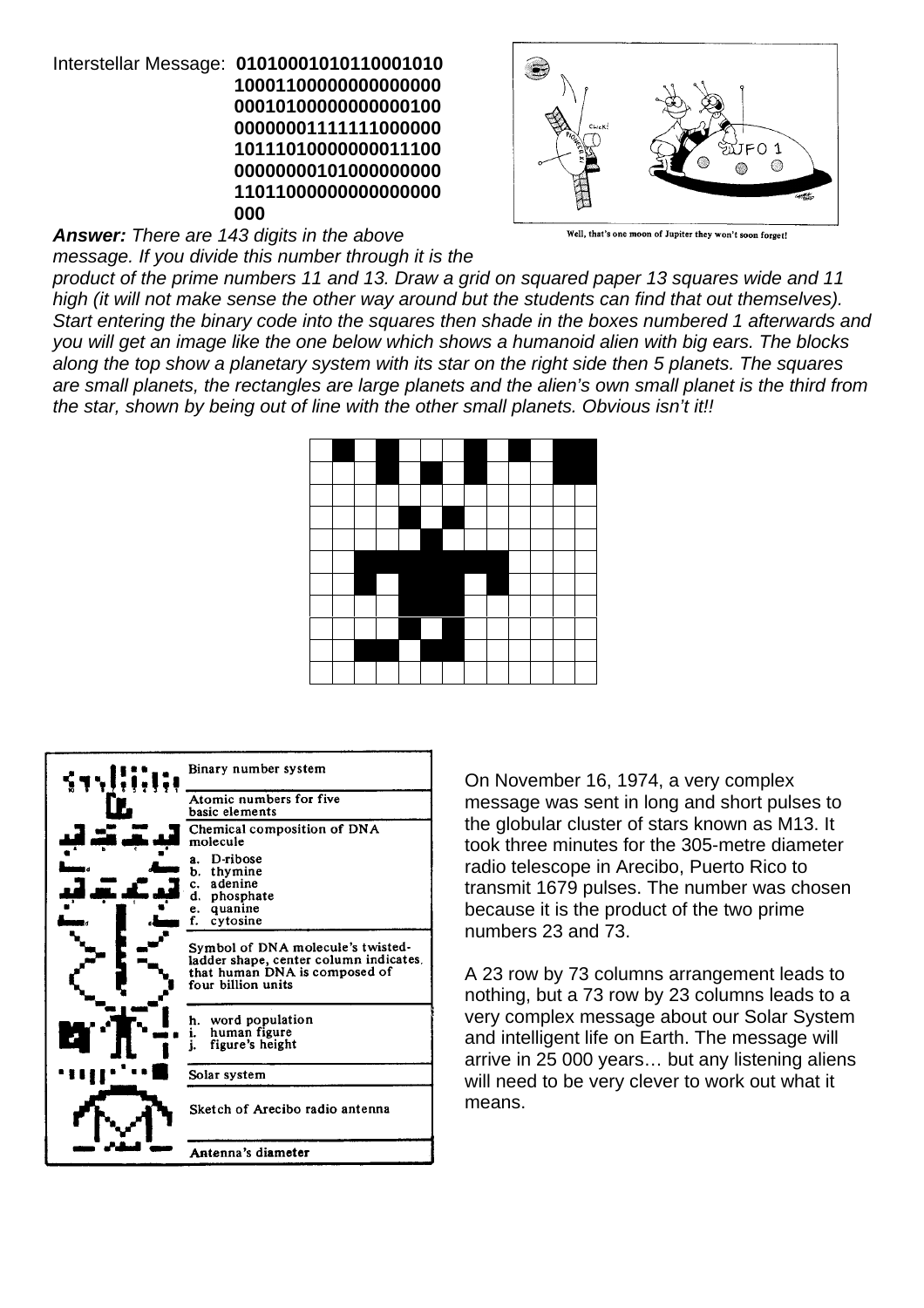## Activity 6 Talking to the Aliens (photocopy sheet)

*Equipment needed:* Graph or squared paper Pencil

How can two civilizations that evolved in completely different ways on separate planets communicate with each other in an intelligent manner?

Communication by language can certainly be ruled out, if the aliens can speak it won't be in any language we can understand! We will probably have to rely on the universal language of mathematics for our communication. Much of the information exchanged will be in the form of pictures created by mathematics.

A series of short and long pulses (a bit like a radio version of Morse Code) can be transmitted to represent filled and unfilled spaces on a grid. When these grid blocks are put together they can produce a picture. The concept of prime numbers would help the receiving civilization put the signal together in the proper way.

A prime number is a number divisible only by itself and the number 1. For example, the numbers 1, 3, 5, 7, 11, 13, 17, and 19 are all prime numbers. If the total number of pulses in the message is equal to the product of two prime numbers, the receiving civilization could put the signals together into two different grid patterns. Hopefully one of the patterns would be recognized as a message.

Here is a sample message. **111010010010010** The zeros can represent long pulses and the ones can represent short pulses. The total number of pulses is 15, which is the product of the prime numbers 3 and 5. The signal can be arranged in a 3 by 5 grid or a 5 by 3 grid. The 5 by 3 grid produces a pictogram of the letter "T", the 3 by 5 grid produces an unintelligible message.

 $3 \times 5$  Grid

 $5 \times 3$  Grid

| i : | l. |
|-----|----|
| O)  |    |
|     |    |

|  |  | U | U. |
|--|--|---|----|
|  |  |   |    |

#### **Task:**

Decode this! Suppose the following message consisting of a series of pulses was received on Earth. Decode the message by counting the pulses, working out which two prime numbers were multiplied together to reach the total number of pulses, draw up a grid on graph paper for your pictogram then put the 1s and 0s into the grid. Shade in the 1s and leave the 0s blank. What can you determine about the civilization that sent the message?



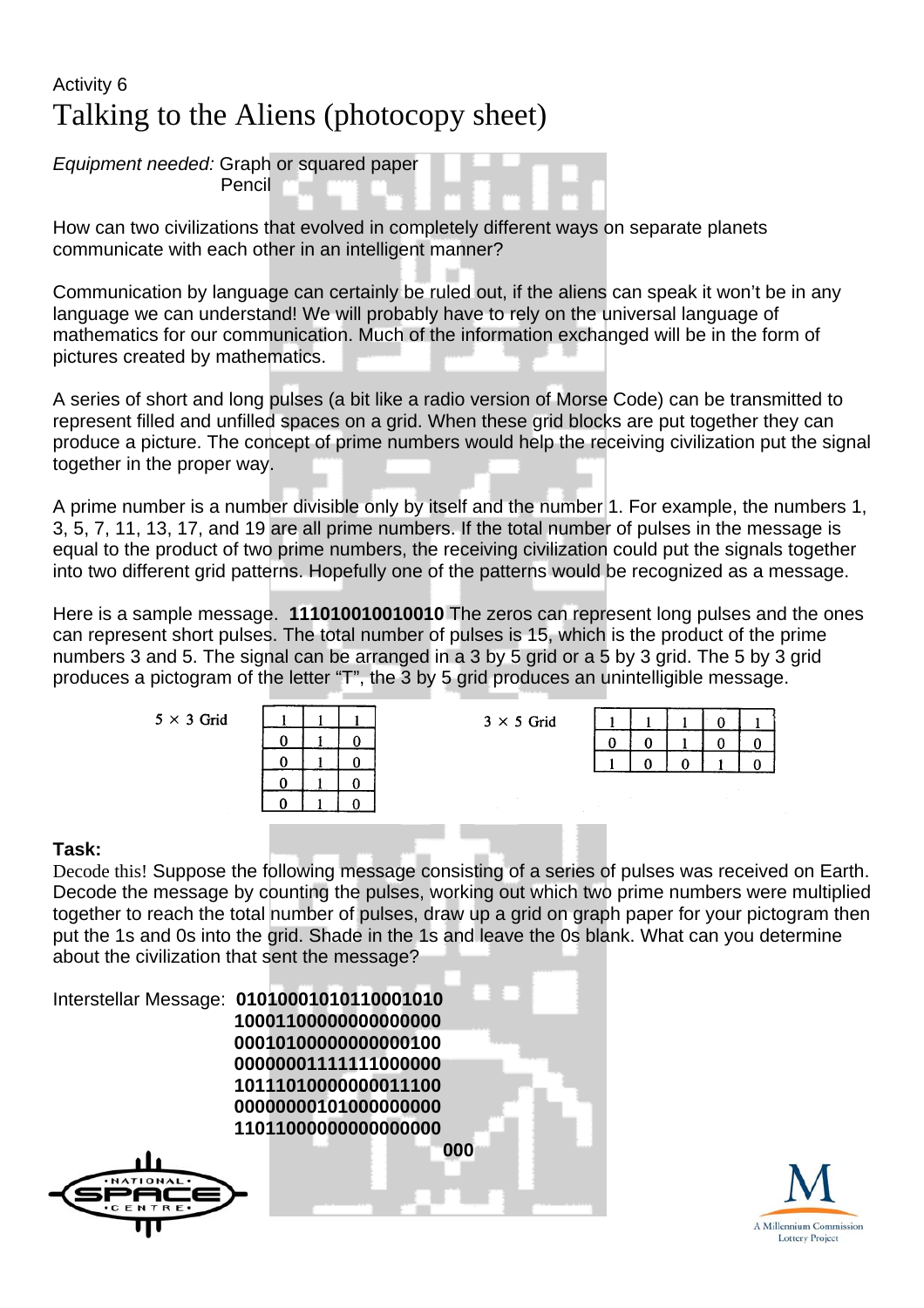## Star Watching for Beginners (teacher's notes)

*Grades:* all grades as appropriate to experience

*Aim:* This activity is to prepare for or follow up the stargazing insert at the beginning of the BIG show but it is also just a worthwhile thing to do to get pupils more familiar with the star patterns that are visible at different time of the year.

#### *Objectives:*

*The students will get to study some of the patterns in the night sky. They will become aware that there are different patterns for different times of the year and will be able to identify some of these shapes for themselves.*

This activity can be undertaken under a clear dark sky though clearly this is going to be more difficult with a normal class group as it may well still be light at the end of the school day, thus demanding an after school session. This is even more difficult during the summer when it does not get dark until much later. Clearly it is much nicer to do this beneath the real stars but an alternative would be to do this within a planetarium, maybe as an exercise after the BIG show or, if you have access to one, in an inflatable planetarium such as Starlab. Within this environment, the students can be given a laser pointer (if considered safe to do so) or a red LED arrow such as the Starlab arrow and can pick out the star patterns for their peers.

Below are pictured two constellations for each season of the year and a couple of circumpolar constellations (star patterns in the northern sky which are visible any night of the year). We recommend that students use the starfinder in activity #, a star chart, planisphere or desktop planetarium to place the patterns in context.

SPRING: Leo Bootes SUMMER: Cygnus (Northern Cross) Lyra AUTUMN/FALL: Pegasus Taurus WINTER: **Orion** Gemini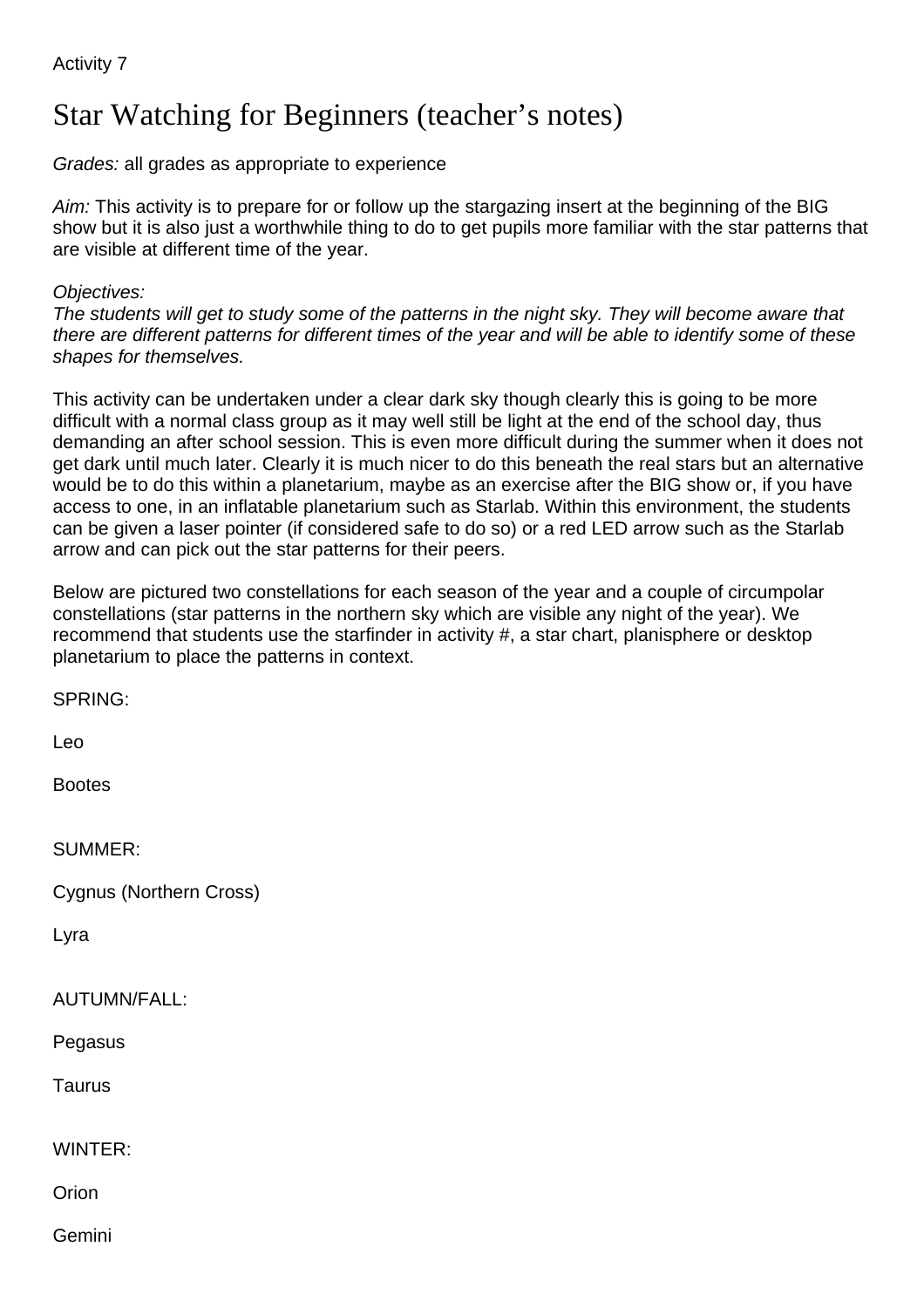CIRCUMPOLAR (Northerly Stars to latitude 40º N)

Cassiopeia The Big Dipper / Plough / Ursa Major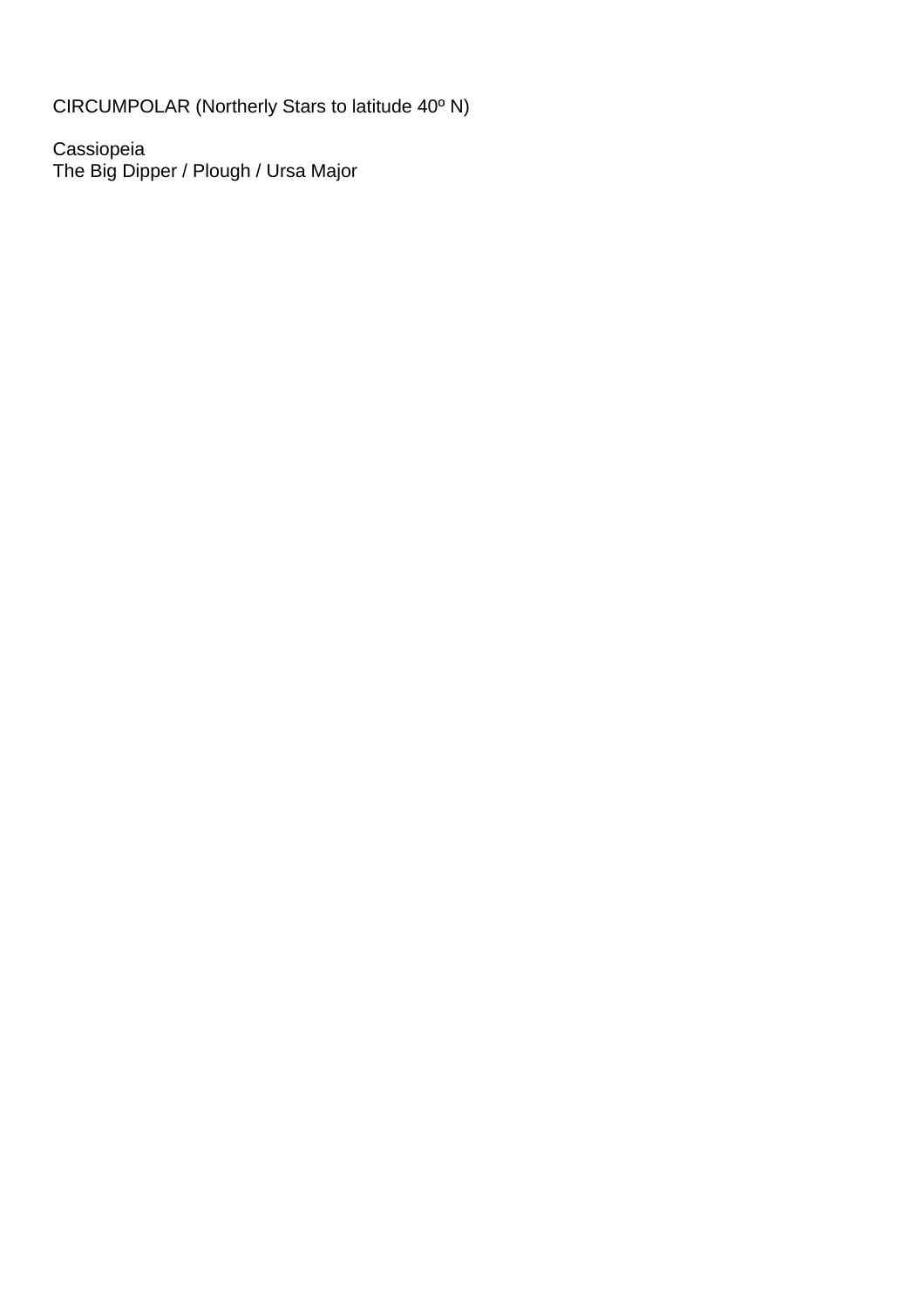## **How we've Explored The Solar System (teacher's notes)**

*Aim: To consider how we have gained the enormous amount of knowledge that we have about the Solar System and to realise that it is an international effort involving many different techniques.*

*Objectives: In this activity the students will be looking at how spacecraft, astronauts and probes have taught us about the planets in our Solar System. This time the focus is not on the planets themselves but on the spacecraft - when they were launched, what their mission was, who launched them and some of their major achievements.*

Suggested Activities

## Activity 1

Working in groups, the students need to produce a wall chart about these spacecraft, making it as colourful and imaginative as possible. The presentations should show a good general overview of how much these spacecraft have enhanced our knowledge of the Solar System.

Younger groups should focus on one particular probe and what its missions achieved i.e. where it visited and what it told us. A good choice would be *Voyager 1* or *Voyager 2.*

## Activity 2 (older groups)

The information could be presented as a wall chart, booklet or essay. In presentations achievements of the spacecraft should be quite specific. They should also look at the historical context, do some research upon how we viewed the individual planets prior to sending the probe there such as the pre-1960's ideas of Venus being covered in rainforest or Mars with its "canals" that Percival Lowell (1855-1916) thought indicated an alien civilisation.

## Activity 3 (older groups)

They could research future missions to include in the project such as Mars Express, Pluto/Kuiper Belt missions etc.

## Activity 4 (older groups)

They could plan their own mission and design their own spacecraft with which to do it. This would require careful research into what conditions the spacecraft would have to cope with and the sort of research equipment to include on the craft to do the research they would like to conduct. Strict mass limits could be imposed, especially as this has implications for the cost of launch. This means the students would need a list of possible components and their masses.

Extension: How we've explored the Universe Using Telescopes

This can be taken further or replaced with a similar exercise looking at telescopes.

There are many different types of telescope whether amateur or professional.

From a professional point of view they can study Earth based telescopes or orbiting telescopes. Telescopes do not only use visible light but in all regions of the spectrum. On Earth we mainly use just visible light, infrared and radio waves as these can get through the

atmosphere. In space, the telescopes may be smaller but they get a clearer view and can operate over all parts of the spectrum.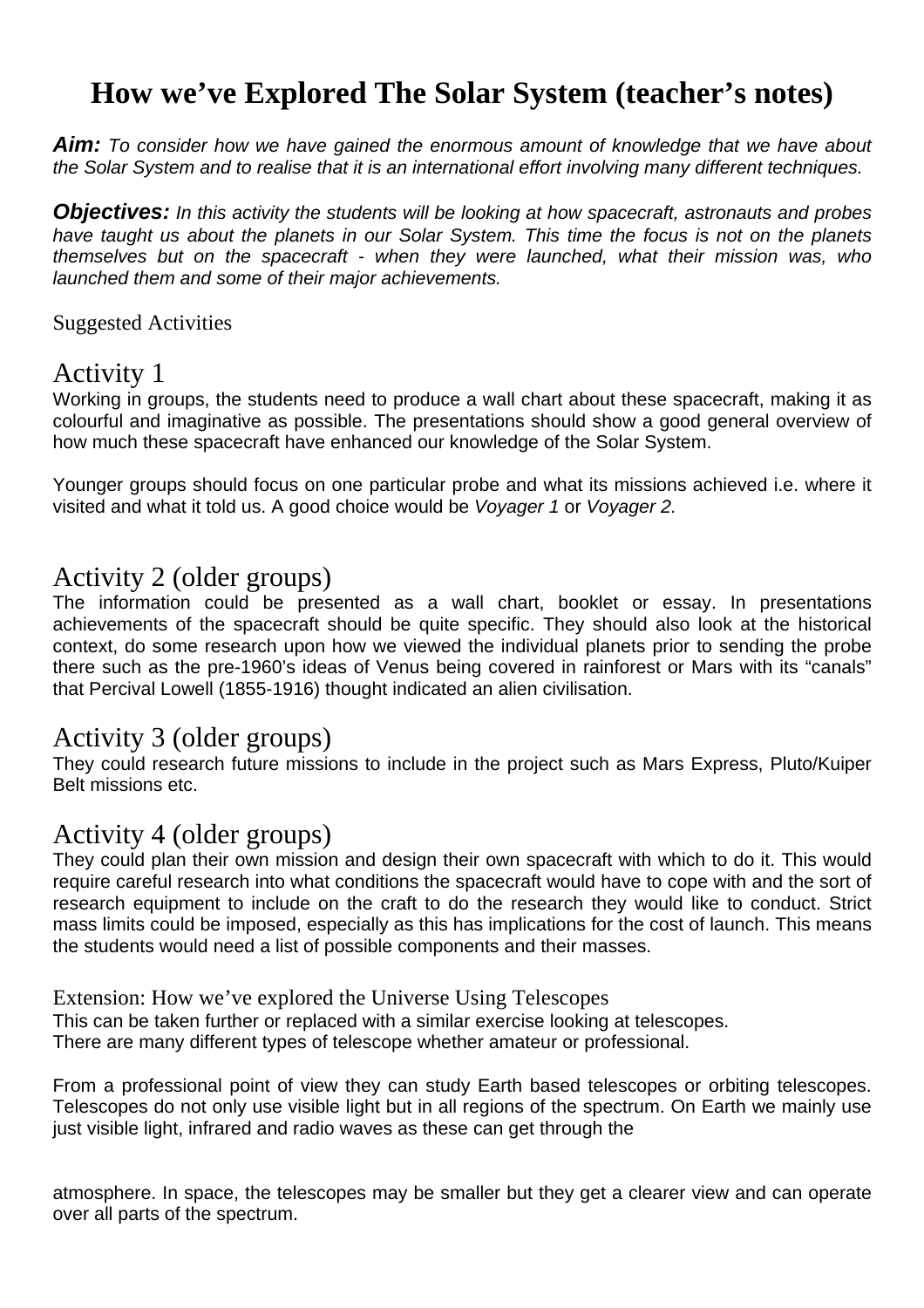#### *Spacecraft that could be researched are:*

Apollo Moon programme (USA) Marineer 9 and/or Viking (USA) Mars Pathfinder (USA) Pioneer 10 & 11(USA) Marineer 10 (USA) Venera (Russia) or Pioneer 12 &13 (a.k.a. Pioneer Venus [USA]) Galileo (USA) Ulysses (Europe) SOHO (Europe/USA) ENVISAT (Europe) – *an interesting one as it is looking back at the Earth.* Cassini-Huygens (USA/Europe) Luna probes and Lunokhod (Russia) Cometary missions: Giotto (Europe), NEAR (USA), Stardust (USA)\*, MUSES-C (Japan)\* Deep Impact (USA)\* or Rosetta (Europe)\*

\*awaiting encounter or launch at time of writing

### *Most automated spacecraft will need these basic components:*

Solar Panels (those going into deep space often rely on nuclear energy to power them) **Batteries** Radio antennae and transmitters Bus (the spacecraft's skeleton) Thermal blanket (for temperature control) Thrusters (for adjusting the position/course of the craft) and Gyros (for monitoring the alignment) On-board computer **Sensors** 

#### *Then there are the instruments for doing the testing, these will vary depending upon what experiment you wish to conduct but may include:*

Radiometers (for measuring amount of radiated energy in visible light as well as others such as Infra Red)

Infrared sensors

Magnetometer (for measuring magnetic fields)

Radar (for mapping [imaging radar] and measuring heights [radar altimeter])

Video

Spectrometer (for splitting the light received into its spectrum to analyse what elements may be present)

### *Space Based telescopes can include:*

Hubble Space Telescope (USA/Europe) Chandra X-Ray Telescope (USA) XMM-Newton (Europe) IRAS (Europe)

### *Earth Based telescopes can include:*

Keck (Mauna Kea, Hawaii)

Anglo-Australian (Siding Springs, Australia)

La Palma Observatory (Canary Islands, Spain) European Southern Observatory and the Very Large Array (Chile)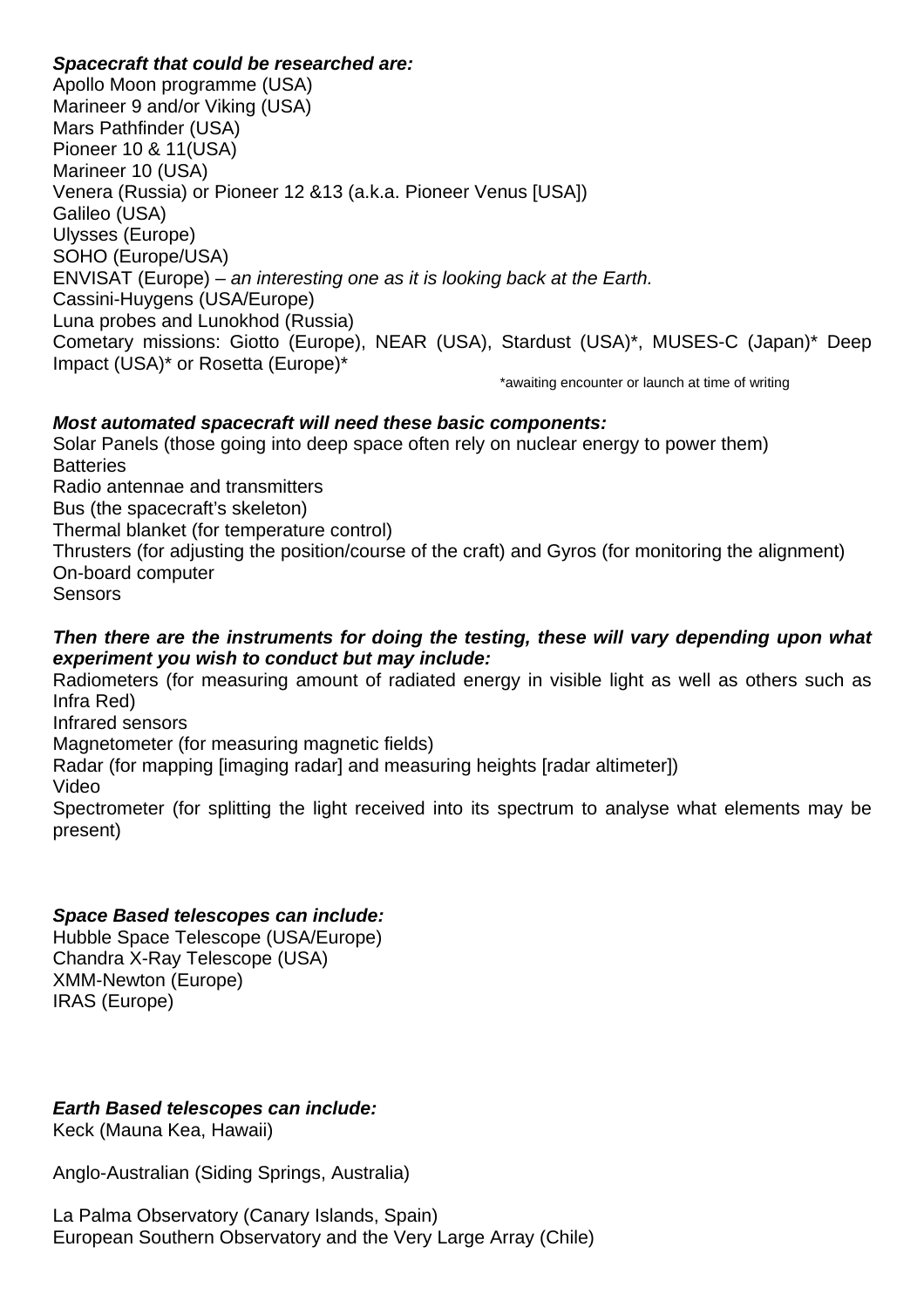#### *Historical Telescopes can include:*

Lord Rosse's Leviathan (Ireland) William Herschel's 40-foot telescope (UK – no longer exists) Mount Wilson Observatory (California USA) Lowell Observatory (Arizona USA) Mills Observatory (London UK) – featured in the BIG show

#### *Radio Telescopes can include:*

Jodrell Bank (Cheshire UK) Very Large Array (New Mexico USA)

**Note:** This particular project can be followed up by a visit to a professional telescope or an observing session. These can often be organised with a local astronomical society or a local astronomer may be found who can bring in his/her own telescope. Telescopes can be tricky to operate for beginners so an experienced guide will help. Good observing targets may be;

Moon **Mercury** Venus **Jupiter Saturn** 

| Deep sky Objects              | <b>Constellation</b> | R.A. / Dec      |
|-------------------------------|----------------------|-----------------|
| Hercules Globular Cluster M13 | <b>Hercules</b>      | 16 41 / + 36 27 |
| Andromeda Galaxy M31          | Andromeda            | $0042$ /+41 16  |

Trying to take a class out unprepared, expecting to see these things through a telescope will not work hence practice or an experienced astronomer is needed. Basic stargazing, just getting familiar with the star patterns involved does not require a telescope or even binoculars, just a star map/book and practice.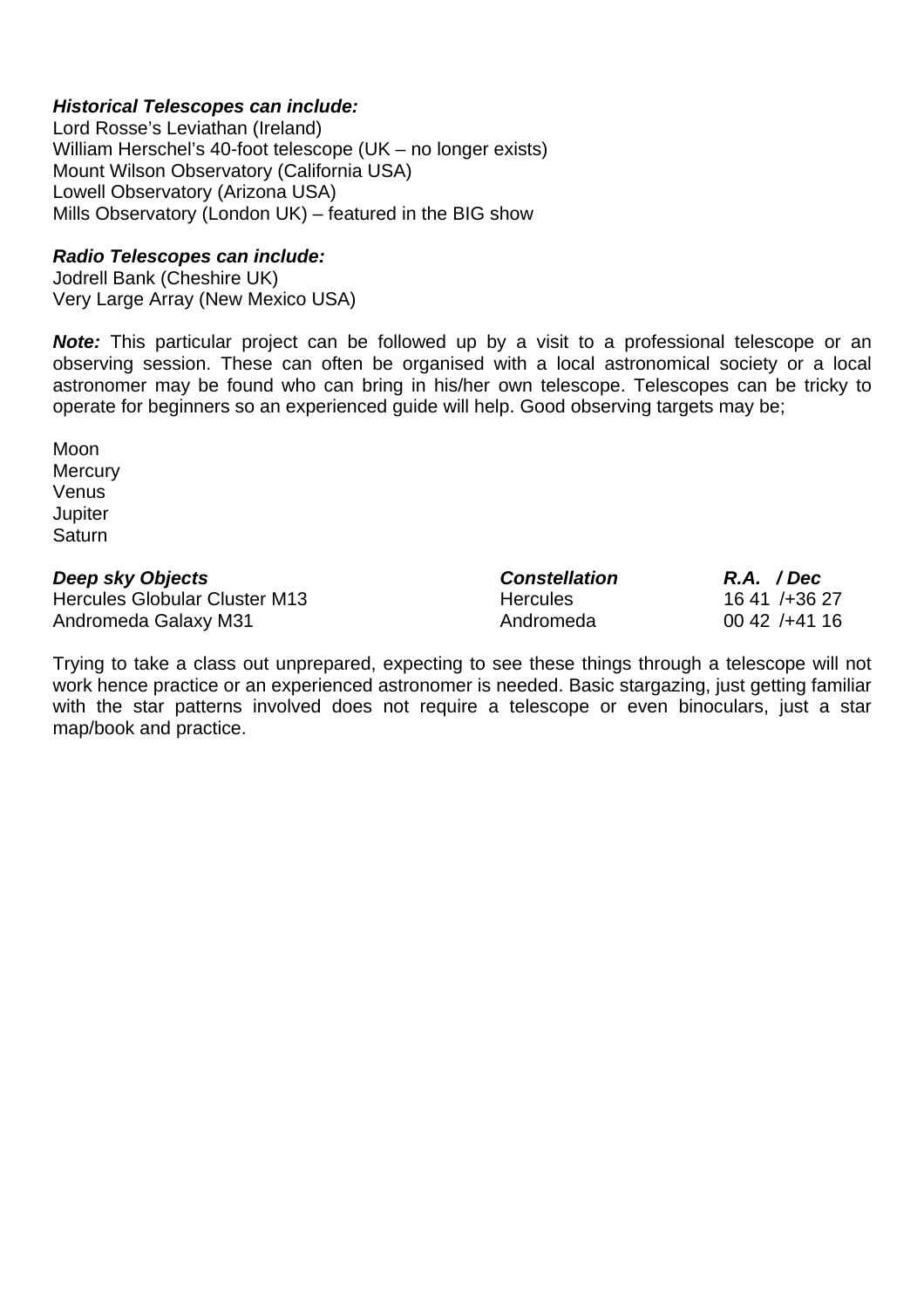

## **The size of the Planets! (Teacher's notes)**

*Aim*: *The size difference between the planets is incredible. The largest planet Jupiter measures an amazing 142 800 km across! Pluto on the other hand measures a titchy 2290 km across making it the smallest planet in the solar system. The diameter of the planet Pluto is smaller than the distance from the west coast of the USA to the east coast (San Francisco to New York, about 4000km)!*

#### *Activity 1*

It is really hard to imagine that planets vary in size this much. To help us get a better idea of these differences you and your class are going to make a smaller, scaled down model of our solar system.

*We will make the planets to a scale where 1 cm of our model will equal 2000 km. The table below shows the diameter of each planet measured in kilometres.*

First all you need to fill in the blank column of this table by calculating the diameter of each planet using this scale  $(2000 \text{ km} = 1 \text{ cm})$ .

The scaled down diameter for Mercury has been done for you using the following method.

We know that

 $2000 \text{ km} = 1 \text{ cm}$ 

So we need to divide both sides by 2000 to give

 $1 \text{ km} = 0.0005 \text{ cm}$ 

The diameter of Mercury is 4878 km. So, using the above information we must multiply both sides by 4878 to get the scaled down diameter of the planet in centimetres.

 $1 \times 4878 = 0.0005 \times 4878$ 

**Therefore** 

The scaled down diameter of Mercury  $= 2.44$  cm

| <b>Planet</b>  | Diameter in km | Scaled diameter in |
|----------------|----------------|--------------------|
|                |                | $\rm cm$           |
| <b>Mercury</b> | 4878           | 2.44               |
| <b>Venus</b>   | 12,104         | 6.05               |
| <b>Earth</b>   | 12,756         | 6.38               |
| <b>Mars</b>    | 6794           | 3.40               |
| <b>Jupiter</b> | 142,800        | 71.40              |
| <b>Saturn</b>  | 120,000        | 60.00              |
| <b>Uranus</b>  | 51,120         | 25.56              |
| <b>Neptune</b> | 49,528         | 24.76              |
| next<br>ACE    | 2290           | 1.15               |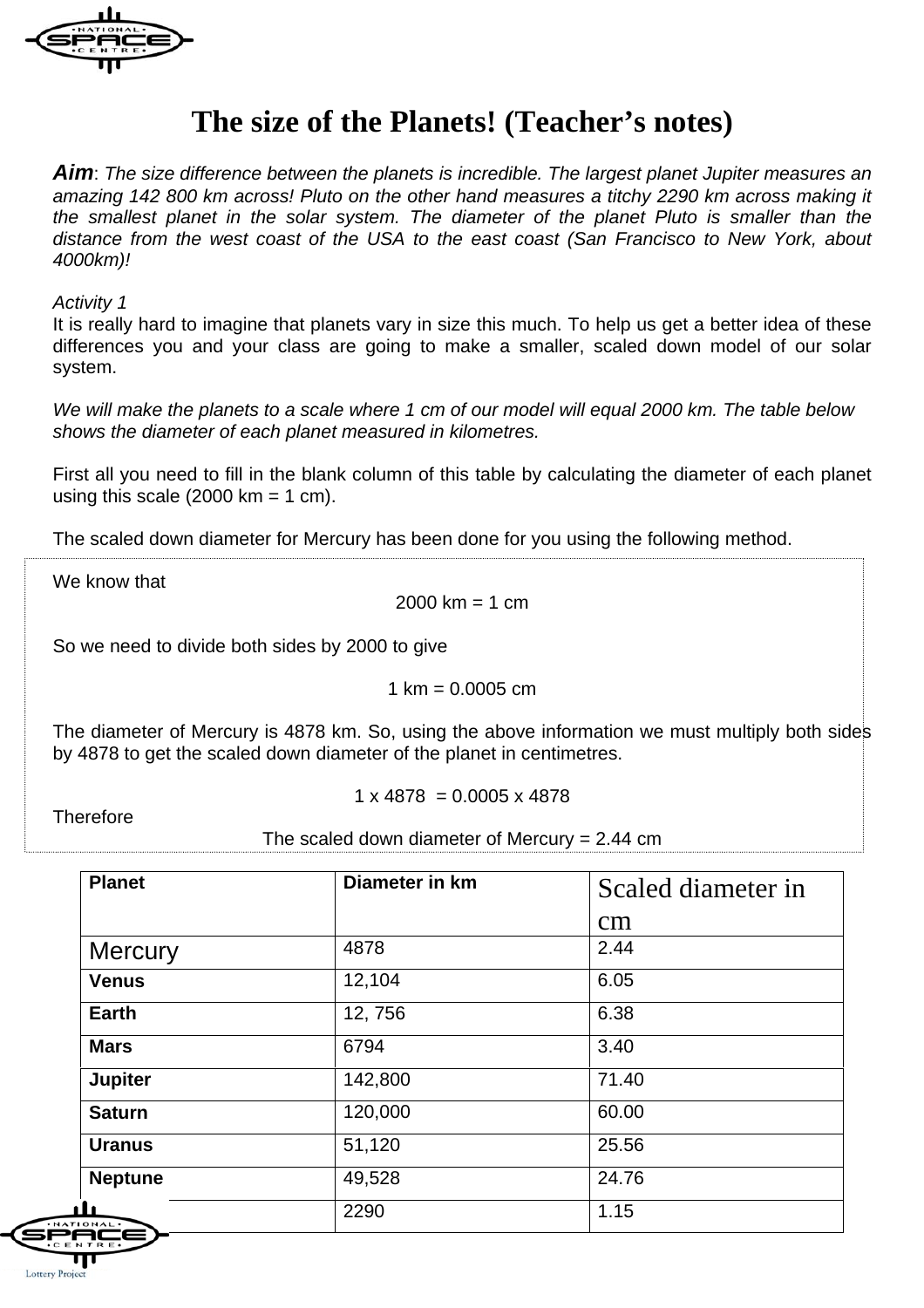#### Activity 1 - continued

For this activity split the class into groups and allocate a planet to each group. They will need access to current pictures of the planets from which they can make their own. It will also be necessary to have different sized pieces of paper ready for the appropriate planets.

Once all the planets have been made you could then test the student's knowledge of the solar system by seeing if they know the order their pictures of the planets should be placed on the wall starting from the Sun.

Planet Colour Reference

| <b>Planet</b>  | Colour                                                                |
|----------------|-----------------------------------------------------------------------|
| Mercury        | Grey/Brown                                                            |
| <b>Venus</b>   | Orangey/yellow                                                        |
| Earth          | <b>Blue/Green</b>                                                     |
| <b>Mars</b>    | Red                                                                   |
| <b>Jupiter</b> | Red with white/yellow stripes, Jupiter has a<br>famous Great Red Spot |
| <b>Saturn</b>  | Murky yellow (rings are white/yellow)                                 |
| <b>Uranus</b>  | Green                                                                 |
| <b>Neptune</b> | <b>Blue</b>                                                           |
| <b>Pluto</b>   | Grey                                                                  |

#### **Activity 2 - Questions and Answers (Teachers Notes)**

*These questions will give students an idea of the structure of our solar system. They will discover what the planets are made from and what other objects there are in our solar system. To answer these questions the students will need access to resources and be able to see their model of the planets that should be displayed in the correct order from the Sun.*

Now that your class has made it's model of the planets in our solar system have a think about the following questions!

#### **1. What are the planets made from?**

Find out what each planet is made from and fill in the table below. You don't need to put much detail just say whether the planet is made from: Rock, Gases or Ice.

| <b>Planet</b>           | Material planet made from: Rock,<br><b>Gases or Ice</b> |
|-------------------------|---------------------------------------------------------|
| <b>Mercury</b>          | Rock                                                    |
| <b>Venus</b>            | Rock                                                    |
| <b>Earth</b>            | Rock                                                    |
| <b>Mars</b>             | Rock                                                    |
| <b>Jupiter</b>          | Gas                                                     |
| <b>Saturn</b>           | Gas                                                     |
| <b>Uranus</b>           | Gas                                                     |
| <b>Neptune</b>          | Gas                                                     |
| D1.44<br>$\overline{1}$ | Ice                                                     |





**Lottery Project**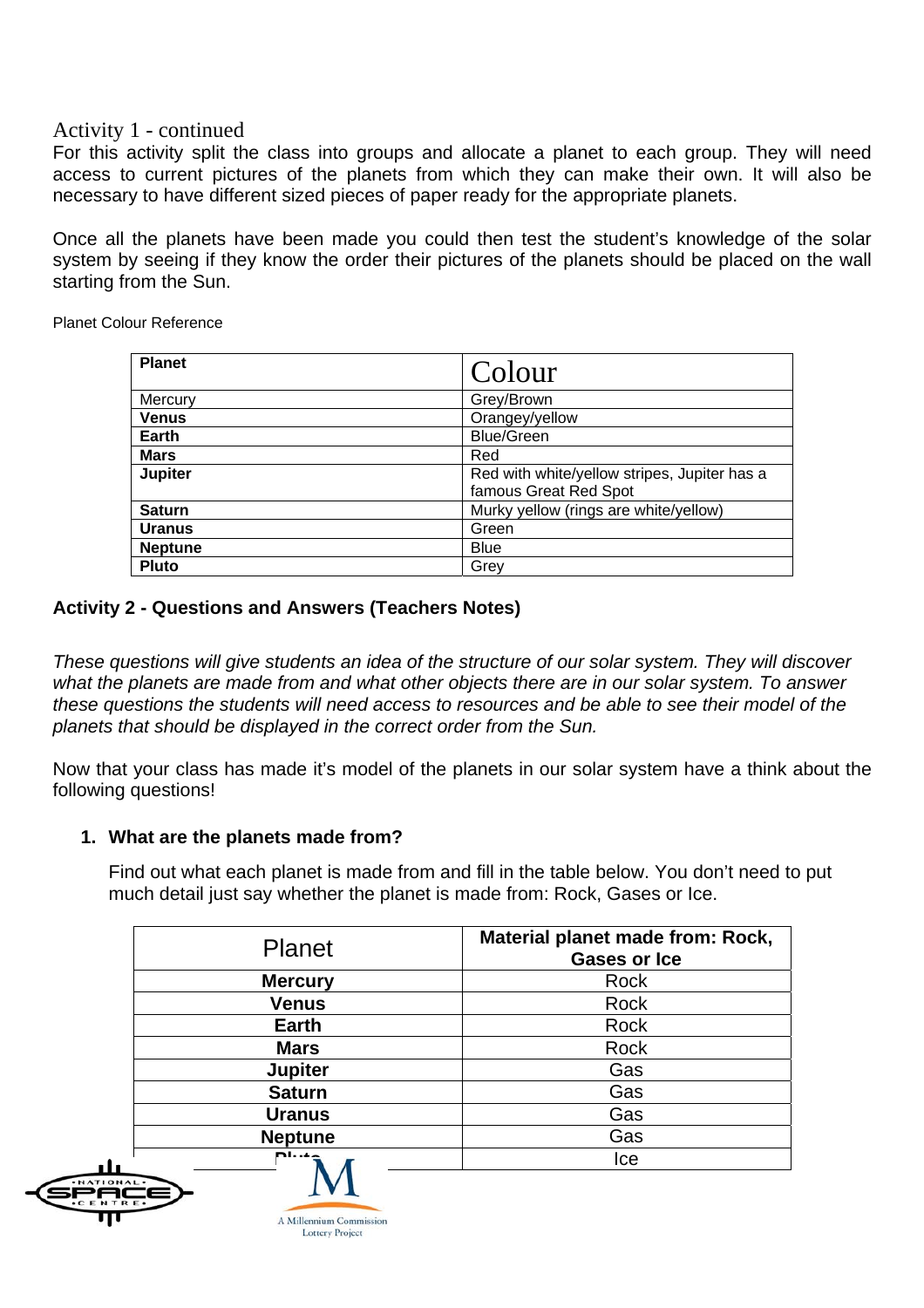- **2. Looking at your classes' model can you see a pattern between the size of the planet and the substance it is made from?**
	- Small planets made from rock or ice and larger ones made from gases

#### **3. Now look at your model again, is there another pattern? This time look at each planets position from the sun and then look at what it is made from?**

You may have noticed that most of the planets are split nicely into two groups. Looking back at your answers to questions 1 and 2 have a go at guessing which planets fall into which group and complete the following table.

| Group                      | <b>Planet</b> |
|----------------------------|---------------|
| <b>Small Rocky Planets</b> | Mercury       |
|                            | Venus         |
|                            | Earth         |
|                            | <b>Mars</b>   |
|                            | Jupiter       |
|                            | Saturn        |
| <b>Giant Gas Planets</b>   | Uranus        |
|                            | Neptune       |

### **4. Which planet is the odd one out?**

- Pluto

### **5. What makes this planet different?**

It is the farthest planet from the Sun and is small, rocky and icy.

NB: Pluto is an icy body that may not be a planet at all, but might be from the ring of 'dirty snow balls' around the solar system known as the Kuiper Belt.

## **Extension: Research Questions (teachers' notes)**

Mercury, Venus, Earth and Mars make up the inner solar system and Jupiter, Saturn, Uranus Neptune and Pluto are part of the outer solar system with the Sun at the centre.

### **6. Before the outer solar system starts at what do we find between Mars and Jupiter?**

- The Asteroid Belt.
- **7. Jupiter, Saturn, Uranus, Neptune and Pluto are part of the outer solar system. What other things are there in the outer part of the solar system beyond Pluto?**



The Kuiper Belt and the Oort Clouds. Both are places where comets come from.

**8. What doesn't this model show?**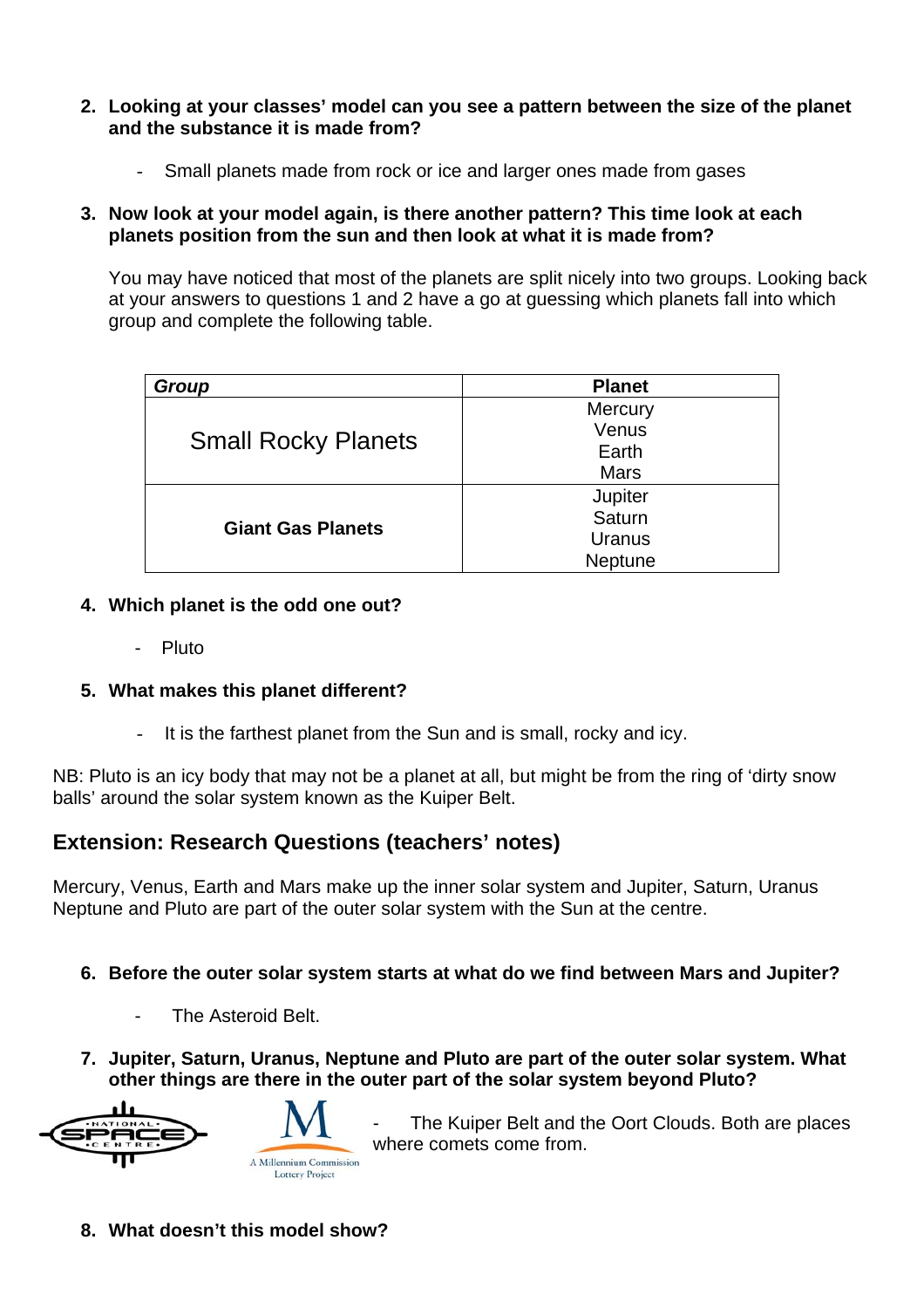- Moons of the planets, the distances between the planets, the movement of the planets round the Sun, the shape of the solar system, the spherical shape of planets, the position of the planets around the Sun.

**9. What size would the Sun be if it was drawn to the same scale where 1cm = 2000km?** NB: The actual diameter of the Sun is 1392 000km!

 $2000km = 1 cm$ 

so,

1km = 0.0005cm

The Sun is 1392000km across therefore

1 x 1392000 km = 0.0005 x 1392000 cm

Scaled down diameter of the Sun = 696 cm or 6.96 metres!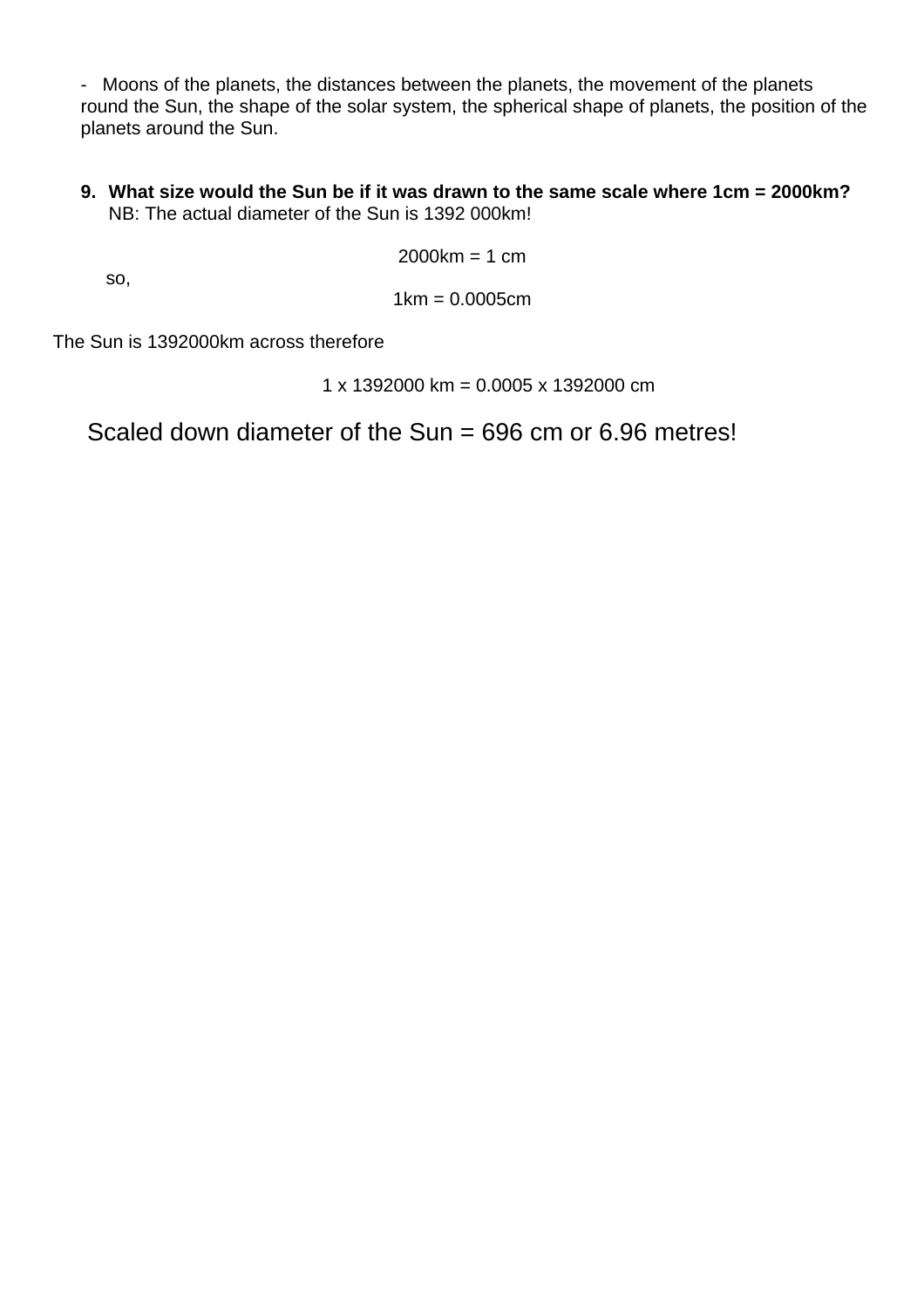### **The size of the Planets! (Photocopy Sheet)**

The size difference between the planets is incredible. The largest planet Jupiter measures an amazing 142 800 km across! Pluto on the other hand measures a tiny 2290 km across making it the smallest planet in the solar system. The diameter of the planet Pluto is smaller than the distance from the west coast of the USA to the east coast (San Francisco to New York, about 4000km)!

It is really hard to imagine that planets vary in size this much. To help us get a better idea of these differences you and your class are going to make a smaller, scaled down model of our solar system.

We will make the planets to a scale where 1 cm of our model will equal 2000 km. Table 1 shows the diameter of each planet measured in kilometres.

First all you need to fill in the blank column of this table by calculating the diameter of each planet using this scale  $(2000 \text{ km} = 1 \text{ cm})$ .

The scaled down diameter for Mercury has been done for you using the following method. We know that

$$
2000 \, \text{km} = 1 \, \text{cm}
$$

So we need to divide both sides by 1000 to give

 $1 \text{ km} = 0.0005 \text{ cm}$ 

The diameter of Mercury is 4878 km. So, using the above information we must multiply both sides by 4878 to get the scaled down diameter in centimetres.

$$
1 \times 4878 = 0.0005 \times 4878
$$

**Therefore** 

The scaled down diameter of Mercury  $= 2.44$  cm

| <b>Planet</b>  | Diameter in km | Scaled diameter in cm |
|----------------|----------------|-----------------------|
| <b>Mercury</b> | 4878           | 2.44                  |
| <b>Venus</b>   | 12,104         |                       |
| <b>Earth</b>   | 12,756         |                       |
| <b>Mars</b>    | 6794           |                       |
| <b>Jupiter</b> | 142,800        |                       |
| <b>Saturn</b>  | 120,000        |                       |
| <b>Uranus</b>  | 51,120         |                       |
| <b>Neptune</b> | 49,528         |                       |
| <b>Pluto</b>   | 2290           |                       |

**Table 1**

## **Questions and Answers (Photocopy Sheet)**

Now that your class has made it's model of the planets in our solar system have a think about the following questions!

1. What are the planets made from?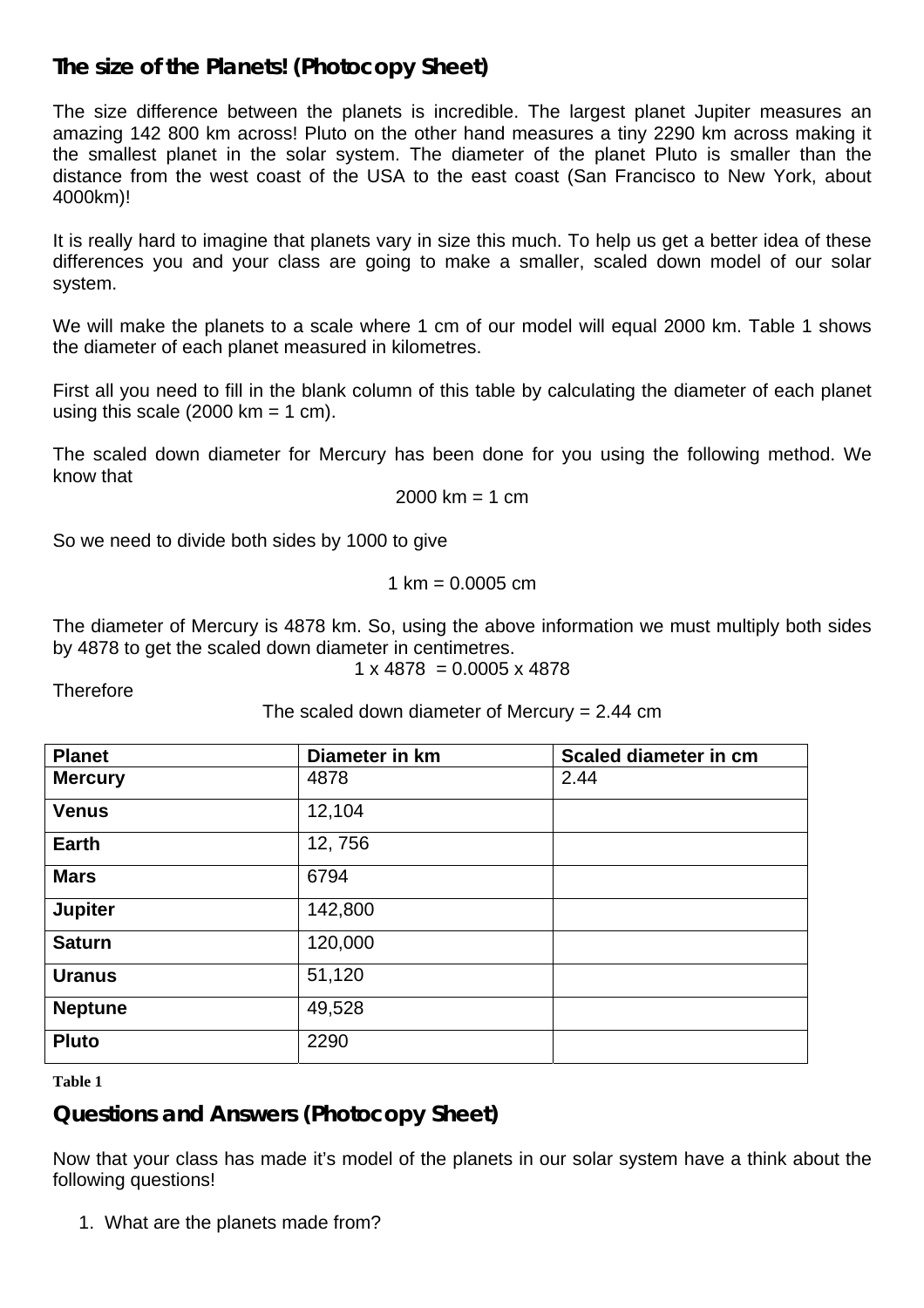Find out what each planet is made from and fill in the table below. You don't need to put much detail just say whether the planet is made from: Rock, Gases or Ice.

| Planet      | Material planet made from: Rock, Gases or Ice |
|-------------|-----------------------------------------------|
| Mercury     |                                               |
| Venus       |                                               |
| Earth       |                                               |
| <b>Mars</b> |                                               |
| Jupiter     |                                               |
| Saturn      |                                               |
| Uranus      |                                               |
| Neptune     |                                               |
| Pluto       |                                               |

- 2. Looking at your class model. Can you see a pattern between the size of the planet and the substance it is made from?
- 3. Now look at your model again, is there another pattern? This time look at each planets position from the Sun and then look at what it is made from. What do you notice?

You may have noticed that most of the planets are split nicely into two groups. Looking back at your answers to questions 1 and 2 have a go at guessing which planets fall into which group and complete the following table.

| Group                      | Planet |
|----------------------------|--------|
| <b>Small Rocky Planets</b> |        |
|                            |        |
|                            |        |
|                            |        |
| <b>Giant Gas Planets</b>   |        |
|                            |        |
|                            |        |
|                            |        |

- 4. Which planet is the odd one out?
- 5. What makes this planet different?

## Extension: Research Questions

Mercury, Venus, Earth and Mars make up the inner solar system and Jupiter, Saturn, Uranus Neptune and Pluto are part of the outer solar system with the Sun at the centre.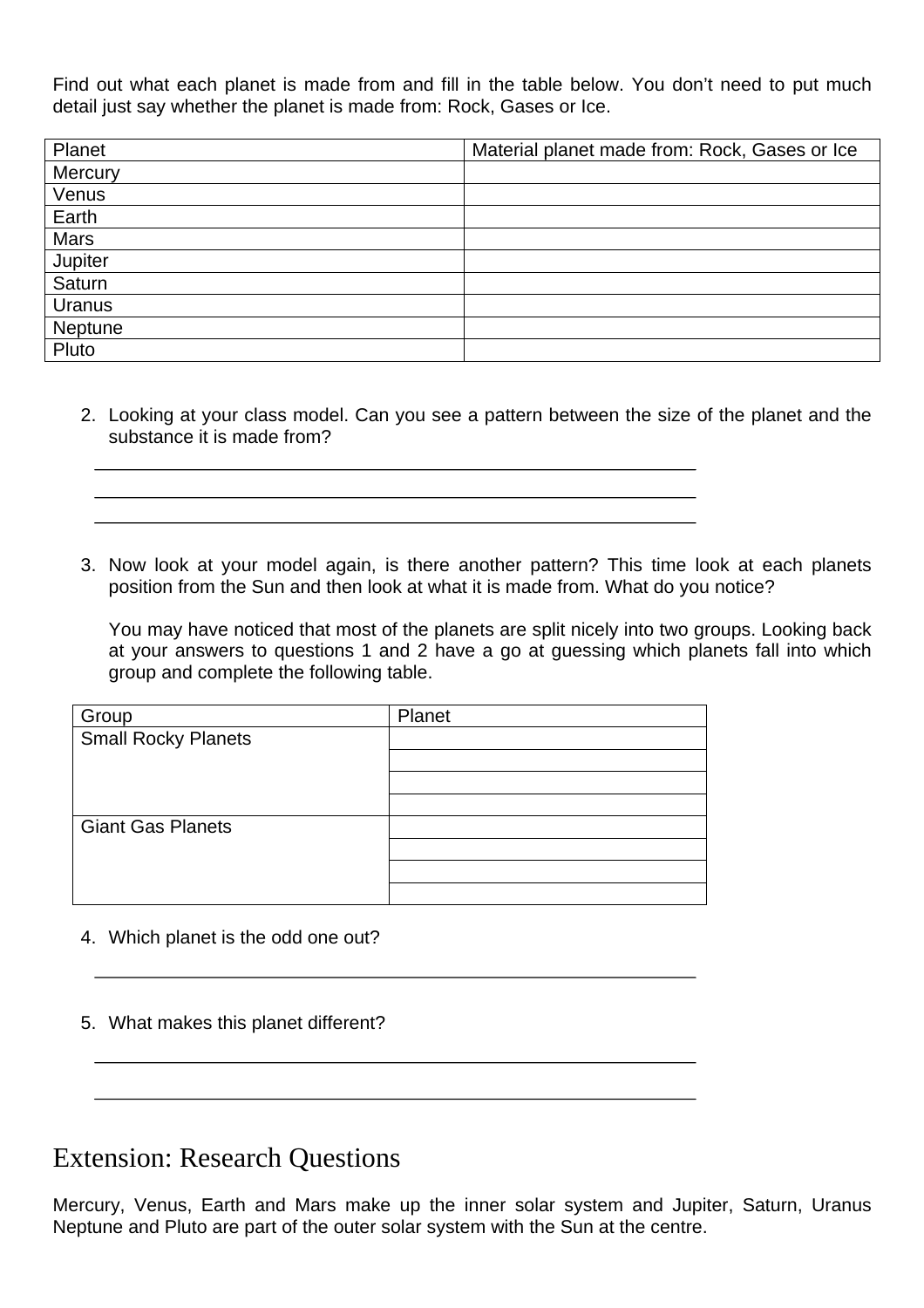- 6. Before the outer solar system starts at what do we find between Mars and Jupiter?
- 7. Jupiter, Saturn, Uranus, Neptune and Pluto are part of the outer solar system. What other things are there in the outer part of the solar system beyond Pluto?

| 8. What doesn't this model show? |
|----------------------------------|
|                                  |
|                                  |
|                                  |
|                                  |
|                                  |

9. What size would the Sun be if it was drawn to the same scale where 1cm = 2000km? NB: The actual diameter of the Sun is 1392 000km!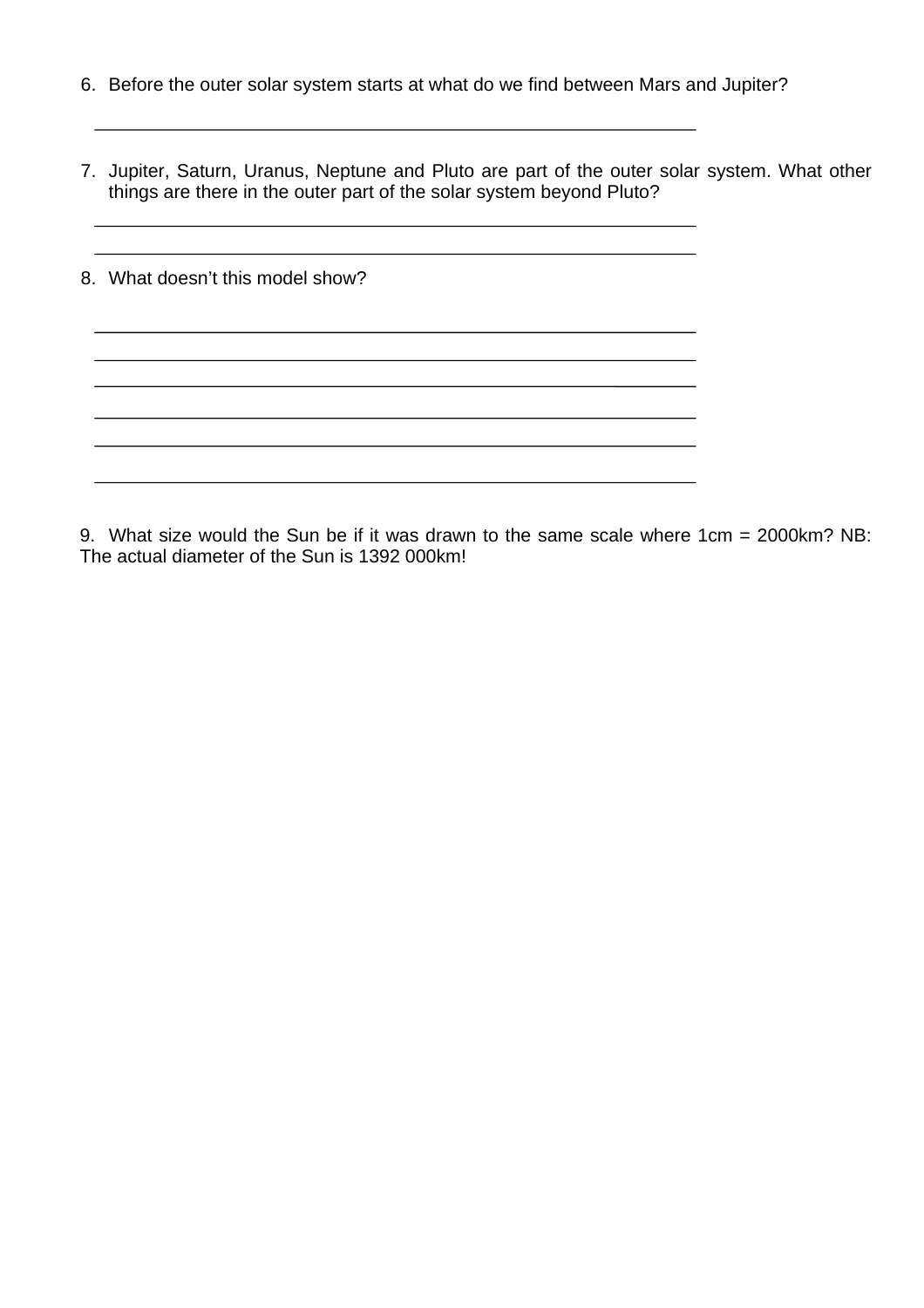## **Solar System Model (Teachers' notes)**

Aim: To demonstrate that our solar system, despite being only a small part of the universe, is big!

Mark out the distances between the planets in our solar system using a scale where  $1m = 150$ million km.

| Planet         | Average Distance from<br>Sun (km) | Scaled distance for<br>model (m) |
|----------------|-----------------------------------|----------------------------------|
| <b>Mercury</b> | 58,000,000                        | 0.4                              |
| Venus          | 108,000,000                       | 0.7                              |
| Earth          | 150,000,000                       | 1                                |
| <b>Mars</b>    | 228,000,000                       | 1.5                              |
| Jupiter        | 778,000,000                       | 5.2                              |
| Saturn         | 1426,000,000                      | 9.5                              |
| Uranus         | 2,870,000,000                     | 19.2                             |
| Neptune        | 4,497,000,000                     | 30                               |
| Pluto          | 5,914,000,000                     | 39.5                             |

In an area of adequate size choose ten pupils to be the Sun and the planets. Measure out the scaled distances using a measuring wheel; use the pupils to stand at the correct distance, from the Sun for each planet or place a marker to represent the where the planet should be. If you have more or less space change the scale accordingly. The larger the model the more you can show the emptiness of space within our solar system.

It is really important that pupils are told by how much these measurements have been scaled down!

What this model doesn't show!

- The sizes of each planet
- The shape of the solar system
- The motions in the solar system
- The moons of the planets
- The relative positions of the planets around the sun at anyone time